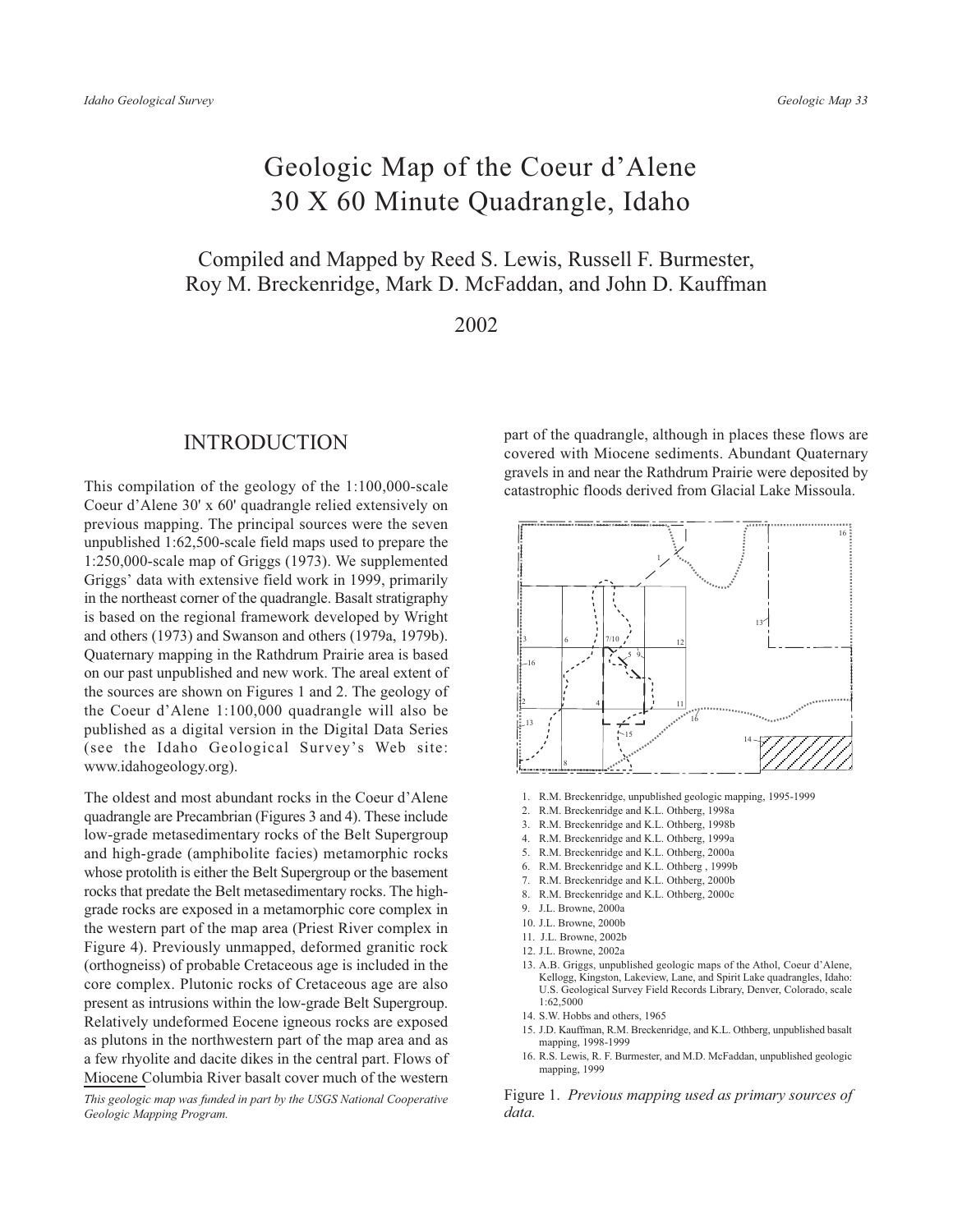

Figure 2. Previous mapping used as secondary sources of  $data$ 

## **DESCRIPTION OF ROCK UNITS**

Intrusive rocks are classified according to IUGS nomenclature using normalized values of modal quartz (Q), alkali feldspar (A), and plagioclase (P) on a ternary diagram (Streckeisen, 1976). Mineral modifiers are listed in order of increasing abundance for both igneous and metamorphic rocks. Grain size classification of unconsolidated and consolidated sediment is based on the Wentworth scale.

#### **HOLOCENE DEPOSITS**

**Oal—Alluvial deposits (Holocene)—Stream deposits in** modern drainages. Most deposits are composed of stratified, poorly sorted, and laterally discontinuous beds of sandy gravel with sand and silt lenses. Thickness of 3 m or less.

Qla-Lacustrine sediments and alluvium (Holocene)-Moderately to well-sorted, silt and sand deposits in bays of Coeur d'Alene Lake and Hayden Lake. The deposits are mainly located within the lakes' high-water zones and are interbedded with and grade upstream into alluvium of tributary streams. Soils are deep and poorly drained and include muck of the Pywell series and silt loam of the Cald, Cougar Bay, Pywell, and Ramsdell series (Weisel, 1981). Thickness as much as 5 m.

Qls-Landslide deposits (Holocene)-Nonsorted and poorly sorted, stratified angular basalt clasts mixed with silt and clay. Mass-movement slope deposits are mainly associated with steep basalt rimrock and the interbedded fine-grained sediments and weathering surfaces. Locally may include columns of basalt carried either by mass movement processes or by Glacial Lake Missoula floods. Gradations from talus to smaller landslide deposits are present and difficult to distinguish. Thickness as much as 12 m.

**Qfg-Fluvial gravel (Pleistocene and Holocene)**-Moderately to poorly sorted sandy gravel and sandy silt in abandoned drainageways of the latest Glacial Lake Missoula floods. The Coeur d'Alene and Hayden Lake basins were inundated by the largest releases from Glacial Lake Missoula. Unit is mostly reworked Miocene sediment and colluvium that were previously carried and deposited by lower energy Missoula floods in slack-water areas. Includes various thicknesses of Holocene alluvium and wetland bog deposits. Thickness as much as 3 m.

**Op-Palouse Formation (Pleistocene and Holocene)** Loess composed of massive silt and clayey silt of the Palouse hills in the eastern Columbia Plateau. Consists of many layers that represent periods of rapid loess deposition followed by long surface exposure and soil development. Depositional and soil units within the Palouse Formation form complex surface and subsurface patterns that are discontinuous and difficult to map. Thick, welded, clayey B horizons of paleosols are locally exposed through erosion, especially on steep amphitheater-shaped slopes with northerly aspects, and form low knobs below the high ridge crests of the Palouse hills. Where the loess is thin, it is mostly composed of late Pleistocene and Holocene deposits. The Palouse Formation has previously been restricted to only Pleistocene loess deposits, but some workers have included Holocene loess in it. The Palouse Formation overlies a Miocene-Pliocene surface primarily developed on the basalt of the Priest Rapids Member (Wanapum Basalt) and Tertiary alluvial deposits. Soils include the Santa and the Taney series (Weisel, 1981). Shown only by an overlay pattern without well-defined boundaries. Thickness less than 3 m. Thin to absent on surfaces scoured by Glacial Lake Missoula floods.

### DEPOSITS OF GLACIAL ORIGIN

Qghcy-Gravel of Hoodoo channel, younger (late Pleistocene)—Poorly sorted, coarse boulder outwash gravel that forms the lowest terrace of Hoodoo channel and records the meltwater flow through Granite Lake to the Pend Oreille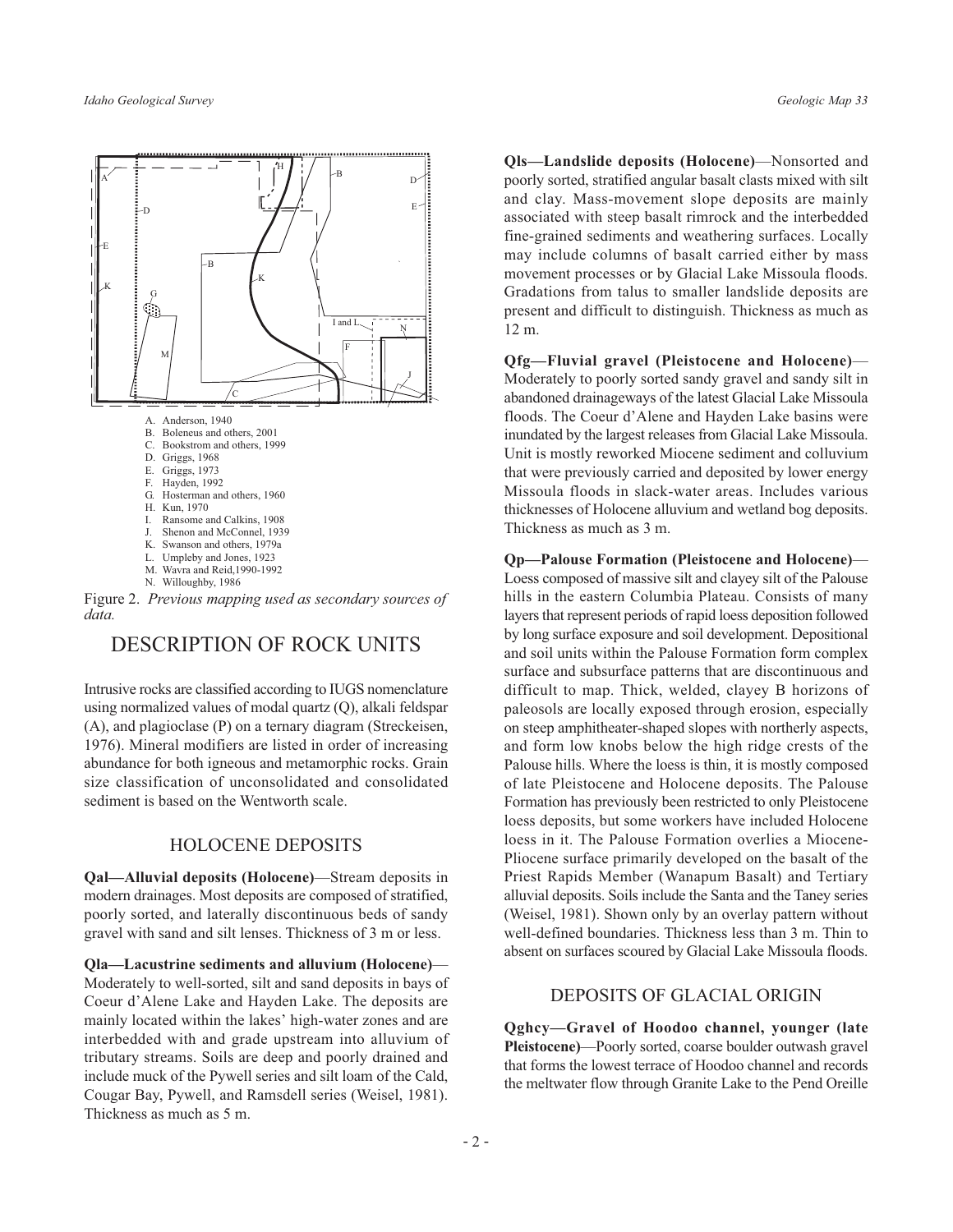River. Graded to the outlet of Pend Oreille Lake at Bayview at an elevation of  $670$  m  $(2,200$  feet). Contains kettles from melted blocks of ice. Probably records overflow of the lake during the last phase of alpine glaciation in the region. Moraines of alpine valley glaciers in the Selkirk and Cabinet Mountains are still intact and postdate the retreat of Cordilleran ice from the southern end of the Purcell Trench. Postdates the last Cordilleran ice dam at Clark Fork about 12,000 years ago. Thickness as much as 18 m.

Qghcm-Gravel of Hoodoo channel, middle (late Pleistocene)—Poorly sorted very coarse boulder gravel with a granule and sand matrix; the gravel forms the middle terrace of Hoodoo channel and records the lowest elevation of flow through the Spirit Lake part of the Hoodoo channel. Graded to an elevation of 700 m (2,300 feet). Probably resulted from overflow of the Pend Oreille Lake basin during Cordilleran deglaciation of the Purcell Trench, or from a late ice-marginal and noncatastrophic drainage of Glacial Lake Missoula. Thickness as much as 30 m.

Qghco-Gravel of Hoodoo channel, older (late **Pleistocene**)—Poorly sorted, very coarse boulder gravel that forms the highest terrace of Hoodoo channel; graded to approximately  $730$  m  $(2,400$  feet). Probably represents the last emptying cycle of a much diminished and shallow Glacial Lake Missoula. Thickness as much as 30 m.

Qgtow-Bouldery till and outwash deposits (late Pleistocene)—Nonsorted, bouldery clay till and boulder outwash deposits that form a modified end moraine at the south end of Lake Pend Oreille. Clay till recorded in well logs and exposed by excavations in Farragut State Park. Probably equivalent in age to the gravel of Farragut State Park and the distal facies of the oldest gravel of Hoodoo channel ( $Oghco$ ). Thickness as much as 25 m.

## CATASTROPHIC FLOOD DEPOSITS AND **REWORKED OUTWASH**

**Qgu—Gravel, undivided (Pleistocene)—Shown only in** cross section. Bouldery flood gravels of Rathdrum Prairie undivided for the purpose of the cross section. Fills a deep paleovalley between Round Mountain and Twin Lakes (Adema, 1999). Thickness as much as 180 m.

**Qgf-Gravel of Farragut State Park (Pleistocene)** Poorly sorted, sandy boulder gravel at the Glacial Lake Missoula flood breakout from the south end of Lake Pend Oreille. Probably represents the last drainage from Glacial Lake Missoula and outwash from late Wisconsin glacial retreat. Includes reworked outwash facies from the bouldery

till moraine ( $Qg$ *tow*) at the southern end of Lake Pend Oreille. Thickness from 10 to 30 m.

Qgc—Channel gravel, undivided (Pleistocene)—Latest Wisconsin catastrophic flood and outwash gravel and sand deposited in channelways cut into high energy fans and bars of Glacial Lake Missoula flood origin. Deposited during declining stages of last catastrophic flood event. The last overland flood event was post-"S" ash (13,000 years ago) and pre-Glacier Peak ash (11,200 years ago), perhaps 12,800 years ago (Stradling and Kiver, 1986). Moderately sorted and stratified in the lower flow regimes. The channels are commonly developed at the margin of the Rathdrum Prairie because the larger boulders armor the center of the flood path. Locally includes angular basalt columns derived from the basalt rimrock. Soil is gravelly loam of the Kootenai series (Weisel, 1981). Thickness from 3 to 12 m.

**Odg—Distal gravel deposits (Pleistocene)—Moderately** sorted, sandy flood gravels. These deposits form eddy bars at the mouths of the tributary valleys to the Rathdrum Prairie. Lower energy eddy flows deposit finer facies behind the main bar form. May be mantled by post-Glacial Lake Missoula flood lacustrine silt and alluvial deposits. Thickness as much as 60 m.

Ods-Distal sand and silt deposits (Pleistocene)-Moderately sorted sand and silt with some gravel deposited in a lower energy, Glacial Lake Missoula flood regime; represents slack-water sediments in waning floodwaters or finer facies of pendant bar deposits. Includes planar mediumbedded sand of low flow regime. Overlain by postflood lacustrine silt and peat deposits in local basins. Thickness from 3 to 10 m.

**Qgb-Gravel of Beck Road (Pleistocene)**-Poorly sorted flood gravel graded to the lowest valley-filling episode of flooding continuous with the Spokane Valley, about 640 m (2,100 feet) at the Idaho-Washington state line. The gravel is associated with the most developed incision representing a large abandoned river channel meandering westward into Washington (Gerstel and Palmer, 1994). Two separate sets of thick-bedded foresets are exposed in deep gravel pits. Soil is very stony and includes the gravelly silt loam of the Garrison series (Weisel, 1981). Thickness in excess of 25 m.

**Qgcd—Gravel of Coeur d'Alene (Pleistocene)—Mixed** deposits of poorly to moderately sorted, stratified cobbly sand and sandy gravel carried by outburst floods and currents of reverse outflow from inundation of the Coeur d'Alene basin. Composes the deposits damming Coeur d'Alene Lake and forming giant current ripples on the lake bottom shown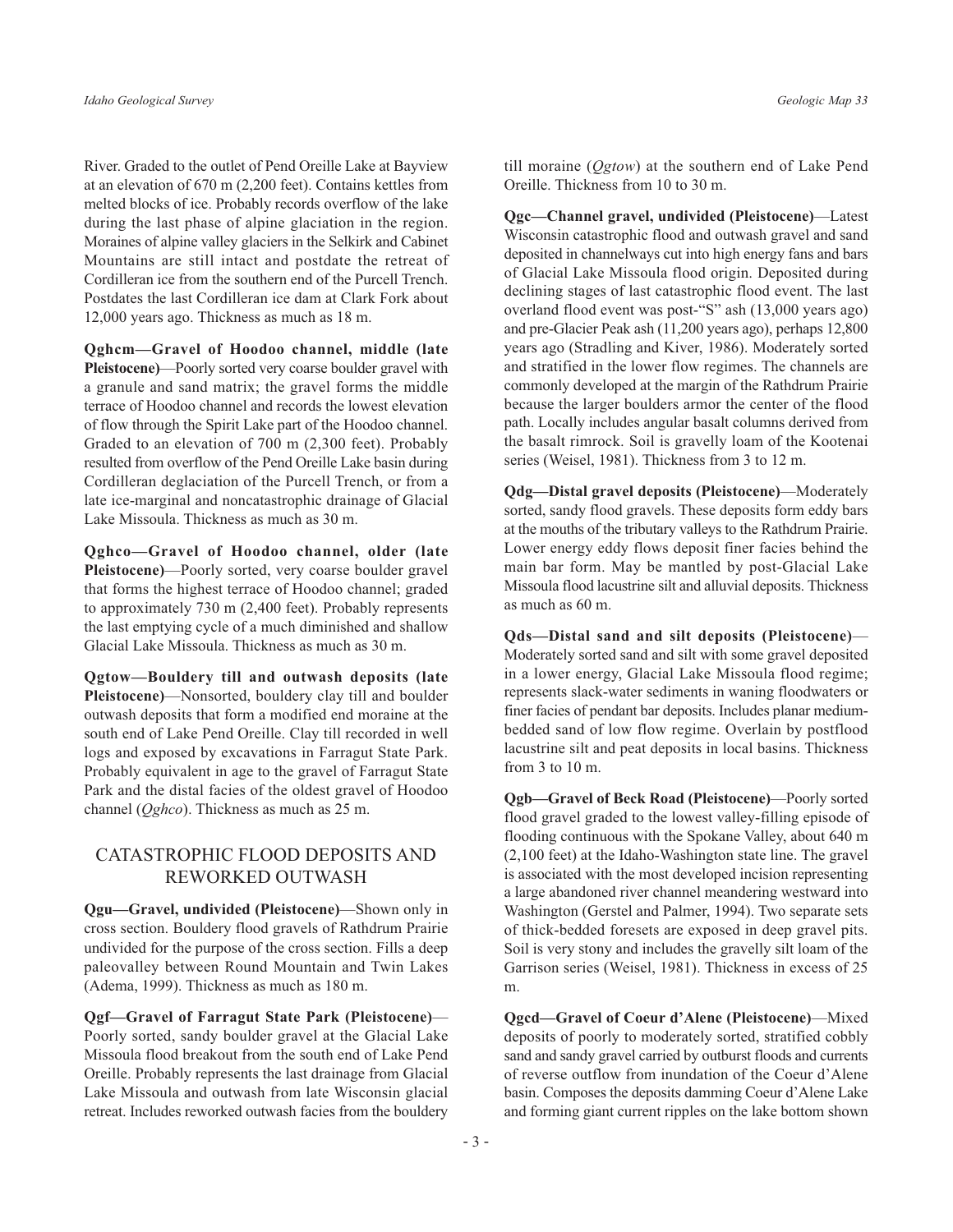in seismic profiles (Breckenridge and Othberg, 1999a). Soil is gravelly silt loam of the McGuire series (Weisel, 1981). Thickness from 6 to 25 m.

Ogdg-Gravel of Dalton Gardens fan (Pleistocene)-Poorly sorted sandy gravel deposited in a large fan formed downstream from Hayden Lake outlet. Lobate in form at the downstream margin. Soil is fine gravelly silt loam of the Avonville series (Weisel, 1981). Thickness from 3 to 15 m.

Qgga-Gravel of Garwood (Pleistocene)-Poorly to moderately sorted sandy gravel deposited in a large fan formed downstream from the flood outlet of Lake Pend Oreille. Probably represents waning stages of the last recognizable flood event or a very small late flood. Includes local fans composed of gravel contributed from side drainages and rimrock basalt. Soils are gravelly silt loam of the Kootenai series and silt loam of the Bonner series (Weisel, 1981). Thickness from 3 to 15 m.

Qgm-Gravel of McGuire (Pleistocene)-Poorly sorted sandy flood gravel graded to an intermediate level of 650  $m(2,140 \text{ feet})$  near Post Falls. Though extensive, the gravel unit appears to be characterized by incision and scour unconformities of a waning flood; the surface is marked by channel erosion and lag deposits. Soil is gravelly silt loam of the Garrison series (Weisel, 1981). Thickness from 20 to 30 m.

Qgmb-Gravel of McGuire, bar facies (Pleistocene)-Coarse, poorly sorted, imbricate flood gravel with parallel bedding. Forms a large longitudinal bar extending several miles west to the Idaho-Washington state line. Graded to the gravel of McGuire. Soil is very stony silt loam of the Garrison series. Thickness from 6 to 12 m.

**Qgg-Gravel of Green Ferry (Pleistocene)** Coarse flood gravel. Consists of an extensive sheet of flood deposits in the quadrangle. Has poor sorting and variation in bedding; graded to about 670 m (2,200 feet) at Post Falls. Probably represents the last episode of major flood events about 12,800 years ago. Soil is gravelly silt loam of the McGuire-Marble association (Weisel, 1981). Thickness in excess of 30 m.

Qggf—Gravel of Green Ferry, fan facies (Pleistocene)— Poorly sorted, sandy flood gravel with channel cut and fill structures. The deposits form a large coalescing fan complex characterized by scour and fill features and concentrations of lag boulders, dissected by waning phases of flooding and smaller, later flood events. The depositional morphology of the fan tends to form lobes. Soils are fine gravelly silt loam

of the Avonville series and gravelly silt loam of the Garrison series (Weisel, 1981). Thickness from 3 to 25 m.

Oggb-Gravel of Green Ferry, bar facies (Pleistocene)-Bouldery flood gravel. Coarse, poorly sorted imbricate flood gravel with large-scale foreset bedding. Forms a large channel bar with well-developed current ripples at the surface. Soil is gravelly silt loam of the Avonville series (Weisel, 1981). Thickness as much as 12 m.

**Qgs-Gravel of Scarcello Road (Pleistocene)**-Mixed deposits of poorly to moderately sorted, stratified cobbly sand and sandy gravel carried by outburst floods. Forms a well-developed terrace at about 720 m (2,360 feet) in elevation. Soil is gravelly silt loam of the Kootenai series (Weisel, 1981). Thickness from 6 to 25 m.

**Qghl-Gravel of Hayden Lake (Pleistocene)**-Coarse, poorly sorted gravel forms a terrace at about 700 m (2,300) feet) along the eastern margin of Rathdrum Prairie. Characteristically contains columns of basalt eroded from the nearby rimrock and large rip-up clasts of clay from the Latah Formation. Soils are fine gravelly silt loam of the Avonville series and gravelly silty loam of the Kootenai series (Weisel, 1981). Thickness from 12 to 15 m.

Ogtl—Gravel of Twin Lake (Pleistocene)—Poorly sorted, bouldery flood gravel deposited as a major pendant bar in the lee of Round Mountain, a scoured bedrock knob. Soils are gravelly silt loam of the Kootenai series and the Kootenai-Rathdrum association (Weisel, 1981). Thickness as much as 25 m.

Qgsly-Gravel of Spirit Lake, younger (Pleistocene)-Poorly sorted, bouldery flood gravel deposited as a large fan directly from the earlier and larger flood breakouts from Lake Pend Oreille. Forms the second (youngest and lower) of two high fan surfaces isolated by later flood erosion. Soil is cobbly silt loam of the Kootenai series (Weisel, 1981). Thickness as much as 30 m.

**Qgslo—Gravel of Spirit Lake, older (Pleistocene)—Poorly** sorted, bouldery flood gravel deposited as a large fan directly from the earlier and larger flood breakouts from Lake Pend Oreille. Forms the first (oldest and highest) of two high fan surfaces isolated by later flood erosion. Locally contains some very large boulders greater than 5 m that were probably carried in icebergs. Surface marked by giant current ripples up to  $150$  m (500 feet) between crests and  $12$  m (40 feet) in height. Pattern of current ripples shows divergent flow directions both north toward the Pend Oreille River drainage and south down Rathdrum Prairie as the floodwaters were deflected by the Mount Spokane uplands. Soils are gravelly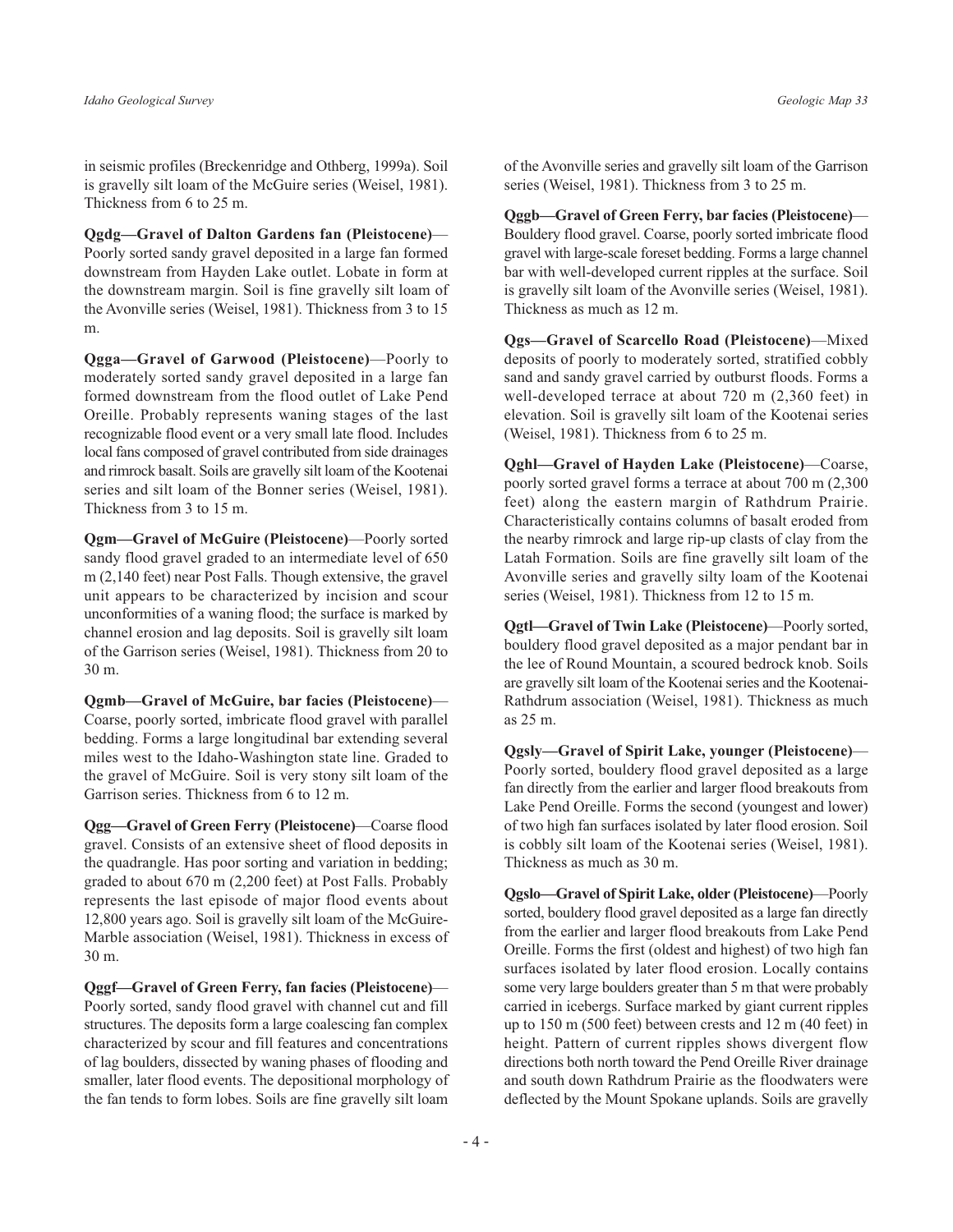silt loam and silt loam of the Kootenai-Rathdrum association mantled by loess and Mazama volcanic ash (Weisel, 1981). Thickness in excess of 30 m.

Qgrp-Gravel of Ross Point (Pleistocene)-Poorly to moderately sorted, coarse, stratified sandy gravel forms the highest preserved remnant flood terrace south of Spirit Lake at about  $713 \text{ m}$  (2,340 feet) in elevation. Represents the earliest of the flood deposits recognized in the area; may be equivalent to the gravel of Spirit Lake. Has the most soil development of all the Rathdrum Prairie gravel units: the gravelly and sandy silt loam of the Avonville series and the McGuire-Marble association (Weisel, 1981). Thickness in excess of 50 m.

#### **OLDER SEDIMENTS**

Ts-Sediment (Miocene)-Mostly deeply weathered yellow to orange silt and clay, but also quartzite pebbles and cobbles, and sand. Clasts derived primarily from the Belt Supergroup. Typical thickness is 5-15 m. Cobble and pebble gravels consist of mature, rounded quartzite and other rock types derived from the Precambrian Belt Supergroup and the Mesozoic-Tertiary intrusions. In the western part of the area, the unit forms a flat to gently sloping upland surface 730-790 m (2,400-2,600 feet) in elevation that is underlain by basalt of the Priest Rapids Member (Wanapum Basalt). The unit grades laterally into thick colluvium or residuum of pre-Tertiary rocks. These deposits are probably graded to high base levels formed when the Miocene plateau basalt flows blocked and diverted stream drainages (McDaniel and others, 1998). These basalt-related sediments are considered part of the Latah Formation. The age of the deposits in the eastern part of the area is unknown, and these deposits are not included in the Latah Formation. Unit includes clayrich interbeds of sediment between flows of Columbia River Basalt Group exposed 2 km west of Coeur d'Alene. Most interbeds are too poorly exposed or too thin to show at map scale, so they are included in the basalt map units.

#### **COLUMBIA RIVER BASALT GROUP**

#### Saddle Mountains Formation(?)

**Tmfb—Basalt of Mica Flats (Miocene)—Medium gray** to dark gray, fine-grained basalt. Microphyric with abundant plagioclase laths and needles, typically  $\leq 1$  mm in length; a few scattered plagioclase phenocrysts as laths as much as 4 mm in length, or as clear to waxy clots and clusters as much as 4 mm across. Diktytaxitic cavities common but irregularly distributed. Freshly broken surfaces commonly have a rough, irregular texture. Known only from outcrops

along U.S. Highway 95 and in a small rock quarry west of the highway, just south of Mica, and in the Idaho Highway Department's quarry east of Mica. Stratigraphically above Priest Rapids Member (Rosalia chemical type) where exposed along the highway. Probably underlain there by an interbed containing quartzite pebbles and cobbles. Unit consists of one known flow having reverse magnetic polarity. The mean paleomagnetic direction for the basalt of Mica Flats is distinct from the mean direction for Priest Rapids' Rosalia flows from nearby locations. Chemically the unit is also distinct from Priest Rapids, as well as from other known Wanapum and Saddle Mountains Basalt chemical types. Because of its position above Priest Rapids (Rosalia chemical type), it is tentatively correlated with Saddle Mountains Basalt. Additionally, it does not appear to be time-correlative with younger Priest Rapids (Lolo chemical type), the uppermost Wanapum unit found farther to the south, because the paleomagnetic direction differs significantly from that of the Lolo unit. At least 12 m is exposed in the quarry east of Mica, although the base of the unit has not been uncovered.

#### **Wanapum Formation**

**Tpr—Priest Rapids Member (Miocene)—Medium gray** to dark gray basalt. Typically has a grainy, felty texture caused by abundant small plagioclase and olivine phenocrysts and by microvesicles and diktytaxitic cavities. The denser parts of the flows are dark gray to black and fine grained; they lack the grainy texture, although small plagioclase phenocrysts are apparent. Outcrops weather gray-brown to reddish brown. In thick flows, large, poorly defined basal columnar zones 3-6 m thick change upward to slabby, platy zones that are typically medium bluish gray on fresh surfaces. Above the platy zones, flows commonly have a thick blocky to hackly entablature, 15 m or more thick, and in places well-developed thin, vertical to radiating columns. The top of the entablature grades upward into an increasingly vesicular, rubbly in places, flow top. Thin flows are more vesicular throughout and generally have only weakly developed basal columns and a vesicular flow top. Pillowpalagonite complexes are locally common at the base of flows or flow units (series of chemically similar thin flows that grade laterally into a single flow). The Priest Rapids Member consists of one or more flows of Rosalia chemical type and has reverse magnetic polarity. Thicknesses of individual flow units range from 8 to 25 m for thin units and as much as 180 m for thick units.

#### **Grande Ronde Formation**

## $Tgn_2$ —Grande Ronde N<sub>2</sub> magnetostratigraphic unit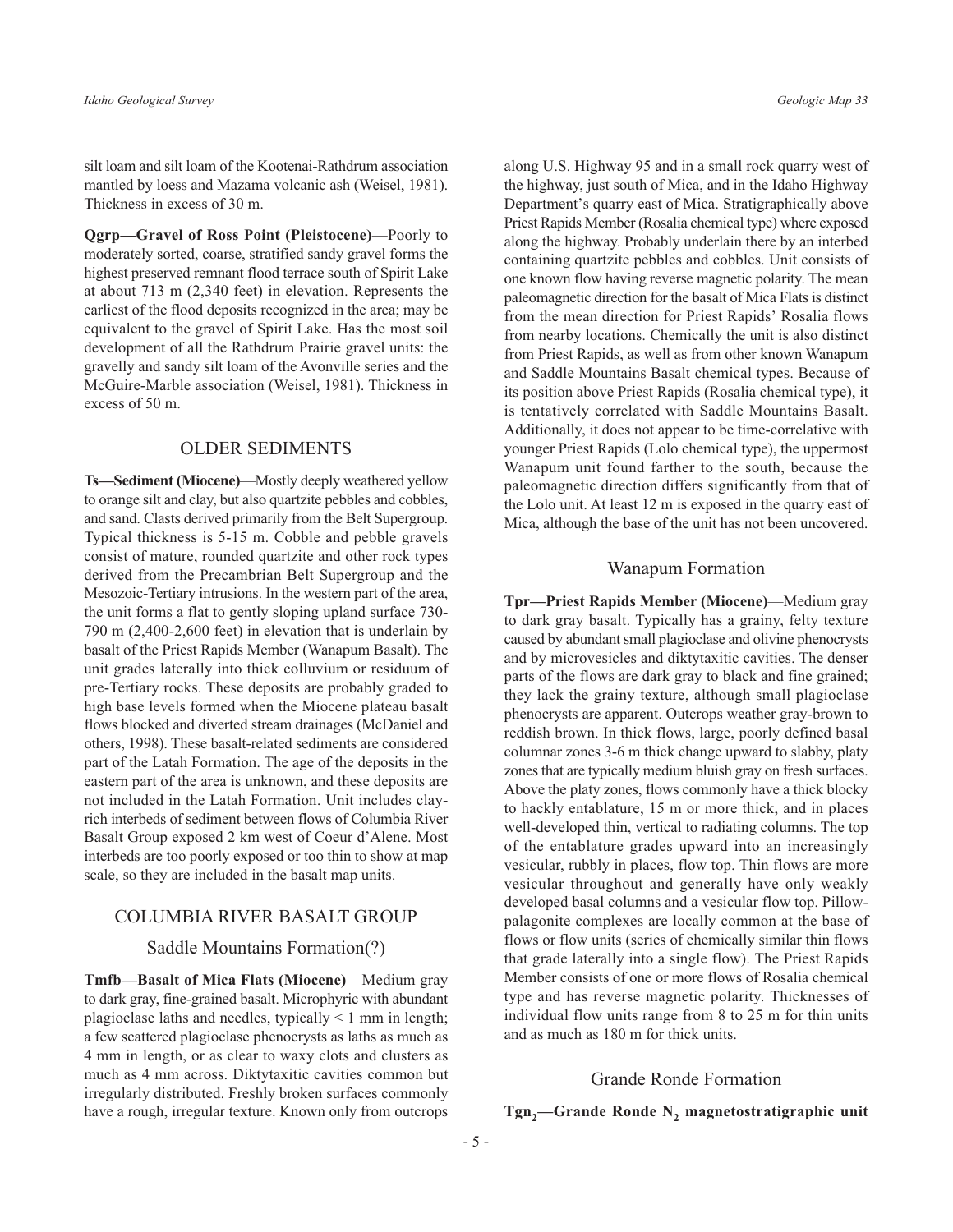(Miocene)—Dark gray to black, fine-grained aphyric to very sparsely plagioclase-phyric basalt. Locally, at least one flow near the top of this unit has a Priest Rapids-like grainy, felty texture. Large columns of the basal colonnade are generally visible only in quarry cuts. Natural exposures are typically of the thick entablature, consisting of either thin, well-developed and commonly radiating columns, or poorly developed columns with a blocky, hackly character. These entablature exposures are commonly cliff-forming masses that can be traced laterally for several miles. Individual flows are generally over 30 m thick and may be more than 60 m thick. Locally, hyaloclastic material is associated with the top of individual flows, especially near contacts with basement rocks.

Grande Ronde  $N_2$  has normal magnetic polarity and is the lowermost basalt unit exposed on most of the Coeur d'Alene quadrangle; generally, its base either is not exposed or lies directly on prebasalt basement rocks. However, on the east side of Coeur d'Alene Lake near the south edge of the Coeur d'Alene quadrangle, the top of a  $Tgr$ , flow is exposed along the shoreline beneath the base of  $Tgn_2$ ; this  $Tgr_2$  flow is also present beneath the  $Tgn_2$  along the west shoreline of the lake at University Point and Black Rock, but is too thin to show at map scale.  $Tgn_2$  is overlain by either Ted or Tpr flows.

 $Tgr_2$ —Grande Ronde R<sub>2</sub> magnetostratigraphic unit (Miocene)—Dark gray to black, fine-grained aphyric to very sparsely plagioclase-phyric basalt similar to  $Tgn_2$ . One flow, with reverse magnetic polarity, is the lowermost basalt unit exposed along the Coeur d'Alene Lake shoreline. Only the vesicular top and upper part of the blocky entablature of this flow are exposed.

#### **INTRUSIVE ROCKS**

Tr—Rhyolite dikes (Eocene)—Light gray rhyolite dikes, most or all of which are porphyritic. Phenocrysts are quartz, andesine, and biotite. Present only in the area southeast of Beauty Bay, where Anderson (1940) mapped these dikes as rhyolite porphyry.

Td-Dacite dikes (Eocene)-Gray, porphyritic dacite dikes. Phenocrysts of plagioclase, biotite, quartz, and hornblende are set in a fine-grained groundmass. Present only at the mouth of Wolf Lodge Creek.

Tbgf—Fine-grained biotite granite (Eocene)—Gray, finegrained, biotite granite. Locally forms lit-par-lit injection into YXgn. Potassium feldspar is interstitial. Termed the Rathdrum Mountain Granite by Rhodes and Hyndman (1984). Unpublished U-Pb zircon data of M.E. Bickford indicate an approximate 52 Ma age for this rock (Rhodes and others, 1989).

TKdd-Diabase and diorite dikes (Tertiary or Cretaceous)—Fine-to medium-grained, pyroxene-bearing mafic dikes mapped by Hobbs and others (1965) in and near the Coeur d'Alene mining district. Most are probably quartz diorite or diorite in the IUGS classification scheme (Streckeisen, 1976).

TKla—Lamprophyre dikes (Tertiary or Cretaceous)— Lamprophyre dikes with biotite or hornblende phenocrysts or microphenocrysts in a fine-grained groundmass. These dikes were mapped in and near the Coeur d'Alene mining district by Hobbs and others (1965).

TKg-Granitic rocks, undivided (Tertiary or Cretaceous)—Predominantly medium-grained granite and granodiorite, but may include diorite. Largest intrusion is the Beauty Creek stock, a porphyritic biotite granite described by Anderson (1940) as porphyritic quartz monzonite. Composed of 25 percent quartz, 30 percent zoned andesine, 30 percent orthoclase, 15 percent biotite, and trace amounts of zircon, apatite, and magnetite (Anderson, 1940).

TYqd-Quartz diorite dikes and sills (Tertiary, Cretaceous, or Proterozoic)—Dark green, fine-grained, hornblende quartz diorite. Previously considered Precambrian in age (Griggs, 1973), but many dikes cross-cut stratigraphy and are thus unlike the Precambrian sills in the Prichard Formation north and east of the map area. All or part of unit may be Cretaceous or Eocene in age.

Kphgd-Porphyritic hornblende-biotite granodiorite (Cretaceous)-Light gray, limonite-stained, highly porphyritic, hornblende-biotite granodiorite. Matrix is fine grained. Average composition is 30 percent quartz, 30 percent plagioclase, 20 percent orthoclase, 8 percent biotite, 7 percent hornblende, and 5 percent calcite, epidote, zoisite, apatite, and zircon (Kun, 1970). Plagioclase has prominent zoning and is typically altered. Unit continues to the north along east side of Pend Oreille Lake where a sample of presumably similar rock yielded a K-Ar date (biotite) of 87.7 Ma (recalculated from Miller and Engels, 1975).

Kbgd-Biotite granodiorite (Cretaceous)-Light gray, medium-grained, equigranular, biotite granodiorite of the Hayden Lake stock. Readily weathers to grus. Composed of 25 percent quartz, 40 percent zoned andesine, 15 percent interstitial microcline, 15 percent biotite, and extraordinarily large amounts of epidote in addition to chlorite, sphene, zircon, allanite, zoisite, sericite, and apatite (Anderson,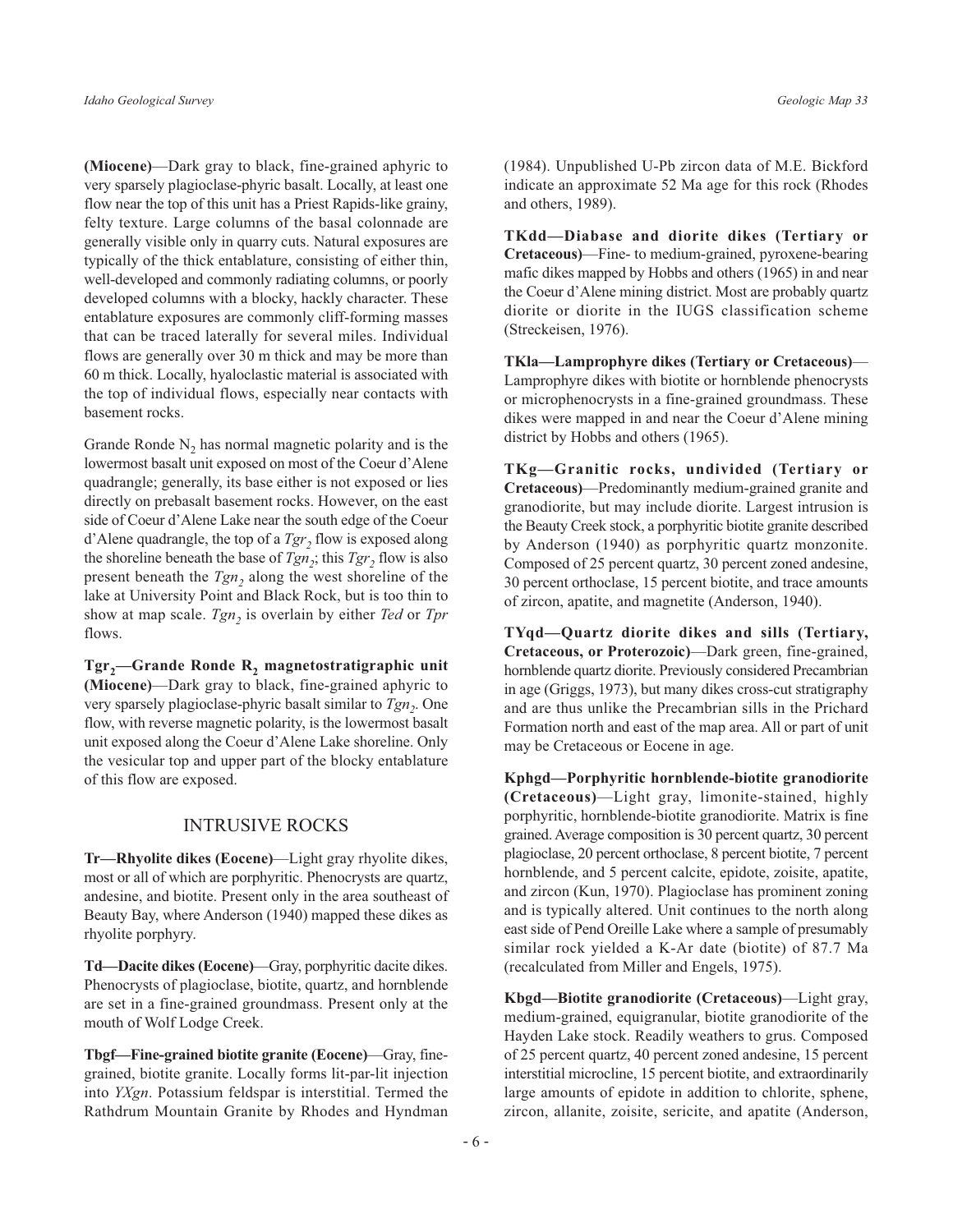1940). K-Ar date on biotite is 83.8 Ma (recalculated from Miller and Engels, 1975).

Khgd—Hornblende-biotite granodiorite (Cretaceous)— Gray, medium-grained, hornblende-biotite granodiorite. Mafic mineral content varies, and unit probably is composed of multiple plutons or plutonic phases. Three typical samples contain 22-23 percent quartz, 41-43 percent plagioclase, 10-19 percent microcline, 11-13 percent biotite, and 6-15 percent hornblende (Gillson, 1927). A mafic marginal phase at Cape Horn east of Bayview contains 25 percent biotite and 5 percent hornblende (Gillson, 1927). Biotite is typically in thick euhedral books. Mafic phase mapped to the north as granodiorite of Salee Creek (Miller and others, 1999). Includes hornblende-bearing phases of the Kelso Lake pluton. Termed the Bayview batholith by Gillson, (1927) and Anderson (1940). A K-Ar date on biotite of 74.6 Ma (recalculated from Miller and Engels, 1975) is from the less mafic central part of the exposed pluton or plutons.

Kqd-Biotite-hornblende quartz diorite (Cretaceous)-Dark gray, equigranular, medium-grained quartz diorite. Rock contains about 13 percent quartz, 55 percent plagioclase, 15 percent biotite, 30 percent altered hornblende, and no potassium feldspar. Trace amounts of sphene, apatite, magnetite, and zircon; trace pyroxene in cores of hornblende. Appears to be a marginal phase to the Khgd unit. Extent is uncertain.

Kog—Orthogneiss (Cretaceous)—Gray, moderately to strongly foliated, moderately lineated biotite- and hornblendebiotite tonalite, granodiorite, granite, and quartz diorite. Muscovite bearing at the eastern edge of Round Mountain and magnetite-rich phase in roadcuts along U.S. Highway 95 near the mouth of Cougar Creek. Rocks mapped as Kog are heterogeneous and range in composition from granite to quartz diorite. Contains amphibolite bodies up to 100 m wide with contacts approximately parallel to foliation. Foliation is overprinted locally by s-c fabric (see Simpson and Schmid, 1983) with top-to-the-east sense of shear. Radiometric dates do not exist, but orthogneiss is considered to be Cretaceous based on similarities with deformed, approximately 94-Ma phases of the Cretaceous Idaho batholith near Lowell (Toth and Stacey, 1992) and to the Cretaceous Newman Lake orthogneiss exposed immediately west of the map area (Armstrong and others, 1987).

KYam-Amphibolite (Cretaceous or Proterozoic)-Black to dark gray, fine- to medium-grained, foliated to lineated hornblende-plagioclase meta-igneous rock. Present in schist considered by some workers as metamorphosed Prichard Formation (Griggs, 1973) and thus may be metamorphosed Proterozoic basaltic sills. However, those associated with

Kog unit and those with relict pyroxene are probably Cretaceous.

#### PALEOZOIC ROCKS

 $\epsilon$ l—Lakeview Limestone (Cambrian)—Light to dark gray, thin- to thick-bedded, blocky limestone (Griggs, 1973). Includes blocky gray dolomite unit in upper part; contains some silty to sandy intervals and is metamorphosed to marble or hornfels adjacent to granitic intrusive rocks. Unit was mined for lime at Bayview (Savage, 1969). Thickness at least 2,000 feet (610 m), with the top eroded (Griggs, 1973).

€rg-Rennie Shale and Gold Creek Quartzite (Cambrian)—Rennie Shale is a fissile olive-colored fossiliferous shale, about 30 m (100 feet) thick, that is poorly exposed (Griggs, 1973). Underlying the shale is white to pale pink, vitreous coarse-grained quartzite. Contains some pebble conglomerate at its base. Thickness according to Griggs (1973) is about 500 feet (152 m).

#### **BELT SUPERGROUP**

Yl-Libby Formation (Middle Proterozoic)-Dark gray argillite and light gray to green siltite, green and red siltite, pink, fine-grained quartzite, and minor chert. Nonresistant and poorly exposed. Lower part is predominantly dark gray argillite and lighter-colored siltite. Coarsens upward into siltite and quartzite that contain dark green chert as thin beds and rounded clasts. Upper part eroded, but at least 200 m remain.

Ysp-Striped Peak Formation, undivided (Middle Proterozoic)—Quartzite and interbedded siltite and argillite. Probably consists largely (or entirely?) of  $Y_{sp}$ . Shown only where lack of mapping prevented subdivision.

Ysp<sub>4</sub>—Striped Peak Formation, member four (Middle Proterozoic)—Light gray to red, fine- to medium-grained arkosic quartzite and interbedded siltite and argillite. Characterized by 30- to 40-cm-thick tabular beds of flatlaminated, pink quartzite with red argillite caps and wavy laminated green siltite-green argillite in zones 10-30 cm thick. Less common are centimeter-scale-thick "apple green" argillite-siltite beds, and 1- to 2-m-thick beds of pink quartzite that locally contain large-scale, tangential cross-stratification. Thickest quartzite beds and quartzite with medium-grained sand lag deposits are present low in the unit. Mudchips are common throughout, as are conspicuous detrital muscovite flakes. Quartzite contains less potassium feldspar and more plagioclase (as much as 20 percent) than is present to the south (Lewis and others, 2000) and southeast (Lewis, 1998).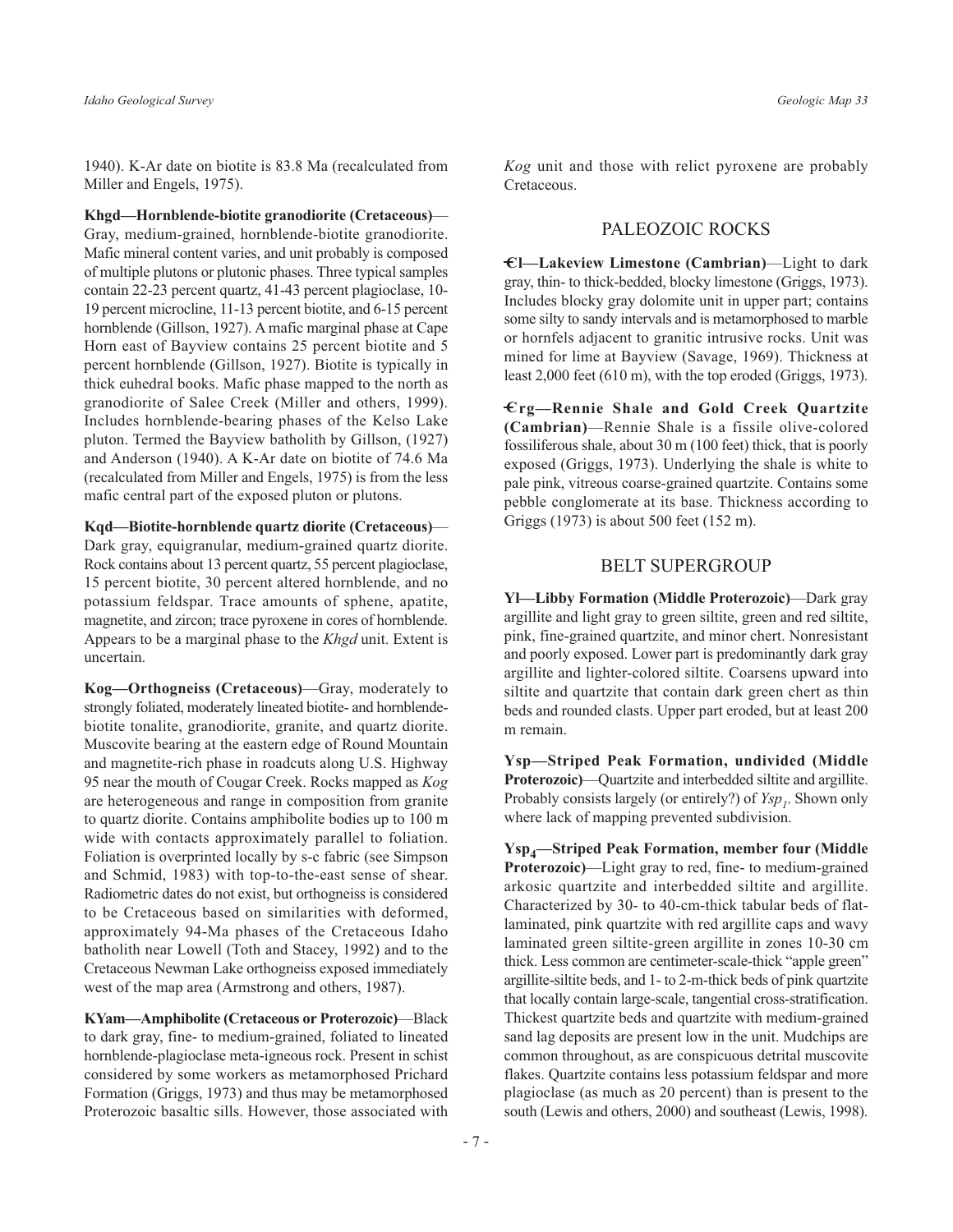

Figure 3. Summary of Belt Supergroup nomenclature in the Coeur d'Alene quadrangle and surrounding area. Ages are U-Pb zircon dates of sills (Prichard Formation; Evans and others 2000) and volcanic rocks (Helena and younger formations; Anderson and Davis 1995).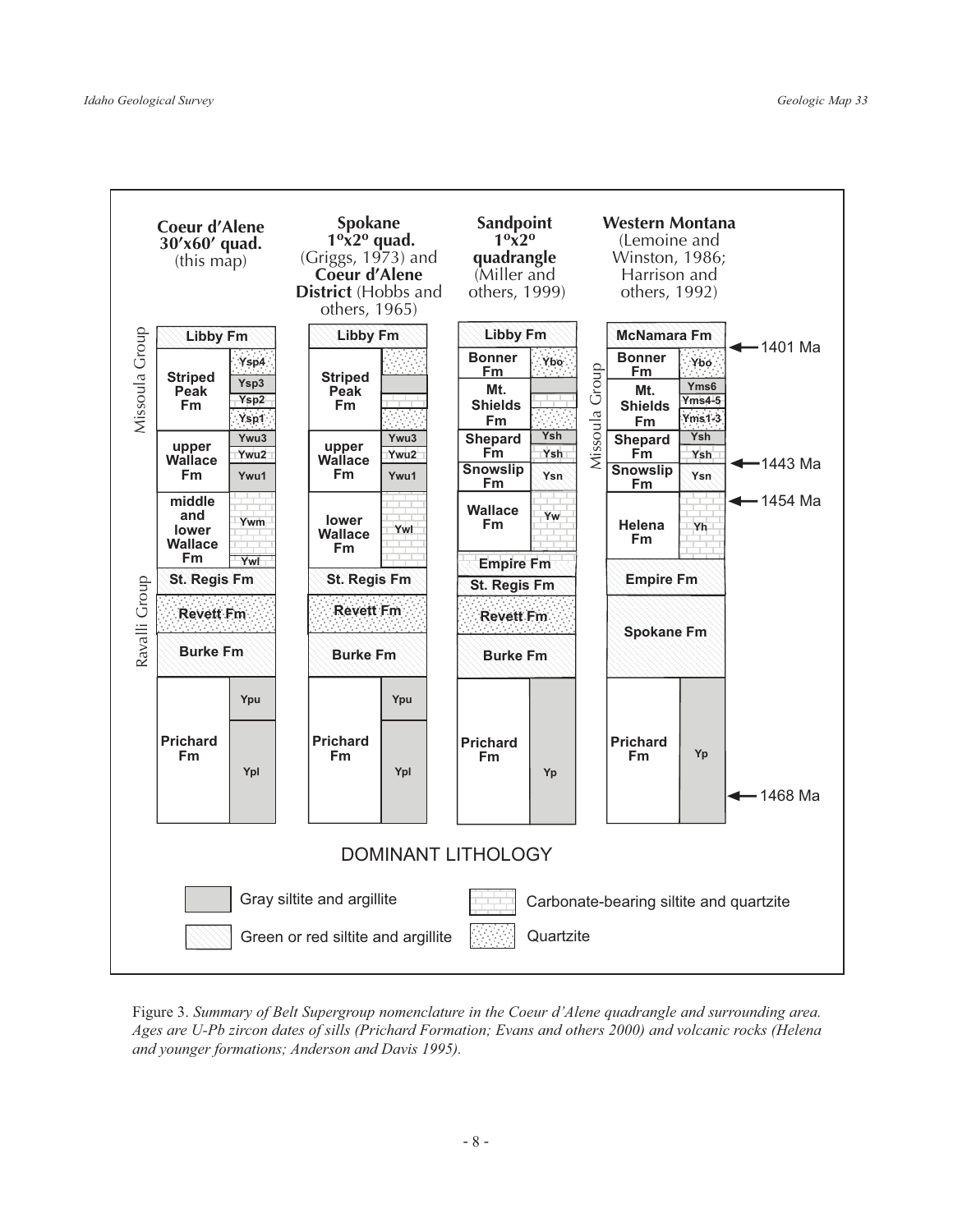

Figure 4. Simplified geologic map of the Coeur d'Alene 30'x 60' quadrangle.

Red chert clasts were noted at one quartzite locality on the ridge east of Calamity Creek in the northeast corner of the map area. Below this quartzite at this locality is a 20-cmthick ash(?) bed with no internal structure and a conchoidal fracture pattern. Base of  $Y_{s}p_{4}$  is drawn at the lowest appearance of 20- to 30-cm-thick tabular light green quartzite. Upper contact is the lowest appearance of dark gray argillite and gray siltite of Yl. Equivalent to uppermost Striped Peak Formation (quartzite member of Harrison and Jobin, 1963) near Clark Fork and to the Bonner Quartzite (Nelson and Dobell, 1961) present in the Missoula area (Figure 3). Thickness approximately 280 m in the northeastern part of the area.

Ysp<sub>3</sub>—Striped Peak Formation, member three (Middle Proterozoic)-Rusty weathering, wavy laminated, dark gray siltite and dark gray to black argillite, and lesser amounts of gray to greenish gray quartzite in thin beds as much as 10-cm thick. Totally black argillite is rare. Thin, dark gray argillite chips occur sparsely within some 10-cm-thick, dark gray argillite layers. Unit is equivalent to member six of the Mount Shields Formation (Figure 3) described to the northeast in the Kalispell quadrangle (Harrison and others,

1992) and to the laminated argillite and siltite member of the Striped Peak Formation in the Clark Fork area (Harrison and Jobin, 1963). Thickness approximately 120 m in the northeastern part of the area.

Ysp<sub>2</sub>-Striped Peak Formation, member two (Middle **Proterozoic**)—Tan-weathering, white stromatolitic dolomite and tan-weathering, green dolomitic siltite. The dolomitic siltite is low in the unit and grades upward from carbonatefree siltite and argillite of  $Y_{sp}$ . Unit weathers recessively, forming benches. Distinctive "boxwork" weathering pattern formed by resistant, millimeter-scale-thick vertical and horizontal siliceous stringers. Algal mats typically flat, rarely as scattered, low algal domes. Rare 5- to 10-cm-thick layers of ooids. This carbonate interval is mapped as the dolomite member of the Striped Peak Formation to the north near Clark Fork (Harrison and Jobin, 1963) and as members four (green dolomitic siltite) and five (boxwork dolomite) of the Mount Shields Formation (Figure 3) to the northeast in the Kalispell quadrangle (Harrison and others, 1992). Thickness approximately 100 m in the northeastern part of the area.

Ysp<sub>1</sub>-Striped Peak Formation, member one (Middle **Proterozoic**)—Pale purplish red, fine-grained, flat-laminated quartzite and green and red argillite and siltite. Equivalent to the argillite, siltite, and quartzite member of the Striped Peak Formation near Clark Fork (Harrison and Jobin, 1963) and to the lower three members of the Mount Shields Formation to the northeast (Harrison and others, 1992). Lowest part (Mt. Shields member 1 equivalent; Figure 3) is characterized by fine- to very fine-grained, pink, flatlaminated quartzite in beds 20-30 cm thick, capped by red argillite layers as much as 3 cm thick. Muderacks, mudchips, and ripple marks common. Uncommon 20-cm-thick beds of pale green quartzite are present near the base.

Middle part (Mt. Shields member 2 equivalent) is characterized by flat-laminated 0.5- to 1.0-m-thick beds of fine- to medium-grained quartzite that form 15- to 30-mthick cliffs with blocky talus. Diffuse brown wisps of carbonate in the quartzite average a few centimeters in thickness and 10-15 cm in length. Uppermost part of this quartzite is medium grained and distinctly coarser than all other quartzite in the area except the thin sand lags in the  $Y_{5p_4}$  unit. Thin red argillite drapes at the tops of the quartzite beds are commonly rippled. Mudcracks and mudchips are less common than in the underlying interval. Flat-laminated to low domal stromatolites occur both near the base and at the top of this quartzite interval. The stromatolites are interbedded with centimeter-scale-thick calcitic white quartzite and locally with layers as much as 20 cm thick of cross-stratified ooids. Salt casts increase in abundance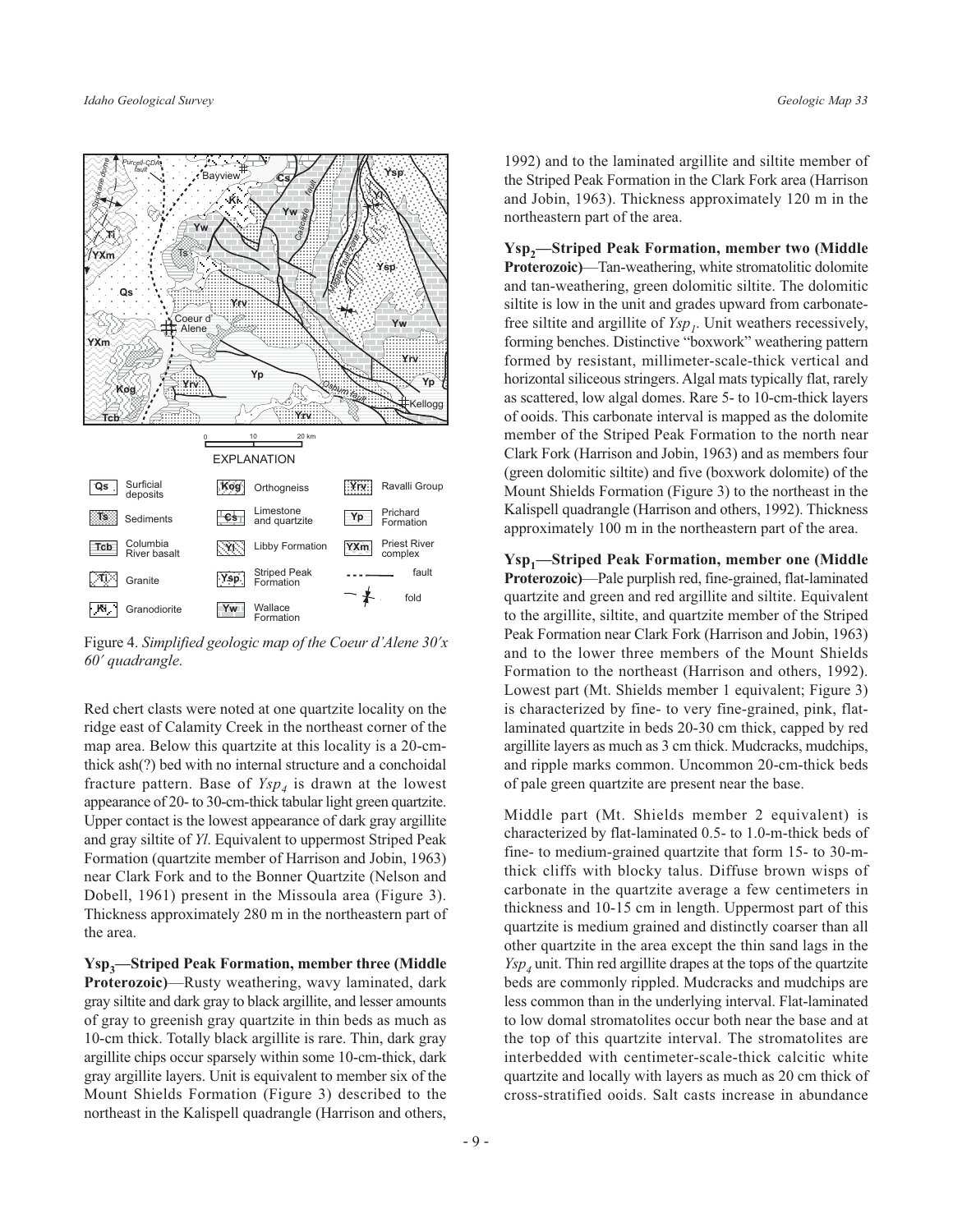upward in this subunit.

Upper part of unit (Mt. Shields member 3 equivalent) is characterized by thin quartzite beds, green and red siltite and argillite, and abundant salt casts. The quartzite is most abundant in the lower part of this subunit. The upper part of the subunit contains distinctive dark green siltite beds. Quartzite in  $Y_{sp}$ , contains more potassium feldspar (12-25) percent) and less plagioclase (1-15 percent) than is present to the south (Lewis and others, 2000) and southeast (Lewis, 1998). Overall thickness of *Ysp*, uncertain but about 350 m in the northeastern part of the area.

Ywu—Wallace Formation, upper member, undivided (Middle Proterozoic)—Predominantly green and dark gray siltite and argillite, but locally contains unmapped carbonate intervals equivalent to upper member two. Shown where lack of mapping or poor exposure prevents subdivision.

Ywu<sub>3</sub>—Wallace Formation, upper member three (Middle Proterozoic)—Rusty weathering, dark gray, laminated and thinly laminated siltite and argillite. Lower part is unevenly laminated light green to white siltite with thin gray to black argillite caps. Rare, very fine-grained white quartzite containing scattered black mudchips is also present in beds as much as 20 cm thick. Above this are 5- to 10-cm-thick beds of slightly dolomitic, dark green siltite interstratified with uneven laminations and thin  $(< 3$  cm thick) graded beds (couplets) of dark green siltite and pale green argillite identical to rock types in  $Ywu_2$ . The uppermost part of the unit is unevenly laminated dark green siltite and pale green argillite similar to lower rock types but lacking any trace of carbonate. Includes rare 10-m-thick beds of light green quartzite and green decimeter-scale-thick siltite beds. Contact with the overlying Mt. Shields Formation  $(Ysp_1)$  is the lowest occurrence of centimeter-scale-thick, very fine-grained pink quartzite with red argillite caps. Lower contact is very gradational and best placed above the highest dolomitic siltite of  $Ywu_2$ . Equivalent to the nondolomitic upper part of the Shepard Formation (Figure 3) in western Montana (Lemoine and Winston, 1986). Relationship to Clark Fork section (Harrison and Jobin, 1963) uncertain, as are the relationships of other Wallace units to the Clark Fork section. Thickness about 80 m in the northeastern part of the area.

Ywu,—Wallace Formation, upper member two (Middle Proterozoic)—Tan- and brown-weathering, dolomitic green siltite and argillite with minor interstratified, 10- to 20-cmthick beds of dolomitic, very fine-grained quartzite. Argillite and siltite are thinly laminated, microlaminated, and in couplets. Lower contact placed at the lowest appearance of carbonate. Uneven laminations of dark green siltite and pale green argillite at the base of unit pass upward into intervals

of thicker uneven couplets of dark green siltite and pale green argillite. Weathered outcrops are distinctive brown (siltite) and tan (argillite) as dolomite content increases up section. Scattered dolomitic quartzite layers as much as 20 em thick also are present. Bedding locally discontinuous in middle and upper parts, with thin gray limestone pods and silty and sandy ripple trains within the thicker argillites. Centimeter-wide straight cracks that penetrate bedding to 10-cm depths are associated with layers of flat rip-up pebble conglomerates as much as 5 cm thick near the middle. Upper part is uneven siltite-argillite couples (graded beds over 3) cm thick) and uneven laminations of slightly dolomitic siltite and argillite. Upper contact problematic but placed at the highest, thick dolomitic laminated unit. Equivalent to the middle and lower parts of the Shepard Formation (Figure 3) in western Montana (Lemoine and Winston, 1986). Thickness about 300 m in the northeastern part of the area.

Ywu<sub>1</sub>—Wallace Formation, upper member one (Middle **Proterozoic**)—Rusty weathering green siltite and dark green and gray argillite, and subordinate pale green fine-grained quartzite. Quartzite beds as much as 5 cm thick are locally common, although not abundant. Couplets of planarlaminated dark gray argillite and green siltite are near the base of the unit. At stratigraphically higher levels, decimeterscale-thick green siltite beds are more common. Large, straight-sided cracks, visible on bedding-plane surfaces, commonly disrupt laminations to a depth of several centimeters. These are rarely associated with mudchips and are interpreted as water-escape structures; only near the upper contact are true desiccation cracks and mudchips common. Unit is at the stratigraphic level of the Snowslip Formation (Figure 3) mapped to the northeast in Montana (Harrison and others, 1992), but the lack of red zones and the paucity of mudcracks distinguish it from the Snowslip. Thickness about 300 m in the northeastern part of the area.

Ywml-Wallace Formation, middle and lower members, undivided (Middle Proterozoic)-Calcareous and noncalcareous, very fine-grained quartzite or siltite, black argillite, and green dolomitic siltite and argillite. Shown where the lack of mapping or poor exposure prevents subdivision. Equivalent to the lower Wallace unit of Griggs (1973) and Hobbs and others (1965) as shown in Figure 3. Relationship to Clark Fork section (Harrison and Jobin, 1963) uncertain, as are relationships of other Wallace units to the Clark Fork section. Thickness highly uncertain but about 1,200 m.

Ywm-Wallace Formation, middle member (Middle **Proterozoic)**—Gray, calcareous, very fine-grained quartzite or siltite and black argillite and lesser amounts of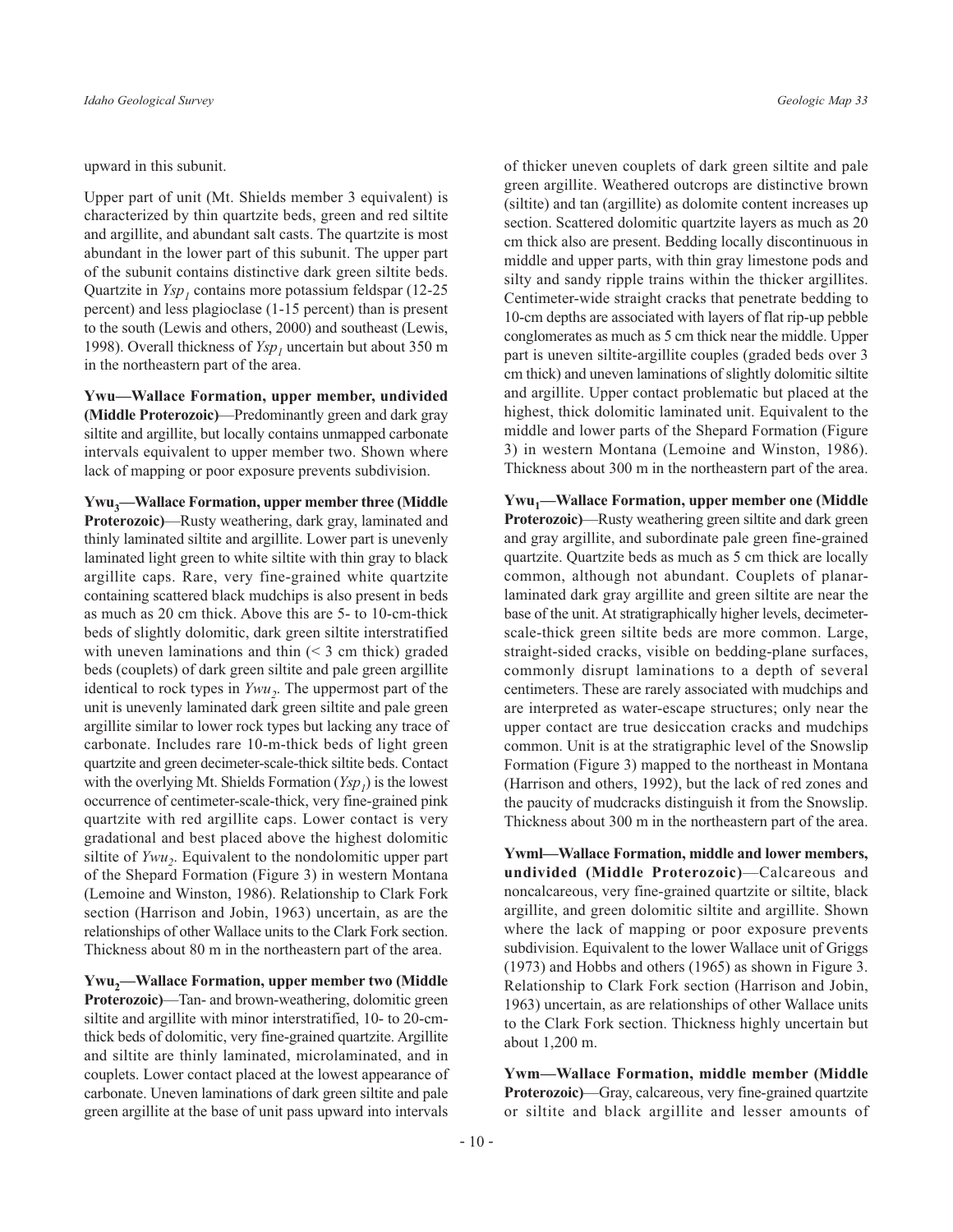noncalcareous white quartzite. A green dolomitic siltite and argillite interval may also be present, but it was only observed east of the map area. Alternatively, the green interval might represent the upper part of the lower member. Vertical calcite ribbons, horizontal pods, and molar tooth structures are common in some siltites over 20 cm thick. White quartzite also occurs as hummocky cross-stratified planar beds 15-30 cm thick. Quartzite contains 5-13 percent potassium feldspar and approximately 15-20 percent plagioclase. Characterized by graded beds (couplets and couples) that have the pinch and swell sediment type of Winston (1986) in which scours and loads of quartzite cut or deform the tops of subjacent black argillite. Argillite caps commonly contain ptygmatically folded siltite- or quartzite-filled cracks that taper downward. On bedding plane surfaces, the cracks are generally discontinuous and sinuous, occurring as isolated "birdsfoot" cracks, short parallel cracks, or radial cracks around loads. Relatively thin interval of green, dolomitic siltite and argillite that closely resembles the lower member may be present in the lower third of the unit. Equivalent to the middle member of Wallace as mapped by Harrison and others (1986). Mapped as part of the lower Wallace by Griggs (1973). Thickness highly uncertain but about 1,000 m.

Ywl-Wallace Formation, lower member (Middle **Proterozoic**)—Massive green siltite and thinly laminated green siltite-argillite couplets with varied amounts of carbonate (dolomite) and recessive-weathering calcite pods. Subdivided only in a few localities. Best exposed east of the area at the mouth of Shoshone Creek, where an orangeweathering dolomitic siltite appears to be at the top of the unit. Equivalent to the lower member of Wallace as mapped by Harrison and others (1986). Thickness highly uncertain but about 200 m.

Ysr-St. Regis Formation (Middle Proterozoic)-Pale purple to gray siltite, argillite, and quartzite. Also, light green siltite and darker green argillite or dark green siltite and light green argillite couplets. Typically mudcracked, 1cm-thick siltite-argillite couplets but with thin (2-5 cm) and rarer thick (10-20 cm), tabular, fine-grained quartzite beds with green argillite caps similar to those of the Revett Formation. Abundant mudchips. Thickness about 250 m.

Yr-Revett Formation (Middle Proterozoic)-Quartzite with siltite and argillite. Characteristically 20-cm- to rare 1-m-thick beds of fine-grained to rare medium-grained quartzite. Some vitreous; most feldspathic with orangebrown spots. Feldspar is mostly potassium feldspar in the central and eastern part of the area (12-20 percent; 3 percent plagioclase), but two samples from the southwestern part

contain subequal amounts of plagioclase and potassium feldspar. Rippled tops and ripple cross lamination more common than trough cross lamination; much is flat laminated. Thickness about 600 m.

Yb-Burke Formation (Middle Proterozoic)-Siltite and quartzite. Pale green siltite in 10- to 20-cm-thick beds, typically with macroscopic magnetite octahedra and darker green argillite partings. Includes some flat-laminated, finegrained, gray to white quartzite in scattered beds and zones. Includes hornfelsed siltite and quartzite in the South Chilco Mountain area south of Lake Pend Oreille (Griggs, 1973) that may alternatively be a downdropped block of the Striped Peak Formation. Thickness uncertain but about 1,000 m.

Yp-Prichard Formation, undivided (Middle Proterozoic)—Gray, rusty-weathering siltite and minor quartzite. Minor discontinuous carbonate layers. Rare muderacks. Shown where the lack of mapping or poor exposure prevents subdivision. See Hobbs and others (1965), Griggs (1973), or Cressman (1989) for more detail.

Ypu-Prichard Formation, upper part (Middle **Proterozoic**)—Map unit of Griggs (1973) described as dark to medium gray, very thinly bedded argillite commonly interlaminated with light gray siltite and also containing some thicker siltite beds. Grades upward into an interbedded and interzoned argillite, siltite, and quartzite sequence. Upper contact placed at highest dark gray argillite by Browne (2000a), similar to mapping by Griggs (1973), but ASARCO geologists placed contact lower than these two workers (at first light-colored quartzitic interval; Larry Appelgate, written commun., 1998). Total thickness is 2,500-3,500 feet (760-1070 m) according to Griggs (1973).

Ypl-Prichard Formation, lower part (Middle Proterozoic)—Map unit of Griggs (1973) described as predominantly medium to light gray, thin- and evenly bedded siltite, and laminated in part; some argillite laminae and beds. Some beds or zones of gray to white quartzite have been subdivided locally (*Yqp* unit). Thickness according to Griggs (1973) 7,500+ feet (2,290+ m); base not exposed.

Yqp-Quartzite of the Prichard Formation (Middle Proterozoic)—Nearly white to light gray impure to pure quartzite mapped by Hobbs and others (1965) in the southeast part of the area. Individual quartzite zones probably as much as 50 m thick are discontinuous laterally.

## BELT SUPERGROUP OR PRE-BELT **METAMORPHIC ROCKS**

High-grade (amphibolite facies) metasedimentary rocks in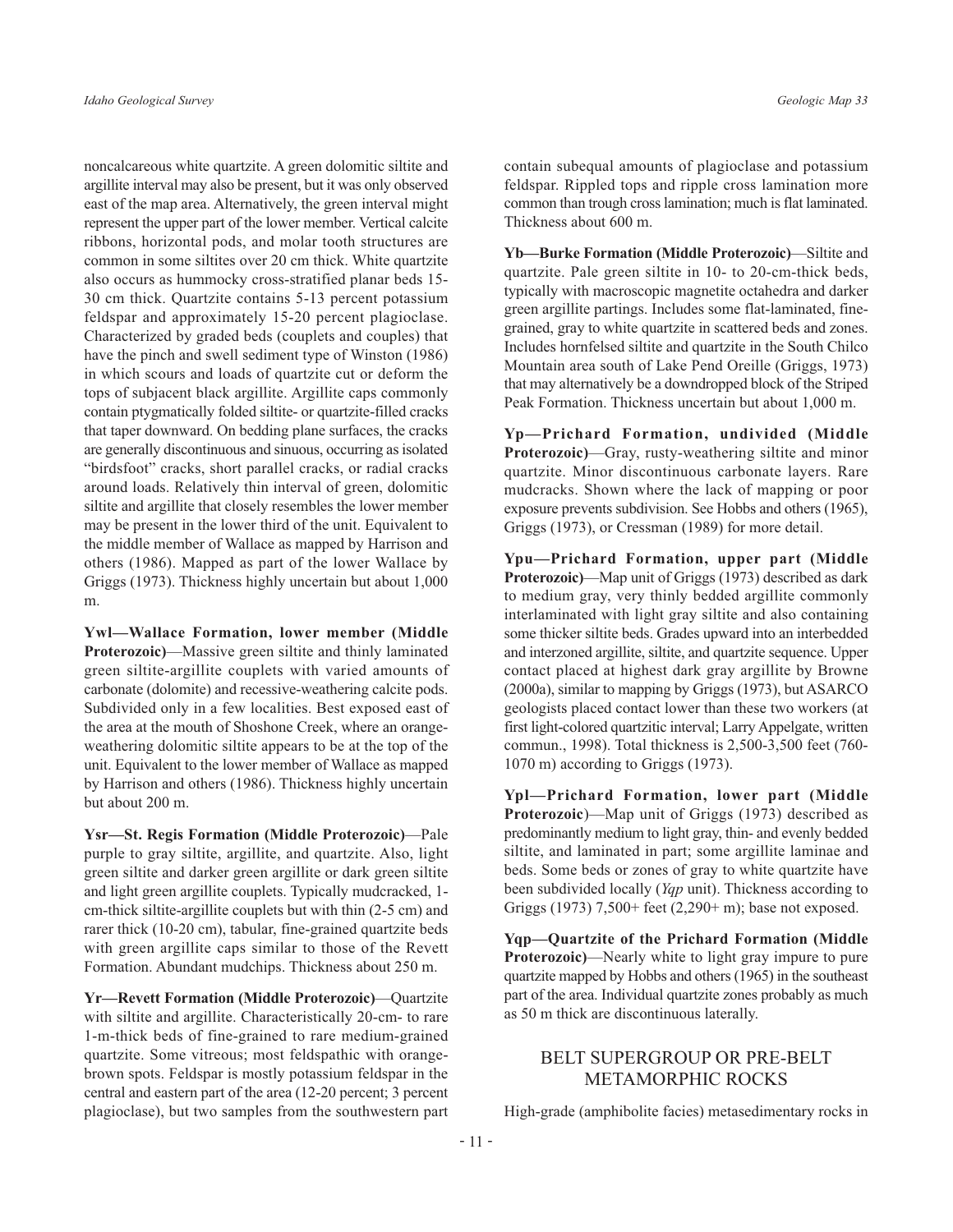the western part of the area are part of the Priest River metamorphic complex. Meta-igneous rocks to the north and northwest within this complex have U-Pb ages that range from 1,576 to 2,651 Ma, indicating a pre-Belt age (Clark, 1973; Evans and Fischer, 1986; Armstrong and others, 1987; Doughty and others, 1998). However, some may be basement upon which the sedimentary rocks were deposited rather than intrusive into the sedimentary package (Doughty and others, 1998). Thus, all or part of the complex may be younger than the intrusions and correlate with the lower part of the Belt Supergroup.

YXs—Schist of the Priest River metamorphic complex (Proterozoic)-Fine-grained garnetiferous muscovite schist. Mapped as Prichard Formation by Griggs (1973).

YXq—Quartzite of the Priest River metamorphic complex (Proterozoic)-Strongly lineated and foliated light gray to white quartzite. Contains 5 percent or less muscovite and 15 percent feldspar. Coarsely recrystallized, and resembles vein quartz. Areas of YXq within Kog are either remnants of unmelted country rock or extremely large quartz veins.

YXgn—Gneiss of the Priest River metamorphic complex (Proterozoic)—Purplish brown sillimanite-biotite gneiss. Locally schistose and includes minor amounts of quartzite and amphibolite. Layering probably inherited from sedimentary protolith. Predominant mineral assemblage is quartz, plagioclase, potassium feldspar, biotite, and sillimanite. Includes rocks mapped as the Hauser Lake gneiss of Weisenborn and Weis (1976), gneiss of Cable Peak (Weis, 1968) and metamorphic rocks, undivided (Weis, 1968). See Rhodes (1986) and Doughty and others (1998) for a more detailed description of the Hauser Lake gneiss.

## **BELT SUPERGROUP NOMENCLATURE**

Nomenclature for Belt Supergroup units is complicated by the many formation names in northern Idaho that differ from those developed in western Montana (Figure 3). We have adopted "Idaho terminology" similar to that of Hobbs and others (1965) and Griggs (1973), with the exception of that for the lower Wallace Formation. Here, we follow the usage of Harrison and others (1986) and subdivide the lower Wallace of Hobbs and others (1965) and Griggs (1973) into informal middle and lower members. A regional stratigraphic nomenclature is currently being pursued by Don Winston and the authors. A likely outcome involves assigning formation rank to the present members of the upper Wallace Formation and carrying the easily recognized Shepard Formation west into Idaho.

Most of the Coeur d'Alene quadrangle is underlain by a thick sequence of fine-grained siliciclastic and carbonatebearing clastic rocks of the Belt Supergroup (Figures 3 and 4). These rocks were deposited between about 1,470 and 1,400 Ma during the Middle Proterozoic (Anderson and Davis, 1995; Evans and others, 2000). Continental reconstructions suggest that the Belt basin was intracratonic (e.g., Moores, 1991; Dalziel, 1991; Doughty and others, 1998; Burrett and Berry, 2000); a rifting event may have triggered initial subsidence. The lower part of the Belt (Prichard Formation) was deposited in relatively deep water under anoxic conditions. Intrusion of tholeiitic magmas formed extensive sills north and east of the area (Bishop, 1973). Units above the Prichard were deposited in relatively shallow water (near or above wave base) and under more oxidizing conditions. Algal mats and sedimentary structures such as mudcracks and salt casts are well preserved in the younger Belt rocks (Winston, 1986). Protoliths for highgrade (amphibolite facies) metasedimentary rocks in the western part of the quadrangle (units  $YXgn$ ,  $YXq$ , and  $YXs$ ) may have been deposited at the same time as the Belt Supergroup. Alternatively, some or all of these units may be the basement of the Belt (see discussions by Armstrong and others, 1987; Doughty and others, 1998; and Rhodes and Hyndman, 1988).

Deformation and magmatism during the East Kootenai orogeny at about 1,300-1,350 Ma affected rocks to the north in Canada (McMechan and Price, 1982) and may have affected rocks in the study area as well. Rifting of the former continent in the Late Proterozoic led to the accumulation of sedimentary and volcanic rocks of the Windermere Group in northeastern Washington (Miller, 1994). Rocks of this age are not found in the Coeur d'Alene quadrangle, although they may have once existed. Later rifting that formed the continental margin to the west lead to the deposition of Cambrian sedimentary rocks on a regional angular unconformity (Campbell, 1959), indicating that the Belt rocks were folded or faulted during one or both of the events above. No record exists of additional sedimentation or deformation in the Paleozoic or early Mesozoic.

The region was subjected to compressional deformation during the Cretaceous Sevier Orogeny, when the Belt Supergroup was strongly folded and faulted (Fillipone and Yin, 1994; Rhodes and Hyndman, 1988). Contractional faults and a strong cleavage formed in the southeastern part of the area (Clark, 1970). At the present level of exposure, all of these faults are relatively steep (reverse). We believe these structures are related to regional thrusting in the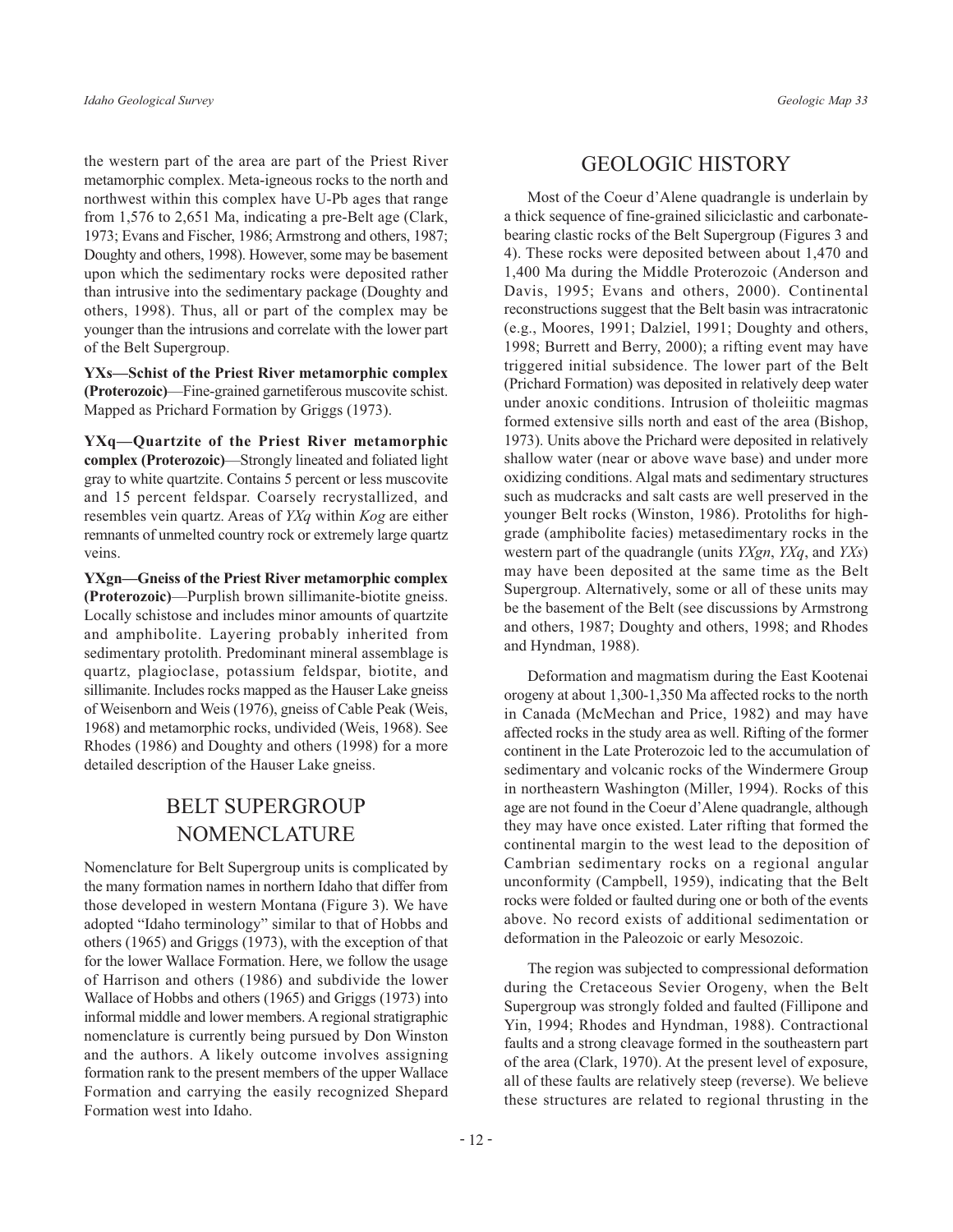by sillimanite.

Cretaceous and refer to them as thrust faults regardless of present dip. An example is the Alhambra fault south of Kellogg. During this time, rocks in the western part of the area were deformed at deeper levels and acquired a foliation  $(S_2 \text{ of Rehrig and others}, 1987)$  as well as a lineation defined

Magmatism in the Cretaceous affected the western half of the quadrangle (Figure 4). The Hayden Lake stock and similar rocks to the north were intruded into the Belt Supergroup. These plutonic rocks lack significant fabric and presumably were emplaced at relatively shallow crustal levels or after much of the deformation in the area. Biotite K-Ar dates of 75 Ma and 83 Ma provide minimum emplacement ages. Even less certain are the ages of some of the other intrusive rock units (TKdd, TKla, TKg, TYqd). The greatest uncertainty is for quartz diorite dikes  $(TYqd)$ that were previously assigned to the Proterozoic and thought to represent sills in the Prichard Formation (Griggs, 1973). Some may indeed be Proterozoic, but because many tend to be discordant to bedding and are concentrated in areas of faulting, a Cretaceous or Eocene age seems more likely.

Orthogneiss southwest of Coeur d'Alene (Kog) formed from plutons that resided at deeper crustal levels than the Hayden Lake stock and related rocks. The Cretaceous age is suggested because chemically and mineralogically the orthogneiss more closely resembles the Na- and Ca-rich Idaho batholith than the K-rich Proterozoic orthogneiss in the region. Widespread K-Ar cooling ages of 46-52 Ma (Miller and Engels, 1975; Harms and Price, 1992; Doughty and Price, 1999) indicate that this orthogneiss and the surrounding amphibolite facies metasedimentary rocks of the Priest River metamorphic complex were brought to nearsurface levels during the Eocene. The timing details and the role that the Purcell-Coeur d'Alene detachment fault played in this unroofing event are still being debated.

Most of the mylonites in the footwall of the Purcell-Coeur d'Alene fault may have formed during late Cretaceous compressional strain before the intrusion of the fine-grained biotite granite of Rathdrum Mountain (Tbgf) at about 52 Ma (Rhodes and Hyndman, 1984, 1988; Rhodes and others, 1989; Doughty and Price, 1999). Of the three foliations in the area, only the latest may have formed or been superimposed upon earlier fabrics during down-to-the-east faulting along the Purcell-Coeur d'Alene fault in the Eocene (Rehrig and others, 1987). The mylonitic fabric in the footwall of the fault has kinematic indicators that show topto-the-east motion. This mylonitic fabric was later folded into the Spokane dome (Rhodes and Hyndman, 1984) contemporaneously with uplift.

Doughty and Price (1999) have suggested that there is a relatively steep normal fault within the Purcell Trench to the north that cuts the Spokane dome mylonite zone. One is likely to be present in the Coeur d'Alene area as well. We speculate that a relatively steep normal fault extends from north of Athol south through Coeur d'Alene Lake. It appears to intersect (and cut) the Purcell-Coeur d'Alene fault southeast of Round Mountain but is entirely covered by surficial deposits. Alternatively, the Purcell-Coeur d'Alene fault may extend the entire length of the map area and not be offset by a younger fault. The trace of the northern extension of the Purcell-Coeur d'Alene fault from Athol north to Sandpoint is uncertain, partly because of cover by glacial deposits and partly because the exposed bedrock is largely granitic rocks that have little or no fabric. We show the Purcell-Coeur d'Alene fault (mylonite zone) continuing due north from Round Mountain more or less where McCarthy and others (1993) suggested it might be located. Alternatively, it may continue as a steeper structure north of Athol.

Extension in the central and eastern part of the quadrangle was probably localized along north-northeast-striking faults such as the Cascade fault. Both the steep bedding and some faults in the Magee fault zone probably originated during contractional deformation, but the present configuration appears strongly dependent on down-to-the-west normal faulting. West-northwest faults such as the Osburn fault are thought to have had right-lateral strike-slip motion at this time and served to transfer the extension from the area of the Priest River metamorphic complex eastward into Montana (Sheriff and others, 1984; Rehrig and others, 1987). Movement on the Purcell-Coeur d'Alene fault had ended by Miocene time (about 16 Ma) when drainages in the area were invaded by Columbia River basalt. No offset of basalt is apparent across the fault. The Columbia River basalt disrupted drainages in the area and established a new base level. Drainage systems that previously had transported sediment out of the area now deposited their sediment at the margins of the basalt flows, or upstream from them. These sediments  $(T_s)$  are widespread in the region south of the map area.

During the Pleistocene, a lobe of the Cordilleran ice sheet moved south down the Purcell Trench from Canada into northern Idaho. Glacial Lake Missoula was formed when this lobe blocked the Clark Fork drainage near its mouth into Lake Pend Oreille. At its maximum, the lake was over  $610 \text{ m}$  (2,000 feet) deep against the ice dam. Repeated failures and re-formations of the Clark Fork ice dams resulted in catastrophic outbursts of as much as 2,000 cubic km (500 cubic miles) of water flowing across northern Idaho and into the Channeled Scabland of Washington (Waitt,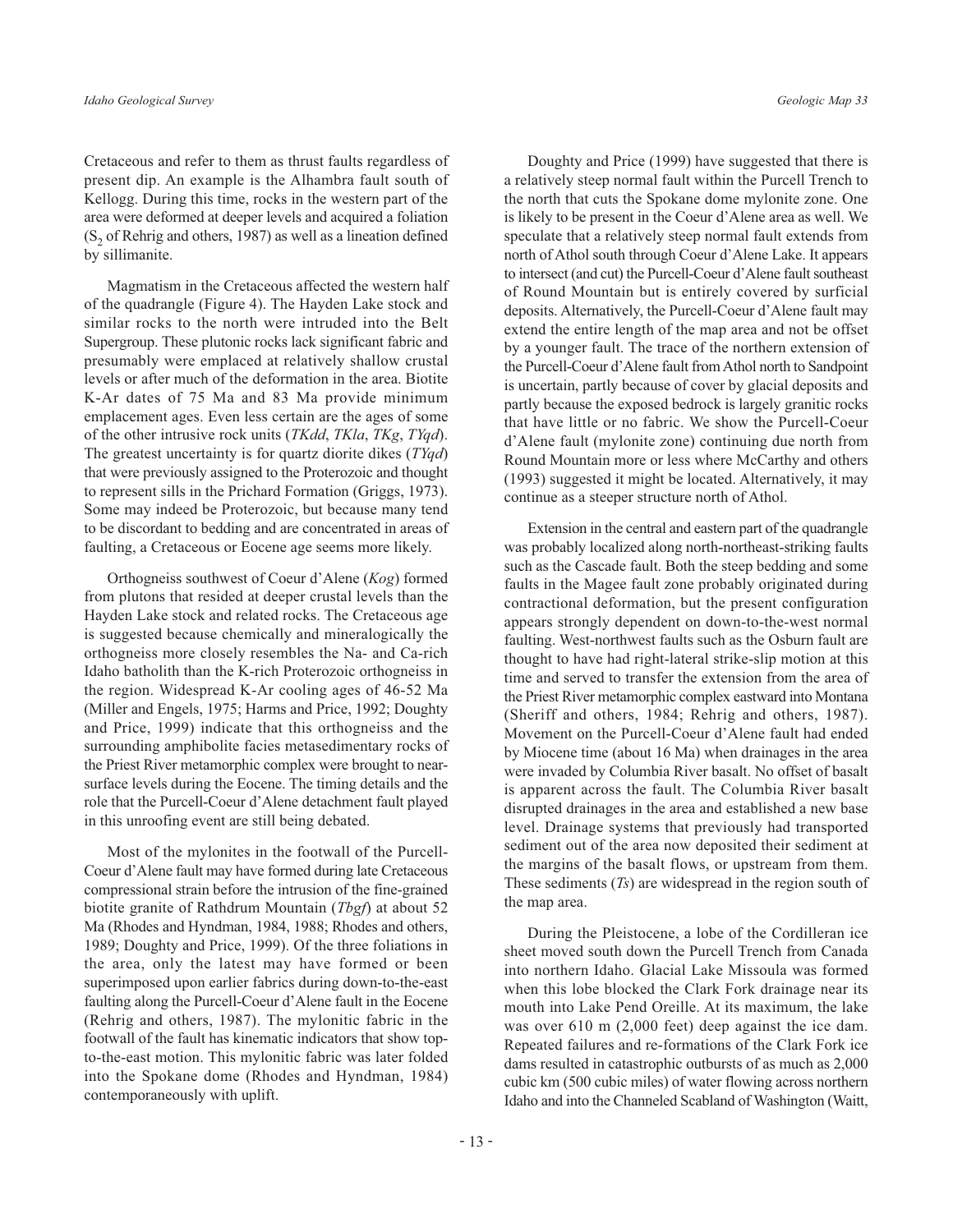1985). The main path of the floods was from the southern end of Lake Pend Oreille across Rathdrum Prairie and through the Spokane Valley. The enormous energy of the flood water transported coarse boulder gravel downstream. This gravel forms the Rathdrum-Spokane aquifer, which is the sole source of ground water for the area's urban and rural population. The largest of the floods would have removed evidence of earlier flood events, so only the physical record for the late Wisconsin floods and ice advances remains. Similar floods, however, likely recurred in earlier Pleistocene glaciations. Remnants of the oldest recognized gravel form high expansion flood bars at Spirit Lake (Qgslo, Qgsly) and at Ross Point  $(Qgrp)$ . Pendant bars formed behind bedrock obstructions at Round Mountain (Qgtl), and eddy bars dammed the side valleys  $(Qdg)$ . Lakes bordering the Purcell Trench (Spirit, Twin, Hayden, Coeur d'Alene, Fernan, Hauser, and Newman) formed behind bars of flood gravel deposited at the mouths of valleys (Breckenridge, 1989). Younger gravel units mapped in the Rathdrum Prairie formed gravel sheets and fans and resulted from younger and smaller floods after the late Wisconsin maximum, about 18,000 years ago. The Mount St. Helens set S tephra of approximately 13,000 years ago is associated with late flood deposits, and the last flood is immediately postdated by the Glacier Peak ashes B and G (about 11,200 years ago; Kiver and others, 1991). Small alpine glaciers postdate the Cordilleran ice retreat in the high elevations of the Selkirk and Cabinet Mountains north of the map area. Eolian deposits of silt, the loess of the Palouse Formation  $(Qp)$ , accumulated on the Columbia Plateau throughout the Quaternary to the present and were mainly a result of ice age erosion and winds (Busacca, 1991).

#### **GEOCHEMISTRY**

Over ninety samples from the Coeur d'Alene quadrangle were analyzed by X-ray fluorescence (XRF) methods for major and trace element concentrations at Washington State University as part of this study and other related STATEMAP projects. Results for igneous intrusive rocks are presented in Table 1; those for metasedimentary rocks are in Table 2, and those for basalts are in Table 3. Sample locations are shown on the map, and their latitude and longitude are listed in the tables. Also reported here are two samples outside the map area: one, a garnet-muscovite schist from an exposure just south of the quadrangle along the west side of Coeur d'Alene Lake (99RL244); and the other, an augen gneiss of Laclede (99RL262), a Proterozoic igneous rock within the Priest River complex, but from north of the area.

The two analyzed samples from the fine-grained biotite granite unit (Tbgf) have significantly different chemical compositions (Table 1). Sample 99RL202 from a pluton on the northwest side of Spirit Lake has a lower SiO<sub>2</sub> content (68 versus 74 percent) and a lower  $K_2O$  content (3.7 versus 5.2 percent) than sample 99RL256 collected from a larger pluton extending west from Rathdrum Mountain. The pluton at Rathdrum Mountain has  $K_2O$  well in excess of  $Na_2O$  and Rb in excess of Sr, characteristics common to epizonal Eocene granite plutons in central Idaho (Lewis and Kiilsgaard, 1991). Although the pluton at Rathdrum Mountain lacks miarolitic cavities that characterize the epizonal granite, it may be similar in age and origin but was emplaced at deeper levels than those in central Idaho. A sample collected from the Beauty Creek stock (unit TKg, sample 99RL281) is similar in composition to the pluton of Tbgf on the northwest side of Spirit Lake. Both have  $K_2O/Na_2O$  ratios of 1.1 to 1.3, and  $SiO<sub>2</sub>$  contents in the 68-69 percent range.

Samples of biotite granodiorite from the Hayden Lake stock and the hornblende-biotite granodiorite north of Hayden Lake (units *Kbgd* and *Khgd*) have similar major element concentrations (compare 99RL208, 99RL257, and 99RL258). Most trace element concentrations are also similar. However, the sample from the Hayden Lake stock contains considerably more Sr than samples from the hornblende-bearing unit (708) ppm versus 297 and 348 ppm). Biotite K-Ar ages on the two rock units of 83.8 and 74.6 Ma (recalculated from Miller and Engels, 1975) suggest two episodes of magmatism. All three samples have  $K_2O$  in excess of Na<sub>2</sub>O. In this regard, they are unlike the bulk of the Idaho batholith, which is relatively sodic. The higher  $K<sub>2</sub>O$  contents and the presence of euhedral biotite books are similar to some of the satellite plutons southeast of the southern lobe of the Idaho batholith (Lewis and others, 1987; Lewis, 1989, 1990) as well as the potassic series of the Boulder batholith of Montana (Tilling, 1973).

Craig Wavra and Rolland Reid analyzed thirteen samples of "deep igneous rocks" (our orthogneiss unit, Kog) from southwest of Coeur d'Alene that they described as granite gneiss, granodiorite gneiss, and tonalite gneiss (Rolland Reid, written commun., 1998). These rocks have a moderate  $SiO<sub>2</sub>$  range from 69 to 76 percent and a wider K<sub>2</sub>O range from 2.8 to 5.9 percent. One anomalous analysis with 83 percent  $SiO_2$  and only 1.2 percent  $K_2O$  we attribute to contamination by quartzite. Two samples of diorite gneiss from the same area have  $SiO_2$  contents of 55-57 percent.  $K<sub>2</sub>O$  exceeds Na<sub>2</sub>O in ten of the samples, and Rb exceeds Sr in three samples. The four orthogneiss samples we analyzed (Table 1) have compositions that are within the range found by Wavra and Reid.

Chemical compositions of argillite-siltite from different formations of the Belt Supergroup (Table 2) largely overlap,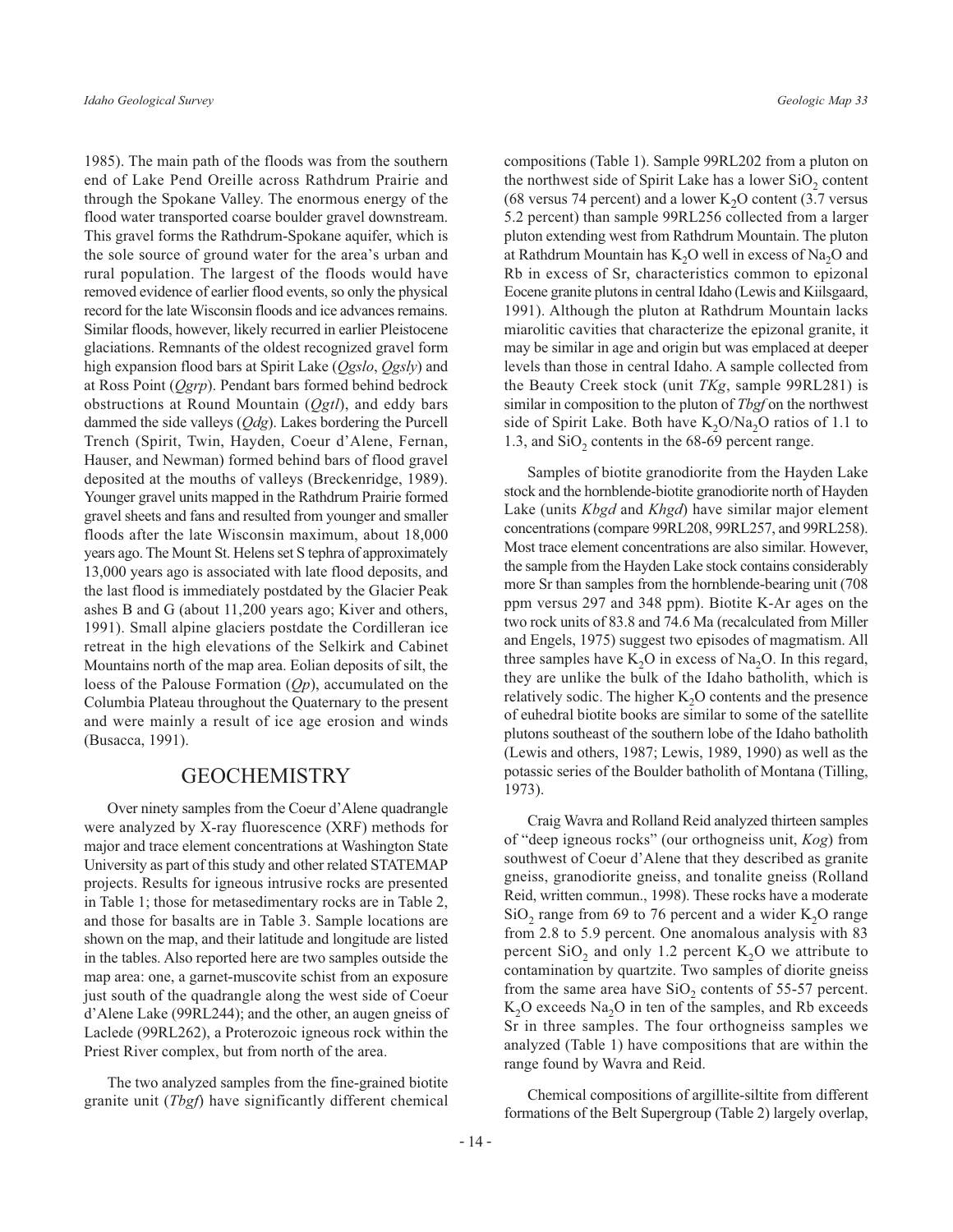a result consistent with those of previous workers (e.g., Harrison and Grimes, 1970; Harrison and Hamilton, 1971). Concentrations of Sr are higher in the siltite-argillite and siltite samples of the Prichard Formation (111 and 76 ppm) relative to other noncarbonate-bearing siltite or argillite samples in the Belt (58 ppm or less). This distinction was originally noted by Jack Harrison (written commun., 1991). Copper concentrations are 44 ppm or less in all samples, with the exception of 99RL251, an argillite-siltite from the lower part of the Libby Formation that contains 148 ppm Cu. Zinc concentrations exceed 100 ppm in only two samples (99RL279 and 98RL052), both from the Prichard Formation. Concentrations of  $K$ <sub>2</sub>O are highest (greater than 4 percent) in the argillite-siltite samples from the Prichard, St. Regis, lower Wallace, and Striped Peak Formations.  $K_2O$  content of siltite-argillite in the middle and upper members of the Wallace and in the Libby Formation ranges more widely (2.6 to 5.4 percent  $K_2O$ ). Carbonate-bearing samples have low total oxides because  $CO<sub>2</sub>$  was not analyzed. These carbonate-bearing rocks also have low K<sub>2</sub>O concentrations  $(0.8-3.8$  percent) relative to the noncarbonate rocks and, as expected, high CaO concentrations. Quartzite samples have lower  $K_2O$  concentrations (1.4 to 3.8 percent) as a result of the high quartz sand content in these rocks. Sample 98RL176 is from the "lower green marker" in the Sunshine Mine and has an unusually high silica content (80.35%).

Seven samples of metasedimentary gneiss and schist from the Priest River metamorphic complex (units YXgn and YXs) have an expected moderate range in chemical composition. The most schistose sample (99RL244) also has the lowest  $SiO<sub>2</sub>$  content (62 percent) and the highest  $Al_2O_3$  content (23 percent). This sample is from just south of the map area. Metasedimentary rocks from the Priest River metamorphic complex are compositionally similar in many respects to the Belt Supergroup. However, they typically have higher Sr concentrations (all but one sample exceed 143 ppm). This may be a metamorphic effect, as Sr is known to increase with increasing metamorphic grade in this region (Harrison and Hamilton, 1971). Alternatively, all or some of the metasedimentary rocks of the Priest River complex may predate the Belt Supergroup, as discussed in the previous section. All of the analyses of Columbia River basalt (Table 3) match well with previously published results (Griggs, 1978; Swanson and others, 1979b; Wright and others, 1973, 1979, 1980). Significant differences exist in both major and trace element contents of the different units, but variations within the units are small. One important result was from an analysis of samples collected on Mica Flat southwest of Coeur d'Alene. These samples are from a previously unknown flow with a chemical composition unlike that of the underlying Priest Rapids member.

## **ACKNOWLEDGMENTS**

Assistance by Charles Tibbals during some of the field work and permission from the U.S. Forest Service to use the Magee Ranger Station are gratefully acknowledged. Technical reviews by Michael Zientek, Ted Doughty, and Gene Kiver are greatly appreciated. Mapping and compilation were supported in part by the U.S. Geological Survey STATEMAP program and by cooperative research agreement no. 99WRAG0014 with the U.S. Geological Survey office in Spokane, Washington. Basalt chemistry in the Coeur d'Alene Lake area was obtained in cooperation with a 7.5minute-scale STATEMAP project for the area.

## **REFERENCES**

Adema, G.W., 1999, Bedrock depth and morphology of the Rathdrum Prairie, Idaho: University of Idaho M.S. thesis, 67 p.

Anderson, A.L., 1940, Geology and metalliferous deposits of Kootenai County, Idaho: Idaho Bureau of Mines and Geology Pamphlet 53, 67 p.

Anderson, H.E., and D.W. Davis, 1995, U-Pb geochronology of the Moyie sills, Purcell Supergroup, southeastern British Columbia: Implications for the Mesoproterozoic geological history of the Purcell (Belt) Basin: Canadian Journal of Earth Sciences, v. 32, no. 8, p. 1180-1193.

Armstrong, R.L., R.R. Parrish, Peter van der Heyden, S.J. Reynolds, and W.A. Rehrig, 1987, Rb-Sr and U-Pb geochronometry of the Priest River metamorphic complex-Precambrian X basement and its Mesozoic-Cenozoic plutonic-metamorphic overprint, northeastern Washington and northern Idaho, in E.J. Schuster, ed., Selected Papers on the Geology of Washington: Washington Division of Geology and Earth Resources Bulletin, v. 77, p. 15-40.

Bishop, D.T., 1973, Petrology and geochemistry of the Purcell sills in Boundary County, Idaho, *in* Belt Symposium, vol. 2: Idaho Bureau of Mines and Geology Miscellaneous Report, p. 15-66.

Boleneus, D.E., L.M. Appelgate, N.L. Joseph, and T.R. Brandt, 2001, Raster images of geologic maps of Middle Proterozoic Belt strata in parts of Benewah, Bonner, Kootenai, and Shoshone counties, Idaho, and Lincoln, Mineral, and Sanders counties, Montana: U.S. Geological Survey Open-File Report 01-438.

Bookstrom, A.A., S.E. Box, B.L. Jackson, T.R. Brandt, P.D. Derkey, and S.R. Munts, 1999, Digital map of surficial geology, wetlands, and deepwater habitats, Coeur d'Alene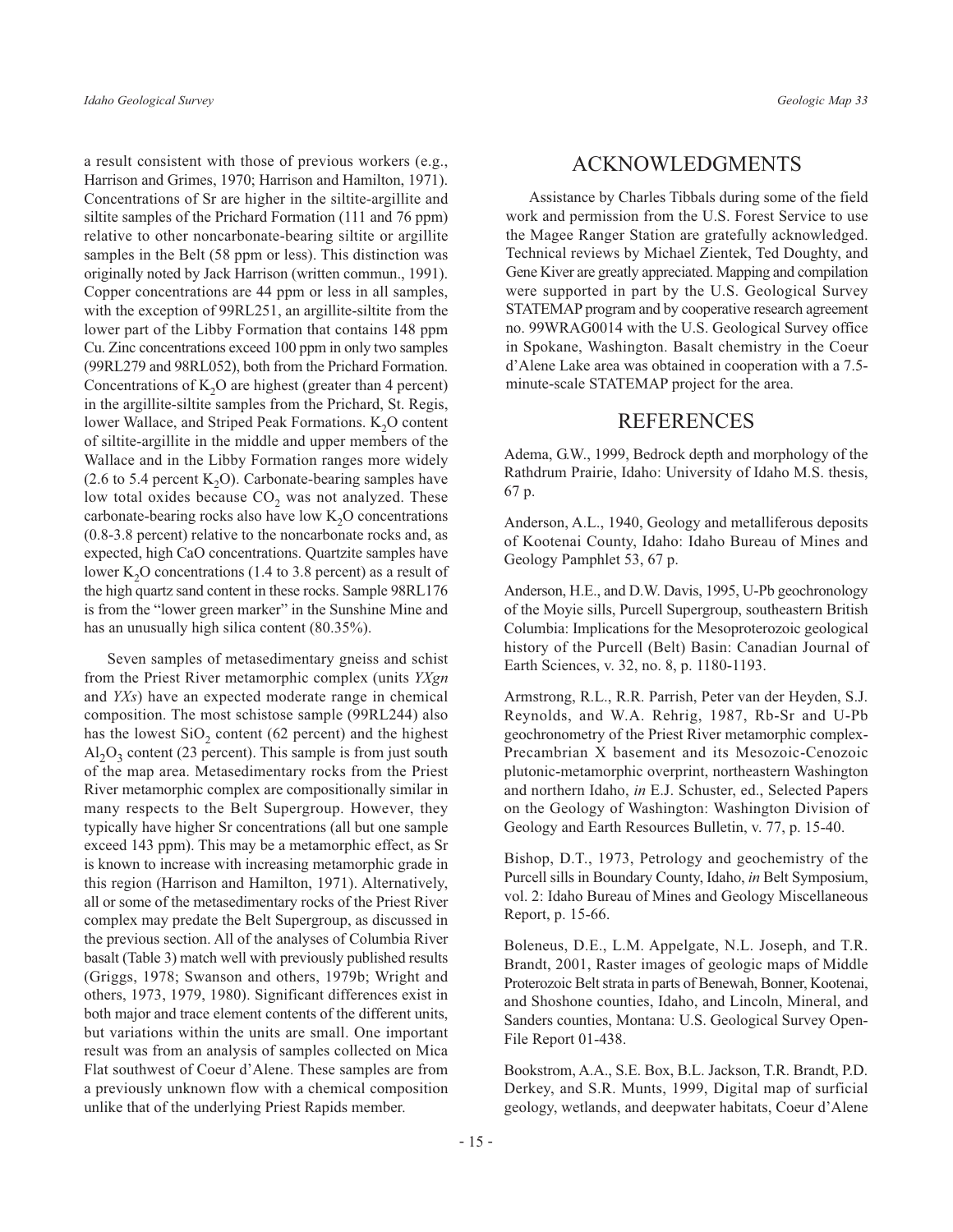River valley, Idaho: U.S. Geological Survey Open-File Report 99-548.

Breckenridge, R.M., 1989, Lower glacial Lake Missoula and Clark Fork ice dams, in R.M. Breckenridge, ed., Glacial Lake Missoula and the Channeled Scabland: Field Trip Guidebook T310, 28th International Geological Congress, American Geophysical Union, p. 15-23.

Breckenridge, R.M., and K.L. Othberg, 1998a, Surficial geologic map of the Post Falls quadrangle and part of the Liberty Lake quadrangle, Kootenai County, Idaho: Idaho Geological Survey Surficial Geology Map 5, scale 1:24,000.

-, 1998b, Surficial geologic map of the Rathdrum quadrangle and part of the Newman Lake quadrangle, Kootenai County, Idaho: Idaho Geological Survey Surficial Geology Map 6, scale 1:24,000.

-, 1999a, Surficial geologic map of the Coeur d'Alene quadrangle, Kootenai County, Idaho: Idaho Geological Survey Surficial Geology Map 7, scale 1:24,000.

-, 1999b, Surficial geologic map of the Hayden quadrangle, Kootenai County, Idaho: Idaho Geological Survey Surficial Geology Map 8, scale 1:24,000.

-, 2000a, Surficial geologic map of the Fernan Lake quadrangle and part of the Mount Coeur d'Alene quadrangle, Kootenai County, Idaho: Idaho Geological Survey STATEMAP contract report, unpublished map, scale  $1:24,000.$ 

-, 2000b, Surficial geologic map of the Hayden Lake quadrangle, Kootenai County, Idaho: Idaho Geological Survey Surficial Geology Map 9, scale 1:24,000.

-, 2000c, Surficial geologic map of the Mica Bay quadrangle, Kootenai County, Idaho: Idaho Geological Survey STATEMAP contract report, unpublished map, scale 1:24,000.

Browne, J.L., 2000a, Geologic map of the Fernan Lake quadrangle, Kootenai County, Idaho: Idaho Geological Survey Technical Report 00-2, scale 1:24,000.

-, 2000b, Preliminary geologic map of the Hayden Lake quadrangle, Kootenai County, Idaho: Idaho Geological Survey Technical Report 00-1, scale 1:24,000.

-, 2002a, Geologic map of the Spades Mountain quadrangle, Kootenai County, Idaho: Idaho Geological Survey Technical Report 02-3, scale 1:24,000.

-, 2002b, Geologic map of the Wolf Lodge quadrangle,

Kootenai County, Idaho: Idaho Geological Survey Technical Report 02-4, scale 1:24,000.

Burrett, Clive, and Ronald Berry, 2000, Proterozoic Australiawestern United States (AUSWUS) fit between Laurentia and Australia: Geology, v. 28, no. 2, p. 103-106.

Busacca, A.J., 1991, Loess deposits of the Palouse and vicinity, in R.B. Morrison, ed., The Geology of North America Volume K-2, Quaternary Nonglacial Geology: Conterminous U.S.: Geological Society of America Bulletin, p. 215-228.

Campbell, A.B., 1959, Precambrian-Cambrian unconformity in northwestern Montana and northern Idaho: Geological Society of America Bulletin, v. 70, no. 12, part 2, p. 1776.

Clark, B.R., 1970, Origin of slaty cleavage in the Coeur d'Alene district, Idaho: Geological Society of America Bulletin, v. 81, no. 10, p. 3061-3071.

Clark, S.H.B., 1973, Interpretation of a high-grade Precambrian terrane in northern Idaho: Geological Society of America Bulletin, v. 84, no. 6, p. 1999-2003.

Cressman, E.R., 1989, Reconnaissance stratigraphy of the Prichard Formation (Middle Proterozoic) and the early development of the Belt Basin, Washington, Idaho, and Montana: U.S. Geological Survey Professional Paper 1490, 80 p.

Dalziel, I., 1991, Pacific margins of Laurentia and East Antarctica as a conjugate rift pair: Evidence and implications for an Eocambrian supercontinent: Geology, v. 19, p. 598-601.

Doughty, P.T., and R.A. Price, 1999, Tectonic evolution of the Priest River complex, northern Idaho and Washington: A reappraisal of the Newport fault with new insights on metamorphic core complex formation: Tectonics, v. 18, no. 3, p. 375-393.

Doughty, P.T., R.A. Price, and R.R. Parrish, 1998, Geology and U-Pb geochronology of Archean basement and Proterozoic cover in the Priest River complex, northwestern United States, and their implications for Cordilleran structure and Precambrian continent reconstructions: Canadian Journal of Earth Science, v. 35, p. 39-54.

Evans, K.V., J.N. Aleinikoff, J.D. Obradovich, and C.M. Fanning, 2000, SHRIMP U-Pb geochronology of volcanic rocks, Belt Supergroup, western Montana: Evidence for rapid deposition of sedimentary strata: Canadian Journal of Earth Sciences, v. 37, no. 9, p. 1287-1300.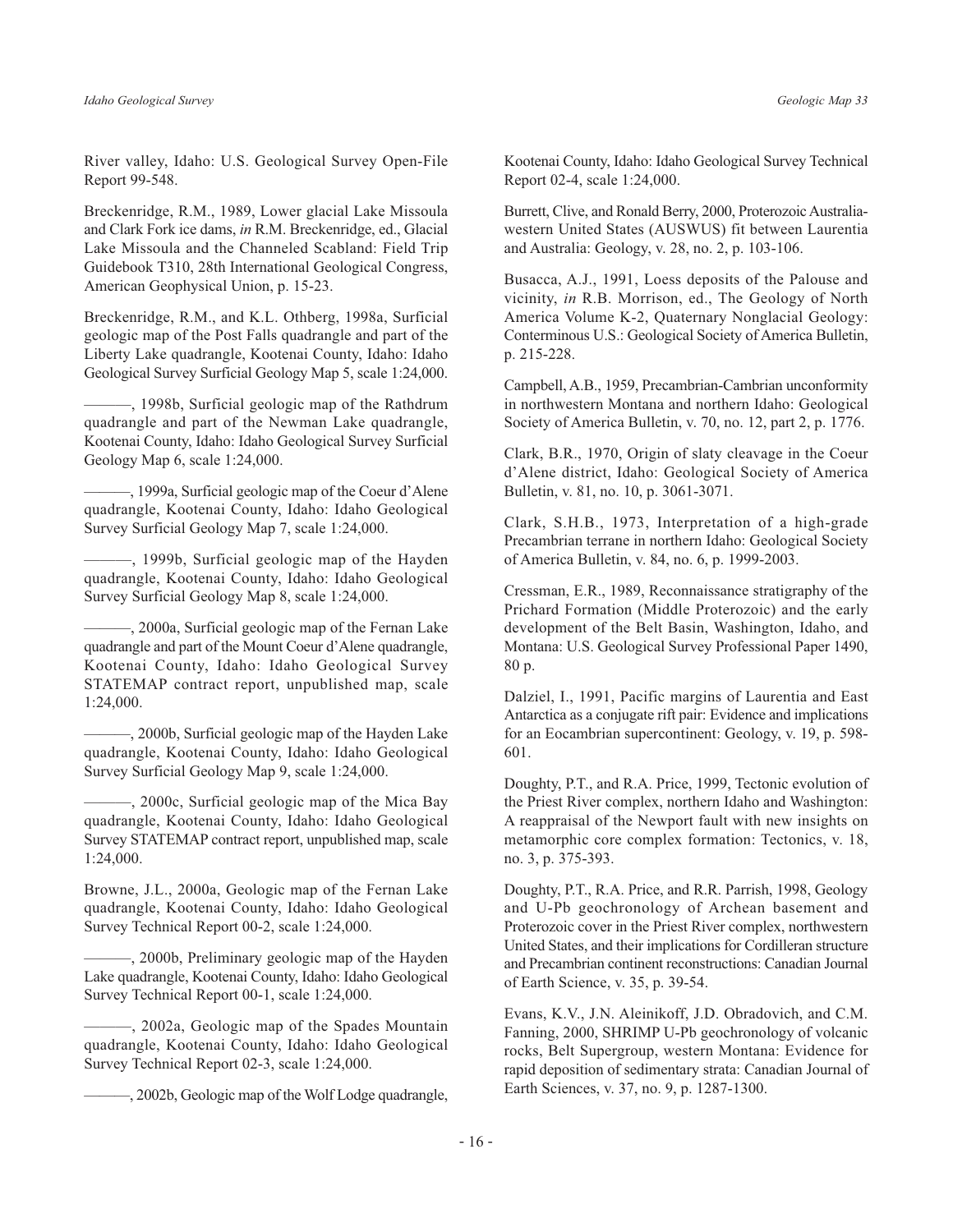Evans, K.V., and L.B. Fischer, 1986, U-Pb geochronology of two augen gneiss terranes, Idaho, and new data and tectonic implications: Canadian Journal of Earth Sciences, v. 23, no. 12, p. 1919-1927.

Fillipone, J.A., and An Yin, 1994, Age and regional tectonic implications of Late Cretaceous thrusting and Eocene extension, Cabinet Mountains, northwest Montana and northern Idaho: Geological Society of America Bulletin, v. 106, p. 1017-1032.

Gerstel, W.J., and S.P. Palmer, 1994, Geologic and geophysical mapping of the Spokane Aquifer—Relevance to growth management: Washington Geology, v. 22, no. 2, p. 18-24.

Gillson, J.L., 1927, Granodiorites in the Pend Oreille district of northern Idaho: Journal of Geology, v. 35, no. 1, p. 1-31.

Griggs, A.B., 1968, Preliminary geologic map of the northeastern part of the Spokane 2 degree quadrangle, Idaho and Montana: U.S. Geological Survey Open-File Report 68-112, scale 1:125,000.

-, 1973, Geologic map of the Spokane quadrangle, Washington, Idaho, and Montana: U.S. Geological Survey Miscellaneous Investigations Series I-0768, scale 1:250,000.

-, 1978, The Columbia River Basalt Group in the Spokane quadrangle, Washington, Idaho, and Montana: U.S. Geological Survey Bulletin 1413, 39 p.

Harms, T.A., and R.A. Price, 1992, The Newport fault: Eocene listric normal faulting, mylonitization, and crustal extension in northeast Washington and northwest Idaho: Geological Society of America Bulletin, v. 104, p. 745-761.

Harrison, J.E., E.R. Cressman, and J.W. Whipple, 1992, Geologic and structural maps of the Kalispell 1° x 2° quadrangle, Montana, and Alberta and British Columbia: U.S. Geological Survey Miscellaneous Investigations Series Map I-2267, scale 1:250,000.

Harrison, J.E., A.B. Griggs, and J.D. Wells, 1986, Geologic and structure maps of the Wallace  $1^\circ$  x  $2^\circ$  quadrangle, Montana and Idaho: U.S. Geological Survey Miscellaneous Investigations Series Map I-1509-A, scale 1:250,000.

Harrison, J.E., and D.J. Grimes, 1970, Mineralogy and geochemistry of some Belt rocks, Montana and Idaho: U.S. Geological Survey Bulletin 1312-O, 49 p.

Harrison, J.E., and J.C. Hamilton, 1971, Minor-element changes in pelitic Belt rocks caused by metamorphism in the Pend Oreille area, Idaho-Montana: U.S. Geological Survey Professional Paper 750-B, p. 82-91.

Harrison, J.E., and D.A. Jobin, 1963, Geology of the Clark Fork quadrangle, Idaho-Montana: U.S. Geological Survey Bulletin 1141-K, p. K1-K38.

Hayden, T.J., 1992, Geology of the NW<sup>1</sup>/4 of the Calder 15' quadrangle and  $SW<sup>1</sup>/4$  Kellogg 15' quadrangle, Idaho: University of Idaho Ph.D. thesis, 191 p., scale 1:24,000.

Hobbs, S.W., A.B. Griggs, R.E. Wallace, and A.B. Campbell, 1965, Geology of the Coeur d'Alene district, Shoshone County, Idaho: U.S. Geological Survey Professional Paper 478, 139 p., scale 1:24,000.

Hosterman, J.W., V.E. Scheid, V.T. Allen, and I.G. Sohn, 1960, Investigations of some clay deposits in Washington and Idaho: U.S. Geological Survey Bulletin 1091, 147 p.

Kiver, E.P., U.L. Moody, J.G. Rigby, and D.F. Stradling, 1991, Late Ouaternary stratigraphy of the Channeled Scabland and adjacent areas, in R.B. Morrison, ed., The Geology of North America Volume K-2, Quaternary Nonglacial Geology: Conterminous U.S.: Geological Society of America Bulletin, p. 238-245.

Kun, Peter, 1970, Geology of the Lakeview mining district, Idaho: University of Idaho M.S. thesis, 135 p.

Lemoine, S.R., and Don Winston, 1986, Correlation of the Snowslip and Shepard formations of the Cabinet Mountains with upper Wallace rocks of the Coeur d'Alene Mountains, western Montana, in S.M. Roberts, ed., Belt Supergroup: A Guide to Proterozoic Rocks of Western Montana and Adjacent Areas: Montana Bureau of Mines and Geology Special Publication 94, p. 161-168.

Lewis, R.S., 1990, Geology, geochemistry, and mineral potential of Cretaceous and Tertiary plutons in the eastern part of the Soldier Mountains, Idaho: Oregon State University Ph.D. thesis,  $214$  p.

-, 1989, Sodic and potassic rock suites in the southern part of the Idaho batholith and their relationship to mineralization, in G.R. Winker, S.J. Soulliere, R.G. Worl, and K.M. Johnson, eds., Geology and Mineral Deposits of the Hailey and Western Idaho Falls 1 x 2 Degree Quadrangles, Idaho: U.S. Geological Survey Open-File Report 89-639, p. 33-34.

-, 1998, Stratigraphy and structure of the lower Missoula Group in the Butte 1° x 2° and Missoula West 30' x 60' quadrangles, Montana: Northwest Geology, v. 28, p. 1-14.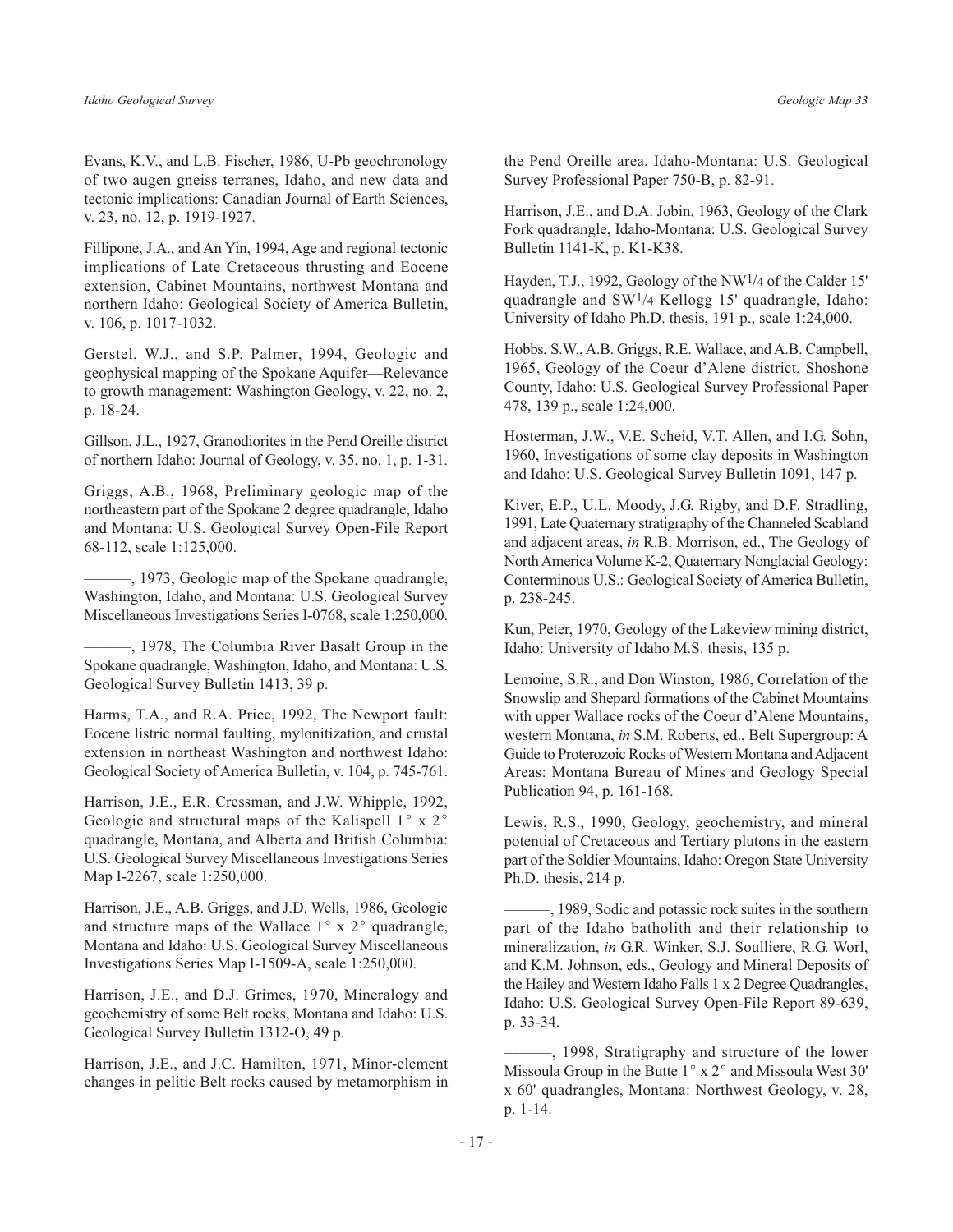Lewis, R.S., R.F. Burmester, J.D. Kauffman, and T.P. Frost, 2000, Geologic map of the St. Maries 30' x 60' quadrangle, Idaho: Idaho Geologic Survey Geologic Map 28, scale 1:100,000.

Lewis, R.S., T.H. Kiilsgaard, E.H. Bennett, and W.E. Hall, 1987, Lithologic and chemical characteristics of the central and southeastern part of the southern lobe of the Idaho batholith, in T.L. Vallier and H.C. Brooks, eds., Geology of the Blue Mountains Region of Oregon, Idaho, and Washington: U.S. Geological Survey Professional Paper 1436, Chapter 9, p. 171-196.

Lewis, R.S., and T.H. Kiilsgaard, 1991, Eocene plutonic rocks in south central Idaho: Journal of Geophysical Research, v. 96, no. B8, p. 13,295-13,311.

McCarthy, P.T., D.M. Miller, J.K. Nakata, and T.D. Hoisch, 1993, Structures adjacent to the Purcell Trench south of Sandpoint, Idaho: Geological Society of America Abstracts with Programs, v. 25, no. 5, p. 117.

McDaniel, P.A., K.L. Othberg, and R.M. Breckenridge, 1998, Regional Miocene paleosols, western margin of the Columbia Plateau embayments of northern Idaho: Soil Science Society of America annual meeting, p. 264.

McMechan, M.E., and R.A. Price, 1982, Superimposed lowgrade metamorphism in the Mount Fisher area, southeastern British Columbia: Implications for the East Kootenay Orogeny: Canadian Journal of Earth Sciences, v. 19, p. 476-489.

Miller, F.K., 1994, The Windermere Group and Late Proterozoic tectonics in northeastern Washington and northern Idaho, in Raymond Lasmanis and E.S. Cheney, Regional Geology of Washington State: Washington Department of Natural Resources, Division of Geology and Earth Resources Bulletin 80, p. 1-19.

Miller, F.K., R.F. Burmester, D.M. Miller, R.E. Powell, and P.D. Derkey, 1999, Digital geologic map of the Sandpoint 1- by 2-degree quadrangle, Washington, Idaho, and Montana: U.S. Geological Survey Open-File Report 99-144, scale 1:250,000.

Miller, F.K., and J.C. Engels, 1975, Distribution and trends of discordant ages of the plutonic rocks of northeastern Washington and northern Idaho: Geological Society of America Bulletin, v. 86, p. 517-528.

Moores, E.M., 1991, Southwest U.S.-East Antarctic (SWEAT) connection: A hypothesis: Geology, v. 19, p. 425-428.

Nelson, W.H., and J.P. Dobell, 1961, Geology of the Bonner quadrangle, Montana: U.S. Geological Survey Bulletin 111-F, p. 189-235.

Ransome, F.L., and F.C. Calkins, 1908, The geology and ore deposits of the Coeur d'Alene district, Idaho: U.S. Geological Survey Professional Paper 62, 203 p., scale  $1:62,500.$ 

Rehrig, W.A., S.J. Reynolds, and R.L. Armstrong, 1987, A tectonic and geochronologic overview of the Priest River crystalline complex, northeastern Washington and northern Idaho, *in* J.E. Schuster, ed., Selected Papers on the Geology of Washington: Washington Division of Geology and Earth Resources Bulletin, v. 77, p. 1-14.

Rhodes, B.P., 1986, Metamorphism of the Spokane Dome mylonitic zone, Priest River complex, and constraints on the tectonic evolution of northeastern Washington and northern Idaho: Journal of Geology, v. 94, no. 4, p. 539-556.

Rhodes, B.P., T.A. Harms, and D.W. Hyndman, 1989, Geology of the southern Priest River complex and the Newport fault, in N.L. Joseph, ed., Geologic Guidebook for Washington and Adjacent Areas: Washington Division of Geology and Earth Resources Information Circular 86, p. 163-186.

Rhodes, B.P., and D.W. Hyndman, 1984, Kinematics of mylonites in the Priest River "metamorphic core complex," northern Idaho and northeastern Washington: Canadian Journal of Earth Sciences, v. 21, no. 10, p. 1161-1170.

-, 1988, Regional metamorphism, structure, and tectonics of northeastern Washington and northern Idaho, in W.G. Ernst, ed., Metamorphism and Crustal Evolution of the Western United States (Rubey Volume VII): Englewood Cliffs, N.J., Prentice-Hall, chapter 10, p. 271-295.

Savage, C.N., 1969, Distribution and economic potential of Idaho carbonate rocks: Idaho Bureau of Mines and Geology Bulletin 23, 93 p.

Shenon, P.J., and R.H. McConnel, 1939, The silver belt of the Coeur d'Alene district, Idaho: Idaho Bureau of Mines and Geology Pamphlet 50, 8 p.

Sheriff, S.D., J.W. Sears, and J.N. Moore, 1984, Montana's Lewis and Clark fault zone: An intracratonic transform fault system: Geological Society of America Abstracts with Programs, v. 16, no. 6, p. 653-654.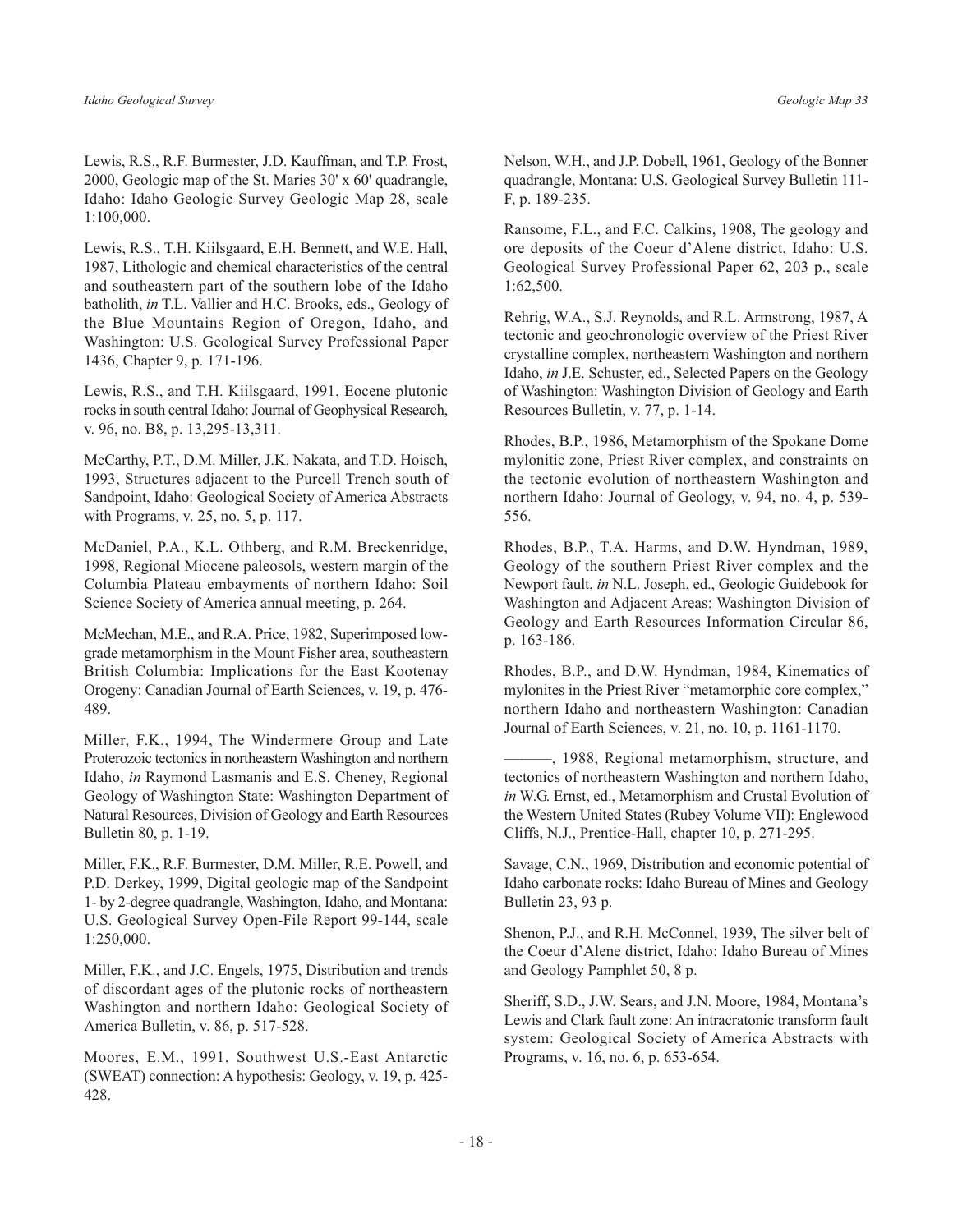Simpson, Carol, and S.M. Schmid, 1983, An evaluation of criteria to deduce the sense of movement in sheared rocks: Geological Society of America Bulletin, v. 94, p. 1281-1288.

Stradling, D.F., and E.P. Kiver, 1986, The significance of volcanic ash as a stratigraphic marker for the late Pleistocene in northeastern Washington, in S.A.C. Keller, ed., Mount St. Helens: Five Years Later: Eastern Washington University Press, p. 120-126.

Streckeisen, A., 1976, To each plutonic rock its proper name: Earth Science Reviews, v. 12, p. 1-33.

Swanson, D.A., J.E. Anderson, R.D. Bentley, G.R. Byerly, V.E. Camp, J.N. Gardner, and T.L. Wright, 1979a, Reconnaissance geologic map of the Columbia River Basalt Group in eastern Washington and northern Idaho, Spokane 1° x 2° quadrangle: U.S. Geological Survey Open-File Report 79-1363, sheet 5 of 12, scale 1:250,000.

Swanson, D.A., T.L. Wright, P.R. Hooper, and R.D. Bentley, 1979b, Revisions in stratigraphic nomenclature of the Columbia River Basalt Group: U.S. Geological Survey Bulletin 1457-G, 59 p.

Tilling, R.I., 1973, Boulder batholith, Montana: A product of two contemporaneous but chemically distinct magma series: Geological Society of America Bulletin, v. 84, p. 3879-3900.

Toth, M.I., and J.S. Stacey, 1992, Constraints on the formation of the Bitterroot lobe of the Idaho batholith, Idaho and Montana, from U-Pb zircon geochronology and feldspar Pb isotopic data: U.S. Geological Survey Bulletin 2008, 14 p.

Umpleby, J.B., and E.L. Jones, Jr., 1923, Geology and ore deposits of Shoshone County, Idaho: U.S. Geological Survey Bulletin 732, 156 p., scale 1:250,000.

Waitt, R.B., 1985, Case for periodic, colossal jökulhlaups from Pleistocene Glacial Lake Missoula: Geological Society of America Bulletin, v. 96, p.1271-1286.

Wavra, Craig, and Rolland Reid, 1990-1992, Geologic map of the western shoreline of Coeur d'Alene Lake: Idaho Geological Survey files, unpublished map, scale 1:24,000.

Weis, P.L., 1968, Geologic map of the Greenacres quadrangle, Washington and Idaho: U.S. Geological Survey Geological Quadrangle Map GO-734, 4 p., scale 1:62,500.

Weisel, C.J., 1981, Soil survey of Kootenai County area, Idaho: U.S. Department of Agriculture Soil Conservation Service, 255 p.

Weissenborn, A.E., and P.L. Weis, 1976, Geologic map of the Mount Spokane quadrangle, Spokane County, Washington, and Kootenai and Bonner counties, Idaho: U.S. Geological Survey Geological Quadrangle Map GQ-1336, scale 1:62,500.

Willoughby, J.K.S., 1986, Geology of the Prichard Formation and Ravalli Group rocks in the  $SE<sup>1/4</sup>$  of the Kellogg 15' quadrangle, Shoshone County, Idaho: University of Idaho M.S. thesis, 156 p., scale 1:24,000.

Winston, Don, 1986, Sedimentology of the Ravalli Group, middle Belt carbonate, and Missoula Group, Middle Proterozoic Belt Supergroup, Montana, Idaho and Washington, in S.M. Roberts, ed., Belt Supergroup: A Guide to Proterozoic Rocks of Western Montana and Adjacent Areas: Montana Bureau of Mines and Geology Special Publication 94, p. 85-124.

Wright, T.L., K.N. Black, D.A. Swanson, and Tim O'Hearn, 1980, Columbia River basalt: 1978-1979 sample data and chemical analyses: U.S. Geological Survey Open-file Report 80-921, 99 p.

Wright, T.L., M.J. Grolier, and D.A. Swanson, 1973, Chemical variation related to the stratigraphy of the Columbia River basalt: Geological Society of America Bulletin, v. 84, p. 371-386.

Wright, T.L., D.A. Swanson, R.T. Helz, and G.R. Byerly, 1979, Major oxide, trace element, and glass chemistry of Columbia River basalt samples collected between 1971 and 1977: U.S. Geological Survey Open-file Report 79-711, 146 p.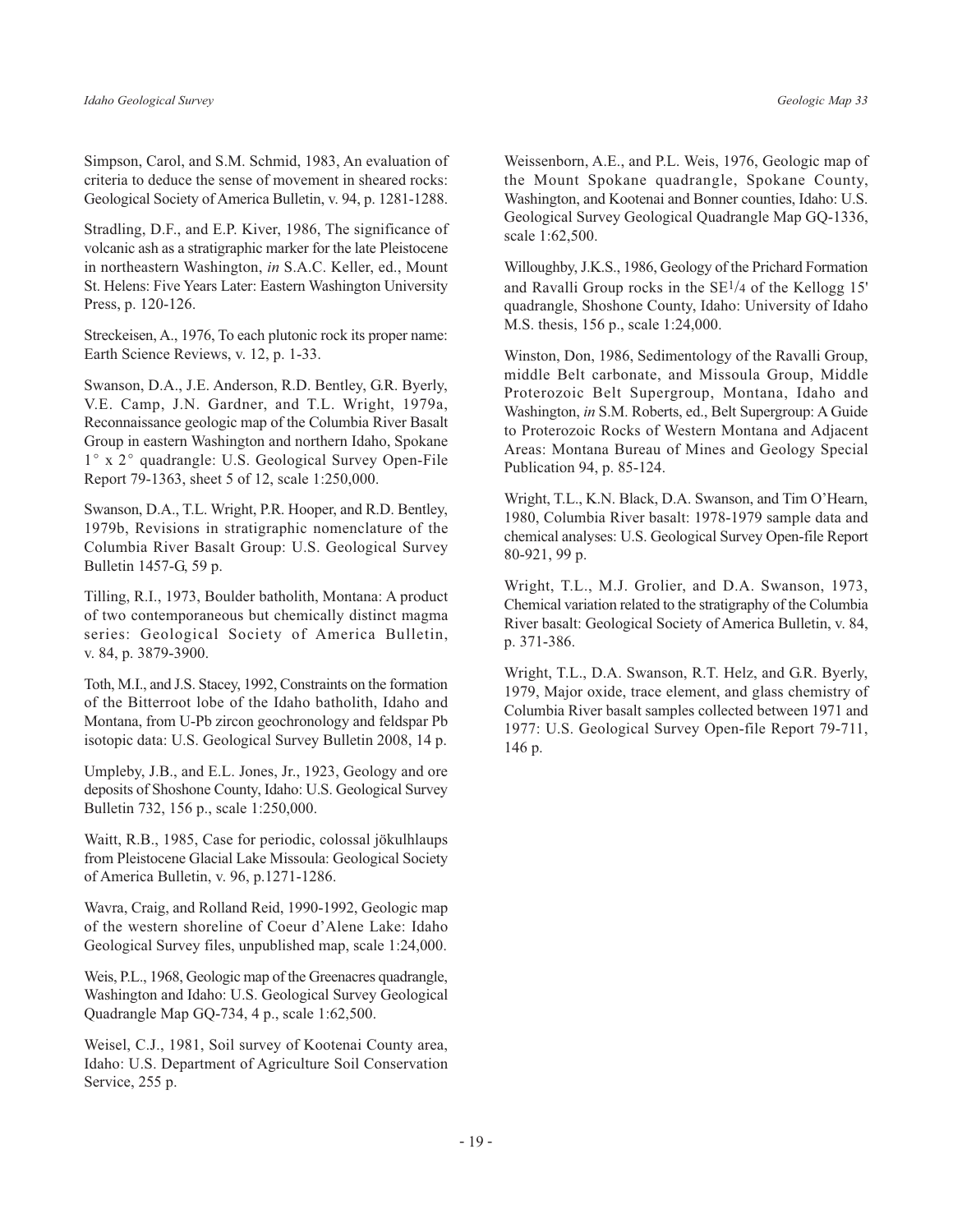Table 1. XRF analyses of intrusive rocks from the Coeur d'Alene 30' x 60' quadrangle. Sample without map number is from northwest of the area near Priest River.

| Map no.                        | $\mathbf{1}$             | $\mathbf{2}$     | 3                | $\overline{\mathbf{4}}$         | 5                        | 6                      | 7                        | 8                                                                                                               |
|--------------------------------|--------------------------|------------------|------------------|---------------------------------|--------------------------|------------------------|--------------------------|-----------------------------------------------------------------------------------------------------------------|
| Sample no.                     | 99RL202                  | 99RL256          | 99RL281          | 99RL208                         | 99RL257                  | 99RL258                | 99RL207                  | 99RL246                                                                                                         |
| Mineralogy                     | biotite                  | biotite          | biotite          | biotite                         | hornblende-              | hornblende-            | hornblende-              |                                                                                                                 |
|                                |                          |                  |                  |                                 | biotite                  | biotite                | biotite                  |                                                                                                                 |
| Lithology<br>Form              | granite                  | granite          | granite<br>stock | granodiorite<br>stock           | granodiorite<br>pluton   | granodiorite<br>pluton | quartz diorite<br>pluton | orthogneiss                                                                                                     |
| Unit                           | pluton<br>Tbgf           | pluton<br>Tbgf   | TKg              | Kbgd                            | Khgd                     | Khgd                   | Kqd                      | pluton<br>Kog                                                                                                   |
| 30' x 60' quad.                |                          |                  |                  |                                 |                          |                        |                          | Coeur d'Alene Coeur d'Alene Coeur d'Alene Coeur d'Alene Coeur d'Alene Coeur d'Alene Coeur d'Alene Coeur d'Alene |
| 7.5' quad.                     | Spirit Lake W.           | Rathdrum         | Mt. Coeur        | Hayden Lake                     | Athol                    | Bayview                | Spades Mtn.              | Mica Bay                                                                                                        |
|                                |                          |                  | d'Alene          |                                 |                          |                        |                          |                                                                                                                 |
| Lat.                           | 47.943521                | 47.840934        | 47.601721        | 47.757873                       | 47.920039                | 47.918792              | 47.870128                | 47.555151                                                                                                       |
| Long.                          | -116.922807              | $-116.964141$    | $-116.660813$    | $-116.679304$                   | $-116.698476$            | $-116.621699$          | $-116.573267$            | $-116.816263$                                                                                                   |
|                                |                          |                  |                  |                                 |                          |                        |                          |                                                                                                                 |
|                                |                          |                  |                  | Unnormalized results (weight %) |                          |                        |                          |                                                                                                                 |
| SiO <sub>2</sub>               | 68.07                    | 74.36            | 69.56            | 65.40                           | 66.85                    | 64.66                  | 55.39                    | 65.12                                                                                                           |
| AI <sub>2</sub> O <sub>3</sub> | 15.74                    | 14.07            | 15.25            | 16.17                           | 15.16                    | 15.62                  | 16.97                    | 17.24                                                                                                           |
| TiO,                           | 0.621                    | 0.126            | 0.467            | 0.664                           | 0.529                    | 0.673                  | 1.363                    | 0.456                                                                                                           |
| FeO*                           | 3.57                     | 1.27             | 2.67             | 4.50                            | 3.85                     | 4.87                   | 8.79                     | 3.67                                                                                                            |
| MnO                            | 0.050                    | 0.039            | 0.054            | 0.095                           | 0.079                    | 0.095                  | 0.143                    | 0.099                                                                                                           |
| CaO                            | 2.75                     | 1.07             | 2.31             | 4.46                            | 3.90                     | 4.36                   | 8.00                     | 3.86                                                                                                            |
| <b>MgO</b>                     | 1.07                     | 0.29             | 1.17             | 1.67                            | 1.54                     | 2.03                   | 4.77                     | 0.94                                                                                                            |
| $K_2O$                         | 3.68                     | 5.17             | 4.45             | 3.68                            | 3.93                     | 3.83                   | 1.77                     | 4.21                                                                                                            |
| Na, O                          | 3.40                     | 3.10             | 3.47             | 2.46                            | 2.72                     | 2.57                   | 1.44                     | 3.42                                                                                                            |
| $P_2O_5$<br><b>Total</b>       | 0.200<br>99.15           | 0.049<br>99.54   | 0.165<br>99.57   | 0.256<br>99.35                  | 0.159<br>98.72           | 0.192<br>98.90         | 0.335<br>98.97           | 0.189<br>99.20                                                                                                  |
| LOI                            | $\overline{\phantom{a}}$ | ۰.               | --               | --                              | $\overline{\phantom{a}}$ | ۰.                     | --                       | --                                                                                                              |
|                                |                          |                  |                  |                                 |                          |                        |                          |                                                                                                                 |
|                                |                          |                  |                  | Normalized results (weight %)   |                          |                        |                          |                                                                                                                 |
| SiO <sub>2</sub>               | 68.66                    | 74.70            | 69.86            | 65.83                           | 67.72                    | 65.38                  | 55.97                    | 65.64                                                                                                           |
| AI <sub>2</sub> O <sub>3</sub> | 15.88                    | 14.13            | 15.32            | 16.28                           | 15.36                    | 15.79                  | 17.15                    | 17.38                                                                                                           |
| TiO <sub>2</sub>               | 0.626                    | 0.127            | 0.469            | 0.668                           | 0.536                    | 0.681                  | 1.377                    | 0.460                                                                                                           |
| FeO*                           | 3.60                     | 1.28             | 2.68             | 4.53                            | 3.90                     | 4.92                   | 8.88                     | 3.70                                                                                                            |
| MnO                            | 0.050                    | 0.039            | 0.054            | 0.096                           | 0.080                    | 0.096                  | 0.144                    | 0.100                                                                                                           |
| CaO                            | 2.77                     | 1.07             | 2.32             | 4.49                            | 3.95                     | 4.41                   | 8.08                     | 3.89                                                                                                            |
| MgO                            | 1.08                     | 0.29             | 1.18             | 1.68                            | 1.56                     | 2.05                   | 4.82                     | 0.95                                                                                                            |
| $K_2O$                         | 3.71                     | 5.19             | 4.47             | 3.70                            | 3.98                     | 3.87                   | 1.79                     | 4.24                                                                                                            |
| Na <sub>2</sub> O              | 3.43<br>0.202            | 3.11<br>0.049    | 3.49<br>0.166    | 2.48<br>0.258                   | 2.76<br>0.161            | 2.60<br>0.194          | 1.46<br>0.339            | 3.45<br>0.191                                                                                                   |
| $P_2O_5$                       |                          |                  |                  |                                 |                          |                        |                          |                                                                                                                 |
|                                |                          |                  |                  | Trace elements (ppm)            |                          |                        |                          |                                                                                                                 |
| Ni                             | 4                        | 4                | 10               | 4                               | $\mathbf{1}$             | 4                      | 6                        | 6                                                                                                               |
| Cr                             | 6                        | $\boldsymbol{0}$ | 23               | $\mathfrak{Z}$                  | 16                       | $27\,$                 | 113                      | 11                                                                                                              |
| Sc                             | 14                       | 12               | 9                | 21                              | 18                       | 18                     | 39                       | 15                                                                                                              |
| V                              | 45                       | 9                | 39               | 102                             | 69                       | 92                     | 217                      | 83                                                                                                              |
| Ba                             | 2054                     | 773              | 904              | 882                             | 634                      | 845                    | 629                      | 1059                                                                                                            |
| Rb                             | $\bf 88$                 | 167              | 180              | 132                             | 174                      | 178                    | 70                       | 98                                                                                                              |
| Sr                             | 605                      | 140              | 472              | 708                             | 297                      | 348                    | 369                      | 1280                                                                                                            |
| Zr<br>Y                        | 261                      | 113<br>$24\,$    | 218              | 210                             | 147                      | 169<br>27              | 164                      | 206                                                                                                             |
| Nb                             | 19<br>12.1               | 14.6             | 23<br>17.6       | 33<br>18.4                      | 21<br>12.6               | 14.4                   | 33<br>16.6               | 28<br>14.1                                                                                                      |
| Ga                             | 18                       | 17               | 17               | 21                              | 16                       | 19                     | 22                       | 21                                                                                                              |
| Cu                             | $\mathfrak{Z}$           | $\sqrt{2}$       | $\sqrt{2}$       | $\mathfrak{s}$                  | $\boldsymbol{7}$         | $\,8\,$                | 12                       | 12                                                                                                              |
| Zn                             | 56                       | 29               | 43               | 54                              | 51                       | 60                     | 84                       | 131                                                                                                             |
| Pb                             | 14                       | $30\,$           | 28               | 15                              | 33                       | $28\,$                 | $\boldsymbol{9}$         | $27\,$                                                                                                          |
| La                             | 79                       | 38               | 35               | 51                              | $\,$ 8 $\,$              | 33                     | 28                       | $40\,$                                                                                                          |
| <b>Ce</b>                      | 103                      | 74               | 89               | 79                              | 28                       | 56                     | 55                       | 85                                                                                                              |
| Th                             | 12                       | 16               | $1\,8$           | 12                              | $\boldsymbol{7}$         | 10                     | 5                        | 13                                                                                                              |

Major elements normalized on a volatile-free basis; FeO is total Fe expressed as FeO; LOI is loss on ignition.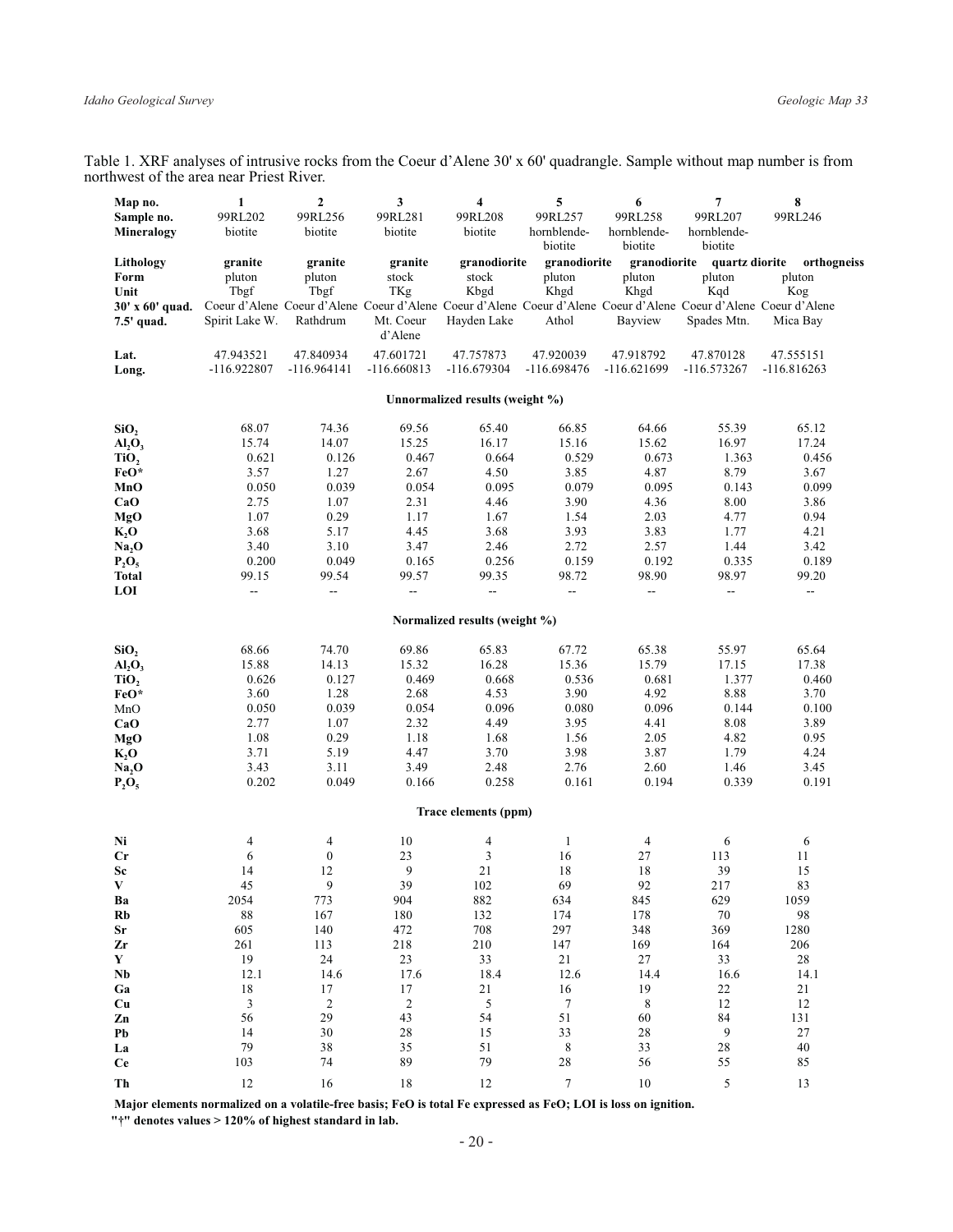| Sample no.                     | 9<br>99RL299         | 10<br>98TF807                 | 11<br>98TF806B                  | 12<br>98TF806A        | 99RL262                  |
|--------------------------------|----------------------|-------------------------------|---------------------------------|-----------------------|--------------------------|
| Mineralogy                     |                      | biotite                       | hornblende-<br>plagioclase      |                       | biotite                  |
| Lithology                      | orthogneiss          | orthogneiss                   | orthogneiss                     | amphibolite           | augen gneiss             |
| Form                           | pluton               | pluton                        | sill                            | sill                  | pluton                   |
| Unit<br>30' x 60' quad.        | Kog<br>Coeur d'Alene | Kog<br>Coeur d'Alene          | Kog<br>Coeur d'Alene            | KYam<br>Coeur d'Alene | Yag<br>Sandpoint         |
| 7.5' quad.                     | Rockford Bay         | Rockford Bay                  | Rockford Bay                    | Rockford Bay          | Laclede                  |
| Lat.                           | 47.579986            | 47.58002                      | 47.60413                        | 47.60413              | 48.156111                |
| Long.                          | $-116.897718$        | -116.89739                    | $-116.88085$                    | $-116.88085$          | -116.795833              |
|                                |                      |                               | Unnormalized results (weight %) |                       |                          |
| SiO <sub>2</sub>               | 71.06                | 69.81                         | 61.91                           | 51.28                 | 71.85                    |
| AI <sub>2</sub> O <sub>3</sub> | 15.65                | 15.97                         | 19.05                           | 13.61                 | 14.10                    |
| TiO,                           | 0.215                | 0.292                         | 0.366                           | 1.597                 | 0.373                    |
| FeO*                           | 2.11                 | 2.57                          | 5.00                            | 14.18                 | 2.26                     |
| MnO                            | 0.036                | 0.042                         | 0.083                           | 0.251                 | 0.046                    |
| CaO                            | 2.68                 | 2.82                          | 5.45                            | 8.57                  | 1.52                     |
| MgO                            | 0.71<br>2.59         | 0.84<br>2.70                  | 1.69<br>1.19                    | 4.79                  | 0.60<br>5.21             |
| K, O<br>Na, O                  | 4.52                 | 4.53                          | 4.66                            | 0.97<br>2.17          | 3.24                     |
| $P_2O_5$                       | 0.061                | 0.086                         | 0.160                           | 0.140                 | 0.139                    |
| <b>Total</b>                   | 99.63                | 99.66                         | 99.56                           | 97.56                 | 99.34                    |
| LOI                            | --                   | 0.35                          | 1.86                            | 1.69                  | $\overline{\phantom{a}}$ |
|                                |                      | Normalized results (weight %) |                                 |                       |                          |
| SiO <sub>2</sub>               | 71.32                | 70.05                         | 62.18                           | 52.56                 | 72.33                    |
| AI <sub>2</sub> O <sub>3</sub> | 15.71                | 16.02                         | 19.13                           | 13.95                 | 14.19                    |
| TiO,                           | 0.216                | 0.293                         | 0.368                           | 1.637                 | 0.375                    |
| FeO*                           | 2.12                 | 2.58                          | 5.03                            | 14.53                 | 2.27                     |
| MnO                            | 0.036                | 0.042                         | 0.083                           | $\dagger 0.26$        | 0.046                    |
| CaO                            | 2.69                 | 2.83                          | 5.47                            | 8.78                  | 1.53                     |
| MgO                            | 0.71<br>2.60         | 0.84<br>2.71                  | 1.70<br>1.20                    | 4.91                  | 0.60<br>5.24             |
| K, O<br>Na <sub>2</sub> O      | 4.54                 | 4.55                          | 4.68                            | 0.99<br>2.22          | 3.26                     |
| $P_2O_5$                       | 0.061                | 0.086                         | 0.161                           | 0.144                 | 0.140                    |
|                                |                      | Trace elements (ppm)          |                                 |                       |                          |
| Ni                             | 6                    | $\mathbf{1}$                  | 5                               | 13                    | 5                        |
| $_{\rm Cr}$                    | 2                    | 5                             | 9                               | 34                    | $\boldsymbol{0}$         |
| Sc                             | 10                   | 7                             | 17                              | $\dagger$ 53          | 6                        |
| V                              | 24                   | 28                            | 46                              | 367                   | 27                       |
| Ba                             | 962                  | 782                           | 675                             | 192                   | 1334                     |
| Rb                             | 56                   | 65                            | 25                              | $\overline{9}$        | 145                      |
| <b>Sr</b>                      | 411                  | 385                           | 693                             | 126                   | 382                      |
| Zr                             | 134                  | 126                           | 132                             | 85                    | 234                      |
| Y<br>Nb                        | 6<br>9.3             | 6<br>7.3                      | 14<br>6.1                       | 32<br>$8.1\,$         | 17<br>20.1               |
| Ga                             | 17                   | 18                            | 20                              | 19                    | 16                       |
| Cu                             | 6                    | $\mathbf{1}$                  | 14                              | 13                    | 6                        |
| Zn                             | 27                   | 30                            | 54                              | 141                   | 36                       |
| Pb                             | 11                   | 9                             | 10                              | $\overline{4}$        | 28                       |
| La                             | 35                   | 21                            | 20                              | $\,$ 8 $\,$           | 94                       |
| <b>Ce</b>                      | 39                   | 41                            | 43                              | $\boldsymbol{0}$      | 149                      |
| Th                             | $\overline{4}$       | $\overline{\mathbf{c}}$       | 20                              | 13                    | 27                       |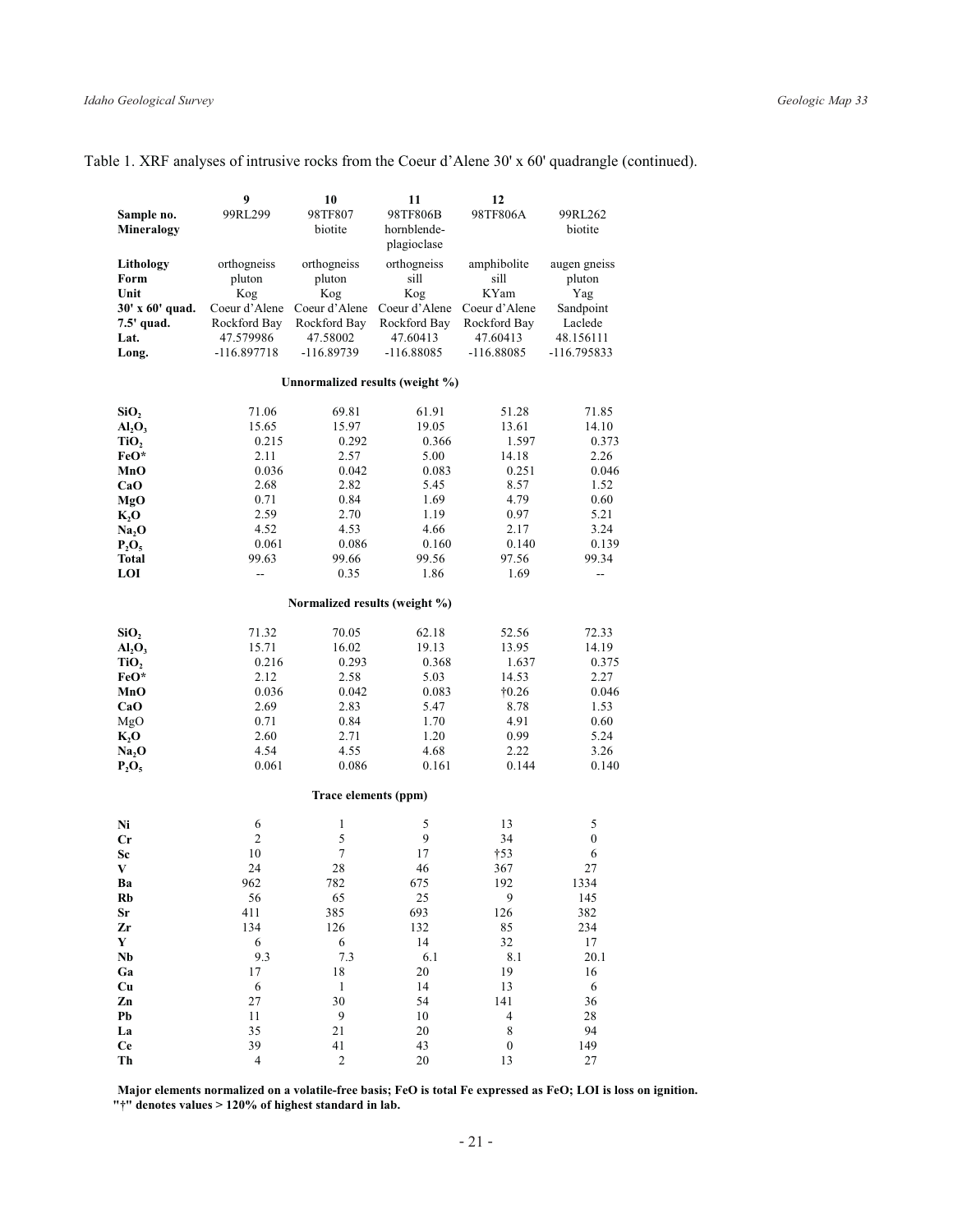Table 2. XRF analyses of metasedimentary rocks from the Coeur d'Alene 30' x 60' quadrangle. Sample without map number (99RL244) is from just south of the area along the west shore of Coeur d'Alene Lake.

| Map no.<br>Sample no.                           | 13<br>99RL201            | 14<br>99RL252                                    | 15<br>99RL274              | 16<br>99RL275                   | 17<br>99RL278             | 18<br>99RL301            | 99RL244                | 19<br>99RL279                                 |
|-------------------------------------------------|--------------------------|--------------------------------------------------|----------------------------|---------------------------------|---------------------------|--------------------------|------------------------|-----------------------------------------------|
| Color<br>Mineralogy                             | sillimanite-<br>biotite  | sillimanite-<br>biotite                          | sillimanite-<br>biotite    | sillimanite-<br>biotite         | sillimanite-<br>biotite   | sillimanite-<br>biotite  | garnet-<br>muscovite   | gray<br>sulfide-rich                          |
| Lithology<br>Form<br>Formation<br><b>Member</b> | schist<br>layer          | gneiss<br>layer                                  | gneiss<br>layer            | gneiss<br>layer                 | gneiss<br>layer           | gneiss<br>layer          | schist<br>layer        | siltite-argillite<br>bed<br>Prichard<br>lower |
| Unit<br>7.5' quad.                              | YXgn                     | YXgn<br>Spirit Lake E. Rockford Bay Rockford Bay | YXgn                       | YXgn<br>Post Falls              | YXgn<br>Coeur d'Alene     | YXgn<br>Post Falls       | <b>YXs</b><br>Harrison | Ypl<br>Mt. Coeur                              |
| Lat.<br>Long.                                   | 47.957538<br>-116.873545 | 47.5197<br>$-116.977488$                         | 47.622179<br>$-116.987625$ | 47.656482<br>$-116.967448$      | 47.68791<br>$-116.865475$ | 47.693625<br>-116.990134 | 47.4375<br>-116.797777 | d'Alene<br>47.606983<br>-116.686793           |
|                                                 |                          |                                                  |                            | Unnormalized results (weight %) |                           |                          |                        |                                               |
| SiO,                                            | 69.14                    | 71.56                                            | 75.60                      | 67.78                           | 71.73                     | 72.09                    | 61.70                  | 61.06                                         |
| AI <sub>2</sub> O <sub>3</sub>                  | 19.07                    | 15.09                                            | 14.28                      | 17.94                           | 14.30                     | 14.07                    | 22.82                  | 20.26                                         |
| TiO <sub>2</sub>                                | 0.981                    | 0.676                                            | 0.683                      | 0.918                           | 0.675                     | 0.566                    | 1.097                  | 0.796                                         |
| FeO*                                            | 4.62                     | 3.72                                             | 2.78                       | 5.36                            | 5.18                      | 3.45                     | 4.96                   | 6.52                                          |
| MnO                                             | 0.046                    | 0.033                                            | 0.025                      | 0.039                           | 0.029                     | 0.042                    | 0.075                  | 0.085                                         |
| CaO                                             | 0.19                     | 1.04                                             | 0.42                       | 0.38                            | 0.75                      | 0.87                     | 0.12                   | 0.70                                          |
| MgO                                             | 1.09                     | 1.38                                             | 1.11                       | 1.39                            | 1.01                      | 1.14                     | 0.79                   | 1.98                                          |
|                                                 | 2.54                     | 3.34                                             | 3.57                       | 4.27                            |                           |                          |                        |                                               |
| $K_2$ O                                         |                          | 1.93                                             | 1.10                       | 0.85                            | 3.26                      | 4.71<br>2.08             | 5.61<br>0.62           | 5.06                                          |
| Na <sub>2</sub> O                               | 0.45                     |                                                  |                            |                                 | 2.03                      |                          |                        | 1.73                                          |
| $P_2O_5$<br><b>Total</b>                        | 0.025<br>98.15           | 0.052<br>98.83                                   | 0.037<br>99.60             | 0.043<br>98.97                  | 0.053<br>99.02            | 0.054<br>99.08           | 0.046<br>97.84         | 0.078<br>98.27                                |
|                                                 |                          |                                                  |                            |                                 |                           |                          |                        |                                               |
|                                                 |                          |                                                  |                            | Normalized results (weight %)   |                           |                          |                        |                                               |
| SiO <sub>2</sub>                                | 70.44                    | 72.41                                            | 75.90                      | 68.49                           | 72.44                     | 72.76                    | 63.06                  | 62.14                                         |
| AI <sub>2</sub> O <sub>3</sub>                  | 19.43                    | 15.27                                            | 14.34                      | 18.13                           | 14.44                     | 14.20                    | 23.32                  | 20.62                                         |
| TiO <sub>2</sub>                                | 0.999                    | 0.684                                            | 0.686                      | 0.928                           | 0.682                     | 0.571                    | 1.121                  | 0.810                                         |
| FeO*                                            | 4.71                     | 3.77                                             | 2.79                       | 5.41                            | 5.23                      | 3.49                     | 5.07                   | 6.63                                          |
| MnO                                             | 0.047                    | 0.033                                            | 0.025                      | 0.039                           | 0.029                     | 0.042                    | 0.077                  | 0.086                                         |
| CaO                                             | 0.19                     | 1.05                                             | 0.42                       | 0.38                            | 0.76                      | 0.88                     | 0.12                   | 0.71                                          |
| MgO                                             | 1.11                     | 1.40                                             | 1.11                       | 1.40                            | 1.02                      | 1.15                     | 0.81                   | 2.01                                          |
| $K_2$ O                                         | 2.59                     | 3.38                                             | 3.58                       | 4.31                            | 3.29                      | 4.75                     | 5.73                   | 5.15                                          |
| Na, O                                           | 0.46                     | 1.95                                             | 1.10                       | 0.86                            | 2.05                      | 2.10                     | 0.63                   | 1.76                                          |
| $P_2O_5$                                        | 0.025                    | 0.053                                            | 0.037                      | 0.043                           | 0.054                     | 0.055                    | 0.047                  | 0.079                                         |
|                                                 |                          |                                                  |                            | Trace elements (ppm)            |                           |                          |                        |                                               |
| Ni                                              | 9                        | 5                                                | $\overline{7}$             | 4                               | 10                        | 13                       | 30                     | 29                                            |
| Cr                                              | 71                       | 42                                               | 39                         | 60                              | 37                        | 32                       | 108                    | 68                                            |
| Sc                                              | 24                       | 13                                               | 16                         | 18                              | 13                        | 14                       | 28                     | 25                                            |
| $\mathbf{V}$                                    | 107                      | 70                                               | 61                         | 111                             | 67                        | 59                       | 108                    | 98                                            |
| Ba                                              | 482                      | 902                                              | 1198                       | 1409                            | 572                       | 1103                     | 824                    | 895                                           |
| Rb                                              | 127                      | 146                                              | 140                        | 164                             | 175                       | 196                      | 180                    | 254                                           |
| Sr                                              | 59                       | 150                                              | 203                        | 223                             | 143                       | 182                      | 79                     | 111                                           |
| Zr                                              | 307                      | 265                                              | 306                        | 307                             | 298                       | 268                      | 269                    | 225                                           |
| Y                                               | 44                       | 41                                               | 36                         | $40\,$                          | 35                        | $31\,$                   | 144                    | $50\,$                                        |
| Nb                                              | 33.0                     | 14.9                                             | 16.4                       | 17.8                            | 15.5                      | 16.7                     | 22.1                   | 17.5                                          |
| Ga                                              | 27                       | $20\,$                                           | 19                         | $22\,$                          | 19                        | 16                       | 26                     | 24                                            |
| Cu                                              | $\sqrt{5}$               | 15                                               | $\sqrt{5}$                 | 29                              | $18\,$                    | 11                       | $\overline{1}$         | $3\sqrt{1}$                                   |
|                                                 | 75                       | 67                                               | 62                         | 71                              | 91                        | 80                       | 89                     |                                               |
| Zn                                              |                          |                                                  |                            |                                 |                           |                          |                        | 117                                           |
| Pb                                              | $\overline{4}$           | 19                                               | 10                         | 6                               | 13                        | 36                       | 34                     | 30                                            |
| La                                              | 27                       | 47                                               | 58                         | 62                              | 58                        | 38                       | 151                    | 68                                            |
| <b>Ce</b>                                       | 75                       | 96                                               | 113                        | 130                             | 104                       | $88\,$                   | 118                    | 111                                           |
| Th                                              | 13                       | 15                                               | 15                         | 24                              | 17                        | 10                       | $23\,$                 | 19                                            |

Major elements normalized on a volatile-free basis; FeO is total Fe expressed as FeO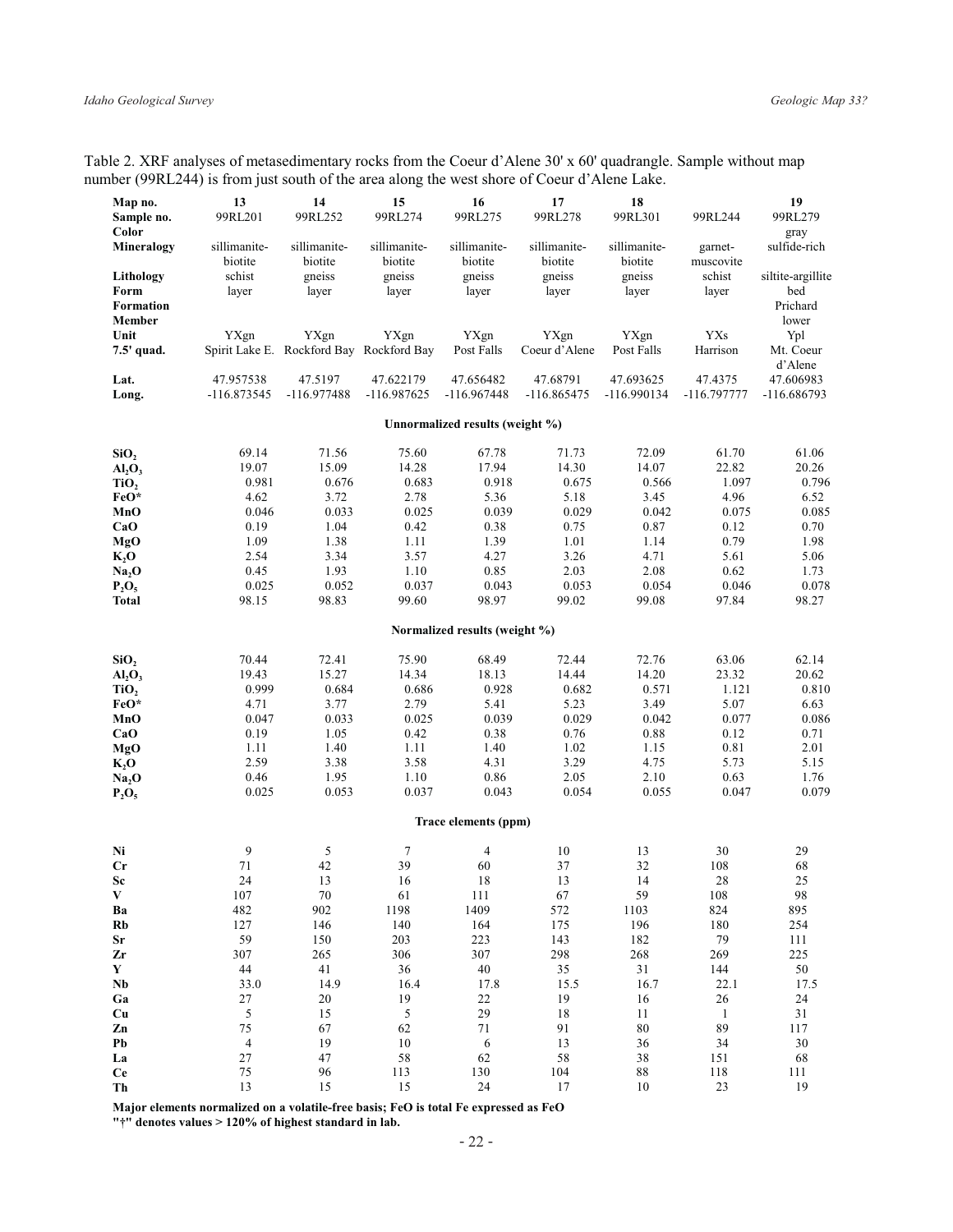| Map no.                                            | 20                        | 21                        | 22                         | 23                              | 24                       | 25                         | 26                                         | 27                       |
|----------------------------------------------------|---------------------------|---------------------------|----------------------------|---------------------------------|--------------------------|----------------------------|--------------------------------------------|--------------------------|
| Sample no.                                         | 98RL052                   | 99RL250                   | 99RL290                    | 99RL218                         | 99RL280                  | 99RL217                    | 99RL289                                    | 98RL176                  |
| Color                                              |                           |                           | light gray                 | light gray                      | light gray               | purple                     | purple                                     | green                    |
| Mineralogy                                         |                           |                           |                            |                                 |                          |                            |                                            |                          |
| Lithology<br>Form                                  | siltite<br>bed            | siltite<br>bed            | quartzite<br>bed           | quartzite<br>bed                | quartzite<br>bed         | bed                        | siltite-argillite siltite-argillite<br>bed | argillite<br>bed         |
| Formation                                          | Prichard                  | <b>Burke</b>              | Burke                      | Revett                          | Revett                   | St. Regis                  | St. Regis                                  | St. Regis                |
| Member                                             | lower                     |                           |                            |                                 |                          |                            |                                            | (lower marker            |
| Unit                                               | Ypl                       | Yb                        | Yb                         | Yr                              | Yr                       | Ysr                        | Ysr                                        | Ysr                      |
| 7.5' quad.                                         | Lane                      | Carlin Bay                | Cataldo                    | Lamb Peak                       | Mt. Coeur                | Lamb Peak                  | Kellogg West                               | Kellogg East             |
|                                                    |                           |                           |                            |                                 | d'Alene                  |                            |                                            |                          |
| Lat.<br>Long.                                      | 47.520017<br>$-116.51493$ | 47.538143<br>$-116.78136$ | 47.576756<br>$-116.252755$ | 47.812433<br>-116.372503        | 47.576593<br>-116.730963 | 47.810453<br>$-116.368252$ | 47.618272<br>$-116.209661$                 | 47.50139<br>$-116.07000$ |
|                                                    |                           |                           |                            |                                 |                          |                            |                                            |                          |
|                                                    |                           |                           |                            | Unnormalized results (weight %) |                          |                            |                                            |                          |
| SiO <sub>2</sub>                                   | 66.22                     | 76.08                     | 90.78                      | 92.91                           | 82.04                    | 65.79                      | 66.93                                      | 80.35                    |
| AI <sub>2</sub> O <sub>3</sub>                     | 17.18                     | 13.66                     | 4.95                       | 4.36                            | 10.37                    | 17.65                      | 16.09                                      | 12.46                    |
| TiO <sub>2</sub>                                   | 0.744                     | 0.530                     | 0.115                      | 0.167                           | 0.319                    | 0.554                      | 0.590                                      | 0.214                    |
| FeO*                                               | 4.29                      | 2.35                      | 0.70                       | 0.20                            | 1.49                     | 5.25                       | 4.70                                       | 1.36                     |
| MnO                                                | 0.130                     | 0.002                     | 0.003                      | 0.000                           | 0.006                    | 0.017                      | 0.014                                      | 0.001                    |
| CaO<br>MgO                                         | 0.41<br>2.20              | 0.05<br>0.60              | 0.06<br>0.19               | 0.01<br>0.03                    | 0.17<br>0.38             | 0.14<br>1.67               | 0.33<br>2.67                               | 0.09<br>0.32             |
| $K_2$ O                                            | 4.46                      | 3.83                      | 1.35                       | 1.71                            | 2.67                     | 6.31                       | 5.37                                       | 4.08                     |
| Na <sub>2</sub> O                                  | 1.83                      | 2.14                      | 1.60                       | 0.11                            | 2.41                     | 1.11                       | 1.27                                       | 0.10                     |
| $P_2O_5$                                           | 0.106                     | 0.020                     | 0.026                      | 0.014                           | 0.051                    | 0.088                      | 0.155                                      | 0.044                    |
| <b>Total</b>                                       | 97.57                     | 99.27                     | 99.77                      | 99.52                           | 99.90                    | 98.58                      | 98.12                                      | 99.02                    |
|                                                    |                           |                           |                            | Normalized results (weight %)   |                          |                            |                                            |                          |
|                                                    |                           |                           |                            |                                 |                          |                            |                                            |                          |
| SiO <sub>2</sub><br>AI <sub>2</sub> O <sub>3</sub> | 67.87<br>17.61            | 76.64<br>13.76            | 90.99<br>4.96              | 93.36<br>4.38                   | 82.12<br>10.38           | 66.74<br>17.90             | 68.22<br>16.40                             | 81.15<br>12.58           |
| TiO <sub>2</sub>                                   | 0.763                     | 0.534                     | 0.115                      | 0.168                           | 0.319                    | 0.562                      | 0.601                                      | 0.216                    |
| FeO*                                               | 4.40                      | 2.37                      | 0.70                       | 0.20                            | 1.49                     | 5.32                       | 4.79                                       | 1.37                     |
| MnO                                                | 0.133                     | 0.002                     | 0.003                      | 0.000                           | 0.006                    | 0.017                      | 0.014                                      | 0.001                    |
| CaO                                                | 0.42                      | 0.05                      | 0.06                       | 0.01                            | 0.17                     | 0.14                       | 0.34                                       | 0.09                     |
| MgO                                                | 2.25                      | 0.60                      | 0.19                       | 0.03                            | 0.38                     | 1.69                       | 2.72                                       | 0.32                     |
| K, O                                               | 4.57                      | 3.86                      | 1.35                       | 1.72                            | 2.67                     | 6.40                       | 5.47                                       | 4.12                     |
| Na, O                                              | 1.88<br>0.109             | 2.16<br>0.020             | 1.60<br>0.026              | 0.11<br>0.014                   | 2.41<br>0.051            | 1.13<br>0.089              | 1.29<br>0.158                              | 0.10<br>0.044            |
| $P_2O_5$                                           |                           |                           |                            |                                 |                          |                            |                                            |                          |
|                                                    |                           |                           |                            | Trace elements (ppm)            |                          |                            |                                            |                          |
| Ni                                                 | 25                        | 13                        | 6                          | 6                               | 6                        | 24                         | 24                                         | 8                        |
| Cr                                                 | 56                        | 31                        | 4                          | $\overline{7}$                  | 25                       | 43                         | 36                                         | 6                        |
| Sc                                                 | $20\,$                    | 10                        | $\mathfrak{2}$             | 11                              | 13                       | 19                         | 14                                         | 5                        |
| V                                                  | 88                        | 44                        | 9                          | 9                               | 21                       | 84                         | 58                                         | 16                       |
| Ba<br><b>Rb</b>                                    | 829<br>184                | 768<br>176                | 216<br>41                  | 198<br>55                       | 495<br>103               | 854<br>285                 | 1064<br>239                                | 289<br>179               |
| ${\bf Sr}$                                         | 76                        | 57                        | 21                         | $\boldsymbol{7}$                | 86                       | 25                         | 33                                         | $\overline{4}$           |
| Zr                                                 | 251                       | 223                       | 154                        | 422                             | 189                      | 195                        | 228                                        | 145                      |
| $\mathbf Y$                                        | $45\,$                    | $3\,8$                    | $20\,$                     | $17\,$                          | $28\,$                   | 43                         | 43                                         | $25\,$                   |
| Nb                                                 | 17.7                      | 15.3                      | 4.8                        | 6.3                             | 9.2                      | 15.7                       | 13.9                                       | 12.9                     |
| Ga                                                 | $22\,$                    | 16                        | 5                          | 5                               | 9                        | 24                         | $22\,$                                     | $12\,$                   |
| Cu                                                 | $27\,$                    | 13                        | $\boldsymbol{2}$           | 9                               | $\mathbf{1}$             | $\sqrt{2}$                 | $\mathbf{1}$                               | $\mathbf{1}$             |
| Zn                                                 | 137                       | 55                        | $\overline{c}$             | $\boldsymbol{0}$                | 17                       | 89                         | 72                                         | 6                        |
| Pb                                                 | 15                        | 9                         | $\mathfrak{Z}$             | 3                               | 6                        | $\sqrt{2}$                 | $\mathfrak{Z}$                             | $\boldsymbol{0}$         |
| La<br>Ce                                           | 53<br>94                  | 39<br>82                  | 19<br>49                   | 23<br>68                        | $\tau$<br>59             | $51\,$<br>102              | 44<br>101                                  | 28<br>69                 |
| Th                                                 | 15                        | 11                        | 5                          | $\boldsymbol{7}$                | 10                       | $15\,$                     | 13                                         | 10                       |
|                                                    |                           |                           |                            |                                 |                          |                            |                                            |                          |

Major elements normalized on a volatile-free basis; FeO is total Fe expressed as FeO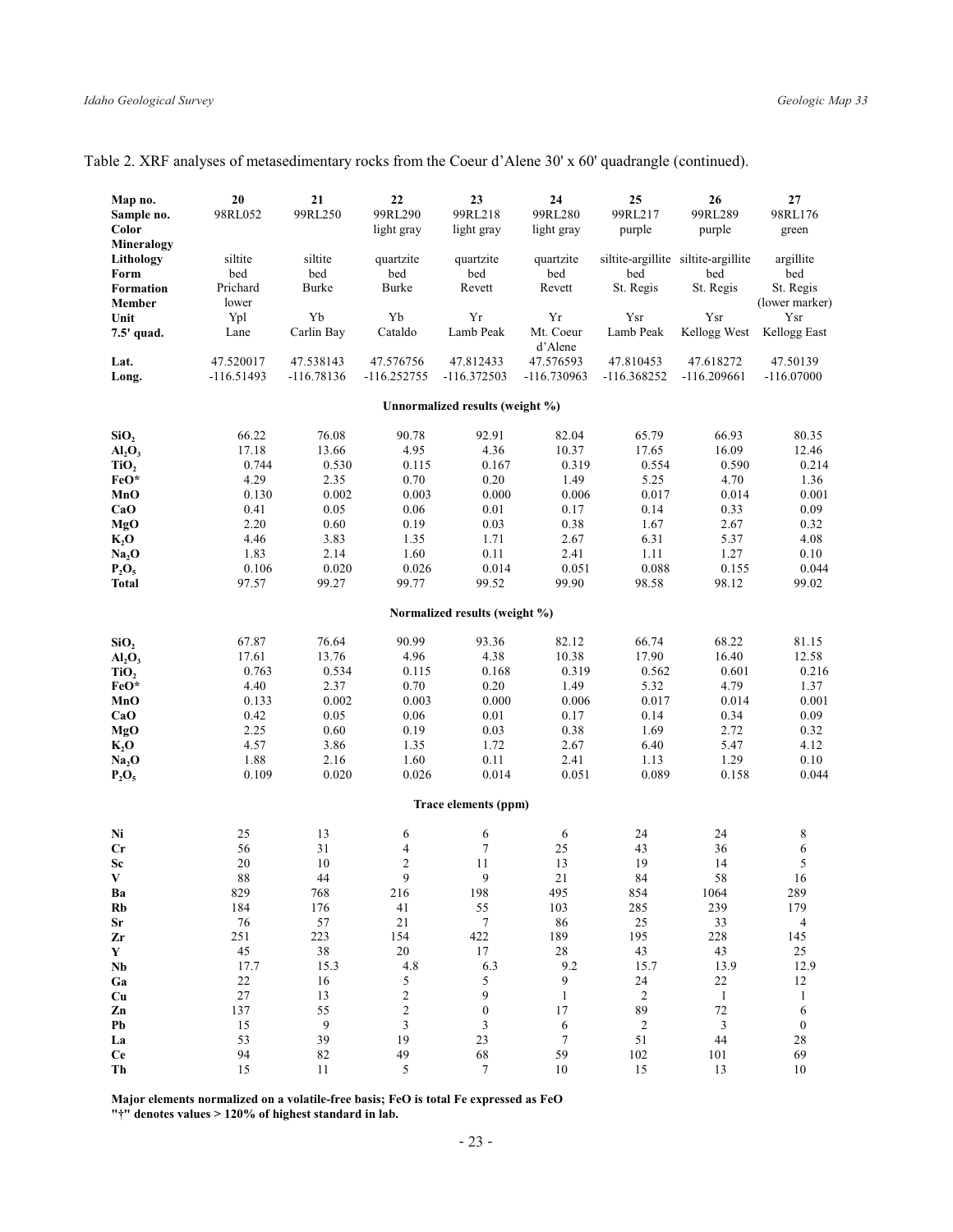| Table 2. XRF analyses of metasedimentary rocks from the Coeur d'Alene 30' x 60' quadrangle (continued). |  |  |
|---------------------------------------------------------------------------------------------------------|--|--|
|---------------------------------------------------------------------------------------------------------|--|--|

| Map no.                        | 28                       | 29                         | 30                        | 31                              | 32                         | 33                                                                             | 34                         | 35                        |
|--------------------------------|--------------------------|----------------------------|---------------------------|---------------------------------|----------------------------|--------------------------------------------------------------------------------|----------------------------|---------------------------|
| Sample no.<br>Color            | 99RL216                  | 99RL215<br>light gray      | 99RL285                   | 99RL288                         | 99RL220                    | 99RL223                                                                        | 99RL287                    | 99RL226                   |
| Mineralogy                     | green                    | calcareous                 | gray<br>carbonate-        | gray<br>carbonate-              | gray                       | gray                                                                           | green                      | green<br>dolomitic        |
|                                |                          |                            | bearing                   | bearing                         |                            |                                                                                |                            |                           |
| Lithology                      | siltite-argillite<br>bed | quartzite<br>bed           | quartzite<br>bed          | siltite<br>bed                  | bed                        | siltite-argillite argillite-siltite siltite-argillite siltite-argillite<br>bed | bed                        | bed                       |
| Form<br>Formation              | Wallace                  | Wallace                    | Wallace                   | Wallace                         | Wallace                    | Wallace                                                                        | Wallace                    | Wallace                   |
| Member                         | lower                    | middle                     | middle/lower              | middle/lower                    | upper                      | upper one                                                                      | upper one                  | upper two                 |
| Unit                           | Ywl                      | Ywm                        | Ywml                      | Ywml                            | Ywu                        | $Ywu_1$                                                                        | $Ywu_1$                    | Ywu,                      |
| 7.5' quad.                     | Lamb Peak<br>47.80839    | Lamb Peak                  | Grizzly Mtn.              |                                 | Kellogg West Cataract Peak | Pond Peak                                                                      | Pond Peak                  | Pond Peak                 |
| Lat.<br>Long.                  | $-116.359267$            | 47.808874<br>$-116.356737$ | 47.73797<br>$-116.003272$ | 47.622968<br>$-116.195062$      | 47.847385<br>$-116.499577$ | 47.7627<br>$-116.058304$                                                       | 47.780657<br>$-116.001308$ | 47.792518<br>$-116.00243$ |
|                                |                          |                            |                           |                                 |                            |                                                                                |                            |                           |
|                                |                          |                            |                           | Unnormalized results (weight %) |                            |                                                                                |                            |                           |
| SiO,                           | 67.07                    | 80.66                      | 67.20                     | 35.76                           | 76.52                      | 73.70                                                                          | 66.21                      | 59.07                     |
| AI <sub>2</sub> O <sub>3</sub> | 17.23                    | 6.85                       | 6.78                      | 8.49                            | 11.94                      | 13.48                                                                          | 17.43                      | 12.88                     |
| TiO <sub>2</sub>               | 0.587                    | 0.248                      | 0.282                     | 0.348                           | 0.523                      | 0.624                                                                          | 0.764                      | 0.540                     |
| FeO*                           | 3.41<br>0.003            | 0.30                       | 1.08<br>0.032             | 5.02                            | 3.47<br>0.009              | 3.21<br>0.018                                                                  | 4.95                       | 3.97                      |
| MnO<br>CaO                     | 0.13                     | 0.019<br>5.53              | 13.48                     | 0.215<br>19.61                  | 0.14                       | 0.13                                                                           | 0.029<br>0.30              | 0.114<br>6.21             |
| MgO                            | 3.55                     | 0.11                       | 1.50                      | 13.10                           | 1.78                       | 1.92                                                                           | 1.95                       | 6.71                      |
| $K_2O$                         | 4.21                     | 0.93                       | 1.86                      | 2.51                            | 2.93                       | 3.73                                                                           | 4.45                       | 3.78                      |
| Na <sub>2</sub> O              | 1.93                     | 2.81                       | 1.80                      | 0.88                            | 1.63                       | 1.67                                                                           | 1.66                       | 0.84                      |
| $P_2O_5$                       | 0.086                    | 0.040                      | 0.048                     | 0.077                           | 0.085                      | 0.089                                                                          | 0.129                      | 0.097                     |
| <b>Total</b>                   | 98.20                    | 97.50                      | 94.06                     | 86.01                           | 99.02                      | 98.58                                                                          | 97.87                      | 94.21                     |
|                                |                          |                            |                           | Normalized results (weight %)   |                            |                                                                                |                            |                           |
| SiO,                           | 68.30                    | 82.73                      | 71.45                     | 41.58                           | 77.27                      | 74.77                                                                          | 67.65                      | 62.70                     |
| AI <sub>2</sub> O <sub>3</sub> | 17.55                    | 7.03                       | 7.21                      | 9.87                            | 12.06                      | 13.67                                                                          | 17.81                      | 13.67                     |
| TiO,                           | 0.598                    | 0.254                      | 0.300                     | 0.405                           | 0.528                      | 0.633                                                                          | 0.781                      | 0.573                     |
| FeO*                           | 3.47                     | 0.31                       | 1.14                      | 5.84                            | 3.50                       | 3.26                                                                           | 5.06                       | 4.21                      |
| MnO                            | 0.003                    | 0.019                      | 0.034                     | 0.250                           | 0.009                      | 0.018                                                                          | 0.030                      | 0.121                     |
| CaO                            | 0.13                     | 5.67                       | 14.33                     | <b>†22.80</b>                   | 0.14                       | 0.13                                                                           | 0.31                       | 6.59                      |
| MgO                            | 3.61<br>4.29             | 0.11<br>0.95               | 1.59<br>1.98              | 15.23<br>2.92                   | 1.80<br>2.96               | 1.95<br>3.78                                                                   | 1.99<br>4.55               | 7.12<br>4.01              |
| K, O<br>Na <sub>2</sub> O      | 1.97                     | 2.88                       | 1.91                      | 1.02                            | 1.65                       | 1.69                                                                           | 1.70                       | 0.89                      |
| $P_2O_5$                       | 0.088                    | 0.041                      | 0.051                     | 0.090                           | 0.086                      | 0.090                                                                          | 0.132                      | 0.103                     |
|                                |                          |                            |                           |                                 |                            |                                                                                |                            |                           |
|                                |                          |                            |                           | Trace elements (ppm)            |                            |                                                                                |                            |                           |
| Ni                             | 22                       | 5                          | $\mathbf{1}$              | $\tau$                          | 20                         | 17                                                                             | 19                         | 22                        |
| Cr                             | 51                       | 13                         | 12                        | 22                              | 35                         | 46                                                                             | 57                         | 48                        |
| Sc                             | 18                       | 12                         | 5                         | $\boldsymbol{0}$                | 13                         | 16                                                                             | 25                         | 19                        |
| $\mathbf{V}$<br>Ba             | 71<br>932                | 19<br>216                  | 19<br>362                 | 51<br>969                       | 52<br>437                  | 59<br>668                                                                      | 101<br>910                 | 82<br>871                 |
| Rb                             | 190                      | 33                         | 62                        | 136                             | 114                        | 147                                                                            | 195                        | 153                       |
| Sr                             | 20                       | 94                         | 133                       | 187                             | 34                         | 37                                                                             | 53                         | 76                        |
| Zr                             | 189                      | 159                        | 306                       | 125                             | 318                        | 384                                                                            | 285                        | 167                       |
| Y                              | 46                       | $22\,$                     | 23                        | 47                              | 39                         | 36                                                                             | 47                         | 34                        |
| N <sub>b</sub>                 | 16.4                     | 8.0                        | 9.8                       | 12.0                            | 13.4                       | 14.9                                                                           | 19.4                       | 12.5                      |
| Ga                             | 22                       | $7\phantom{.0}$            | 8                         | 16                              | 13                         | 17                                                                             | 23                         | 15                        |
| Cu                             | $\overline{c}$<br>51     | 44<br>15                   | $\mathbf{2}$              | $\boldsymbol{0}$                | 38<br>37                   | 13                                                                             | 6                          | $15\,$                    |
| Zn<br>Pb                       | $\boldsymbol{0}$         | 9                          | 15<br>$20\,$              | 48<br>5                         | $\,8\,$                    | $70\,$<br>12                                                                   | 66<br>5                    | 42<br>15                  |
| La                             | 44                       | 12                         | 10                        | 48                              | 46                         | 41                                                                             | 52                         | 39                        |
| <b>Ce</b>                      | 89                       | 55                         | 62                        | 55                              | 99                         | 76                                                                             | $72\,$                     | 58                        |
| Th                             | 15                       | 5                          | 9                         | 11                              | 12                         | 15                                                                             | 15                         | 13                        |

Major elements normalized on a volatile-free basis; FeO is total Fe expressed as FeO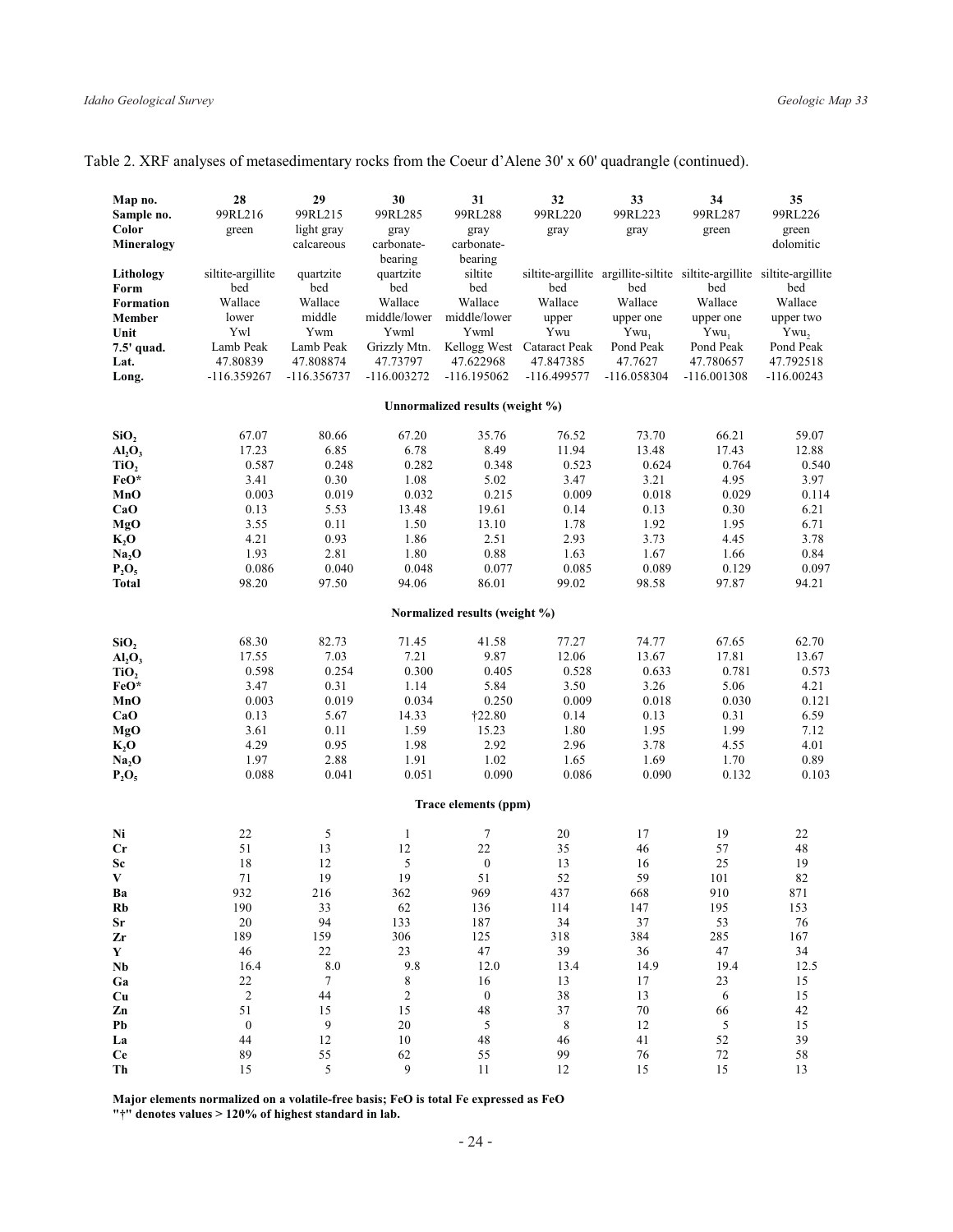|  |  |  |  |  |  | Table 2. XRF analyses of metasedimentary rocks from the Coeur d'Alene 30' x 60' quadrangle (continued). |  |
|--|--|--|--|--|--|---------------------------------------------------------------------------------------------------------|--|
|  |  |  |  |  |  |                                                                                                         |  |

| Map no.                        | 36             | 37                                  | 38                         | 39                              | 40                         | 41                         | 42                         | 43                         |
|--------------------------------|----------------|-------------------------------------|----------------------------|---------------------------------|----------------------------|----------------------------|----------------------------|----------------------------|
| Sample no.                     | 99RL283        | 99RL224                             | 99MDM048                   | 99MDM031                        | 99RL228                    | 99RL229                    | 99RL282                    | 99RL221                    |
| Color                          | gray-green     | dark gray                           | green                      | purple                          | pink                       | light gray                 |                            | dark gray                  |
| Mineralogy<br>Lithology        | dolomitic      | siltite-argillite argillite-siltite | siltite                    | quartzite                       | quartzite                  | dolomite                   | dolomite                   | siltite-argillite          |
| Form<br><b>Formation</b>       | bed<br>Wallace | bed<br>Wallace                      | bed<br><b>Striped Peak</b> | bed<br><b>Striped Peak</b>      | bed<br><b>Striped Peak</b> | bed<br><b>Striped Peak</b> | bed<br><b>Striped Peak</b> | bed<br><b>Striped Peak</b> |
| Member                         | upper two      | upper three                         | one                        | one                             | one                        | two                        | two                        | three                      |
| Unit                           | Ywu,           | $Ywu_3$                             | $Ysp_1$                    | $Ysp_1$                         | $Ysp_1$                    | Ysp <sub>2</sub>           | Ysp <sub>2</sub>           | Ysp <sub>3</sub>           |
| 7.5' quad.                     | Jordan Creek   | Pond Peak                           | Cathedral<br>Peak          | Pond Peak                       | Cathedral<br>Peak          | Jordan Creek               | Pond Peak                  | Spyglass Peak              |
| Lat.                           | 47.878251      | 47.759684                           | 47.958224                  | 47.850574                       | 47.99894                   | 47.947386                  | 47.809899                  | 47.798196                  |
| Long.                          | -116.121964    | $-116.104522$                       | $-116.144345$              | $-116.113326$                   | $-116.193074$              | $-116.121284$              | -116.122981                | $-116.203191$              |
|                                |                |                                     |                            | Unnormalized results (weight %) |                            |                            |                            |                            |
| SiO,                           | 66.20          | 66.69                               | 72.11                      | 78.48                           | 90.90                      | 24.89                      | 19.07                      | 68.51                      |
| AI <sub>2</sub> O <sub>3</sub> | 14.53          | 17.09                               | 11.51                      | 6.74                            | 5.06                       | 3.38                       | 3.41                       | 16.72                      |
| TiO <sub>2</sub>               | 0.602          | 0.794                               | 1.044                      | 0.179                           | 0.128                      | 0.255                      | 0.194                      | 0.746                      |
| FeO*                           | 4.05           | 4.87                                | 3.56                       | 1.98                            | 0.62                       | 1.68                       | 1.64                       | 3.35                       |
| MnO                            | 0.037          | 0.009                               | 0.014                      | 0.051                           | 0.001                      | 0.153                      | 0.209                      | 0.005                      |
| CaO                            | 1.76           | 0.13                                | 0.54                       | 2.80                            | 0.01                       | 29.55                      | 32.57                      | 0.04                       |
| <b>MgO</b>                     | 4.22<br>4.25   | 2.10<br>5.35                        | 3.93<br>4.34               | 3.30<br>3.28                    | 0.26<br>2.74               | 19.15<br>1.24              | 20.13<br>0.83              | 2.45<br>4.65               |
| $K_2O$<br>Na <sub>2</sub> O    | 1.32           | 0.67                                | 0.91                       | 0.36                            | 0.06                       | 0.20                       | 0.56                       | 1.32                       |
| $P_2O_5$                       | 0.121          | 0.124                               | 0.335                      | 0.055                           | 0.018                      | 0.081                      | 0.078                      | 0.075                      |
| <b>Total</b>                   | 97.09          | 97.83                               | 98.29                      | 97.22                           | 99.79                      | 80.58                      | 78.69                      | 97.86                      |
|                                |                |                                     |                            | Normalized results (weight %)   |                            |                            |                            |                            |
| SiO <sub>2</sub>               | 68.18          | 68.17                               | 73.36                      | 80.72                           | 91.09                      | 30.89                      | 24.23                      | 70.01                      |
| AI <sub>2</sub> O <sub>3</sub> | 14.97          | 17.47                               | 11.71                      | 6.93                            | 5.07                       | 4.19                       | 4.33                       | 17.08                      |
| TiO <sub>2</sub>               | 0.620          | 0.812                               | 1.062                      | 0.184                           | 0.128                      | 0.316                      | 0.247                      | 0.762                      |
| FeO*                           | 4.17           | 4.98                                | 3.62                       | 2.03                            | 0.62                       | 2.09                       | 2.09                       | 3.42                       |
| MnO                            | 0.038          | 0.009                               | 0.014                      | 0.052                           | 0.001                      | 0.190                      | $\dagger 0.27$             | 0.005                      |
| CaO                            | 1.81           | 0.13                                | 0.55                       | 2.88                            | 0.01                       | †36.67                     | †41.39                     | 0.04                       |
| MgO                            | 4.35           | 2.15                                | 4.00                       | 3.39                            | 0.26                       | 23.76                      | 25.58                      | 2.50                       |
| $K_2O$                         | 4.38           | 5.47                                | 4.42                       | 3.37                            | 2.75                       | 1.54                       | 1.05                       | 4.75                       |
| Na, O                          | 1.36           | 0.68                                | 0.93                       | 0.37                            | 0.06                       | 0.25                       | 0.71                       | 1.35                       |
| $P_2O_5$                       | 0.125          | 0.127                               | 0.341                      | 0.057                           | 0.018                      | 0.101                      | 0.099                      | 0.077                      |
|                                |                |                                     |                            | Trace elements (ppm)            |                            |                            |                            |                            |
| Ni                             | 27             | 21                                  | 38                         | 14                              | 9                          | $\boldsymbol{0}$           | $\boldsymbol{0}$           | 15                         |
| Cr                             | 55             | 76                                  | 80                         | 14                              | $\tau$                     | 14                         | 14                         | 62                         |
| Sc                             | 16             | 27                                  | 12                         | 10                              | $\boldsymbol{0}$           | $\boldsymbol{0}$           | $\boldsymbol{0}$           | 18                         |
| V                              | 80             | 98                                  | 56                         | 26                              | 12                         | 34                         | 21                         | 88                         |
| Ba<br>Rb                       | 991<br>170     | 979<br>202                          | 456<br>107                 | 795<br>81                       | 267<br>62                  | 101<br>46                  | 176<br>$40\,$              | 469<br>205                 |
| Sr                             | 46             | 31                                  | 36                         | 64                              | 12                         | 59                         | 76                         | 40                         |
| Zr                             | 198            | 317                                 | 919                        | 213                             | 145                        | 266                        | 191                        | 315                        |
| Y                              | 30             | 38                                  | 66                         | $22\,$                          | 13                         | 19                         | $25\,$                     | 35                         |
| Nb                             | 15.8           | 18.5                                | 22.5                       | 6.4                             | 5.0                        | 6.9                        | 4.7                        | 17.9                       |
| Ga                             | 18             | 21                                  | 13                         | 10                              | 4                          | 7                          | 5                          | 23                         |
| Cu                             | $\overline{4}$ | 31                                  | 9                          | $\mathbf{1}$                    | 3                          | $\overline{4}$             | $\boldsymbol{2}$           | 14                         |
| Zn                             | 41             | 38                                  | 80                         | $22\,$                          | 4                          | 18                         | 14                         | 20                         |
| Pb                             | 6              | 12                                  | 7                          | $\mathfrak{Z}$                  | $\boldsymbol{0}$           | 8                          | $\overline{c}$             | 33                         |
| La                             | 39             | $22\,$                              | $72\,$                     | 21                              | $\boldsymbol{0}$           | 22                         | 17                         | 62                         |
| <b>Ce</b><br>Th                | 73<br>15       | 34<br>$18\,$                        | 156<br>26                  | 40<br>3                         | 17<br>5                    | 56<br>11                   | 59<br>6                    | 121<br>14                  |
|                                |                |                                     |                            |                                 |                            |                            |                            |                            |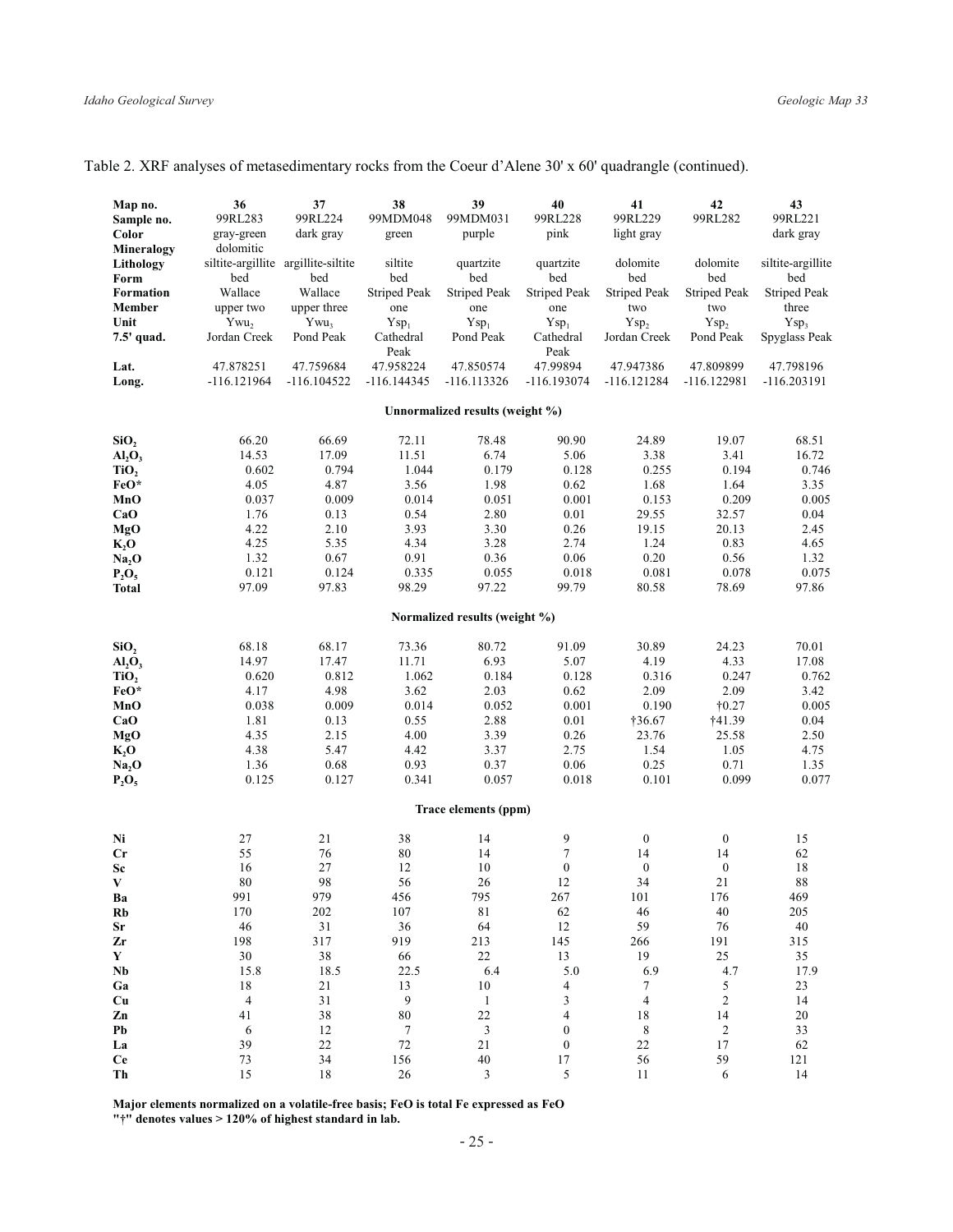| Map no.                        | 44                   | 45                  | 46                              | 47                                   | 48          |
|--------------------------------|----------------------|---------------------|---------------------------------|--------------------------------------|-------------|
| Sample no.                     | 99RL227              | 99RL238             | 99RL230                         | 99RL233                              | 99RL251     |
| Color                          | red                  | green               | green                           | greenish gray                        | black       |
| Mineralogy                     |                      |                     |                                 |                                      |             |
| Lithology                      | quartzite            | siltite             | siltite                         | siltite-argilliite argillite-siltite |             |
| Form                           | bed                  | bed                 | bed                             | bed                                  | bed         |
| <b>Formation</b>               | <b>Striped Peak</b>  | <b>Striped Peak</b> | Libby                           | Libby                                | Libby       |
| Member                         | four                 | four                |                                 |                                      |             |
| Unit                           | Ysp <sub>4</sub>     | Ysp <sub>4</sub>    | Y1                              | Y1                                   | Y1          |
| 7.5' quad.                     | Cathedral            | Jordan Creek        | Cathedral                       | Cathedral                            | Bumblebee   |
|                                | Peak                 |                     | Peak                            | Peak                                 | Mtn.        |
| Lat.                           | 47.985867            | 47.898057           | 47.926448                       | 47.932536                            | 47.748803   |
| Long.                          | -116.172226          | $-116.03437$        | $-116.190461$                   | $-116.18903$                         | -116.274757 |
|                                |                      |                     |                                 |                                      |             |
|                                |                      |                     | Unnormalized results (weight %) |                                      |             |
| SiO,                           | 85.04                | 66.76               | 71.05                           | 72.26                                | 67.08       |
| AI <sub>2</sub> O <sub>3</sub> | 8.60                 | 18.34               | 14.39                           | 12.03                                | 19.22       |
| TiO,                           | 0.253                | 0.704               | 0.533                           | 0.410                                | 0.690       |
| FeO*                           | 1.44                 | 3.24                | 3.63                            | 3.03                                 | 3.86        |
| MnO                            | 0.003                | 0.015               | 0.020                           | 0.076                                | 0.017       |
| CaO                            | 0.08                 | 0.15                | 0.29                            | 3.00                                 | 0.09        |
| MgO                            | 0.41                 | 2.32                | 2.78                            | 1.92                                 | 0.84        |
| K, O                           | 1.68                 | 5.05                | 3.10                            | 2.63                                 | 5.15        |
| Na, O                          | 1.72                 | 1.49                | 2.31                            | 1.67                                 | 1.25        |
| $P_2O_5$                       | 0.048                | 0.068               | 0.082                           | 0.077                                | 0.075       |
| Total                          | 99.27                | 98.13               | 98.18                           | 97.10                                | 98.27       |
|                                |                      |                     | Normalized results (weight %)   |                                      |             |
|                                |                      |                     |                                 |                                      |             |
| SiO <sub>2</sub>               | 85.66                | 68.03               | 72.37                           | 74.42                                | 68.26       |
| AI <sub>2</sub> O <sub>3</sub> | 8.66                 | 18.69               | 14.66                           | 12.39                                | 19.56       |
| TiO,                           | 0.255                | 0.717               | 0.543                           | 0.422                                | 0.702       |
| FeO*                           | 1.45                 | 3.30                | 3.69                            | 3.12                                 | 3.92        |
| MnO                            | 0.003                | 0.015               | 0.020                           | 0.078                                | 0.017       |
| CaO                            | 0.08                 | 0.15                | 0.30                            | 3.09                                 | 0.09        |
| MgO                            | 0.41                 | 2.36                | 2.83                            | 1.98                                 | 0.85        |
| K, O                           | 1.69                 | 5.15                | 3.16                            | 2.71                                 | 5.24        |
| Na, O                          | 1.73                 | 1.52                | 2.35                            | 1.72                                 | 1.27        |
| $P_2O_5$                       | 0.048                | 0.069               | 0.084                           | 0.079                                | 0.076       |
|                                |                      |                     | Trace elements (ppm)            |                                      |             |
| Ni                             | 13                   | 29                  | 18                              | 17                                   | 25          |
| $_{\rm Cr}$                    | 12                   | 65                  | 32                              | 28                                   | 54          |
| Sc                             | 11                   | 19                  | 13                              | 14                                   | 21          |
| V                              | 30                   | 98                  | 63                              | 43                                   | 79          |
| Ba                             | 86                   | 827                 | 795                             | 1148                                 | 546         |
| Rb                             | 67                   | 225                 | 140                             | 126                                  | 202         |
| Sr                             | 20                   | 35                  | 58                              | 57                                   | 28          |
| Zr                             | 266                  | 217                 | 199                             | 178                                  | 246         |
| Y                              | 17                   | 24                  | 31                              | 46                                   | 56          |
| Nb                             | 7.4                  | 16.4                | 13.6                            | 11.9                                 | 17.0        |
| Ga                             | 8                    | 22                  | 19                              | 16                                   | 21          |
| Cu                             | $\mathfrak{Z}$       | $\boldsymbol{0}$    | 4                               | $\mathfrak{Z}$                       | 148         |
| Zn                             | 10                   | 35                  | 61                              | 32                                   | 25          |
| Pb                             | $\boldsymbol{0}$     | $\boldsymbol{0}$    | $\mathbf{1}$                    | 6                                    | 6           |
| La                             | 25                   | 39                  | 27                              | 41                                   | 71          |
| <b>Ce</b>                      | 41<br>$\overline{7}$ | 61<br>13            | 59                              | 86                                   | 125<br>17   |
| Th                             |                      |                     | 14                              | 12                                   |             |

Major elements normalized on a volatile-free basis; FeO is total Fe expressed as FeO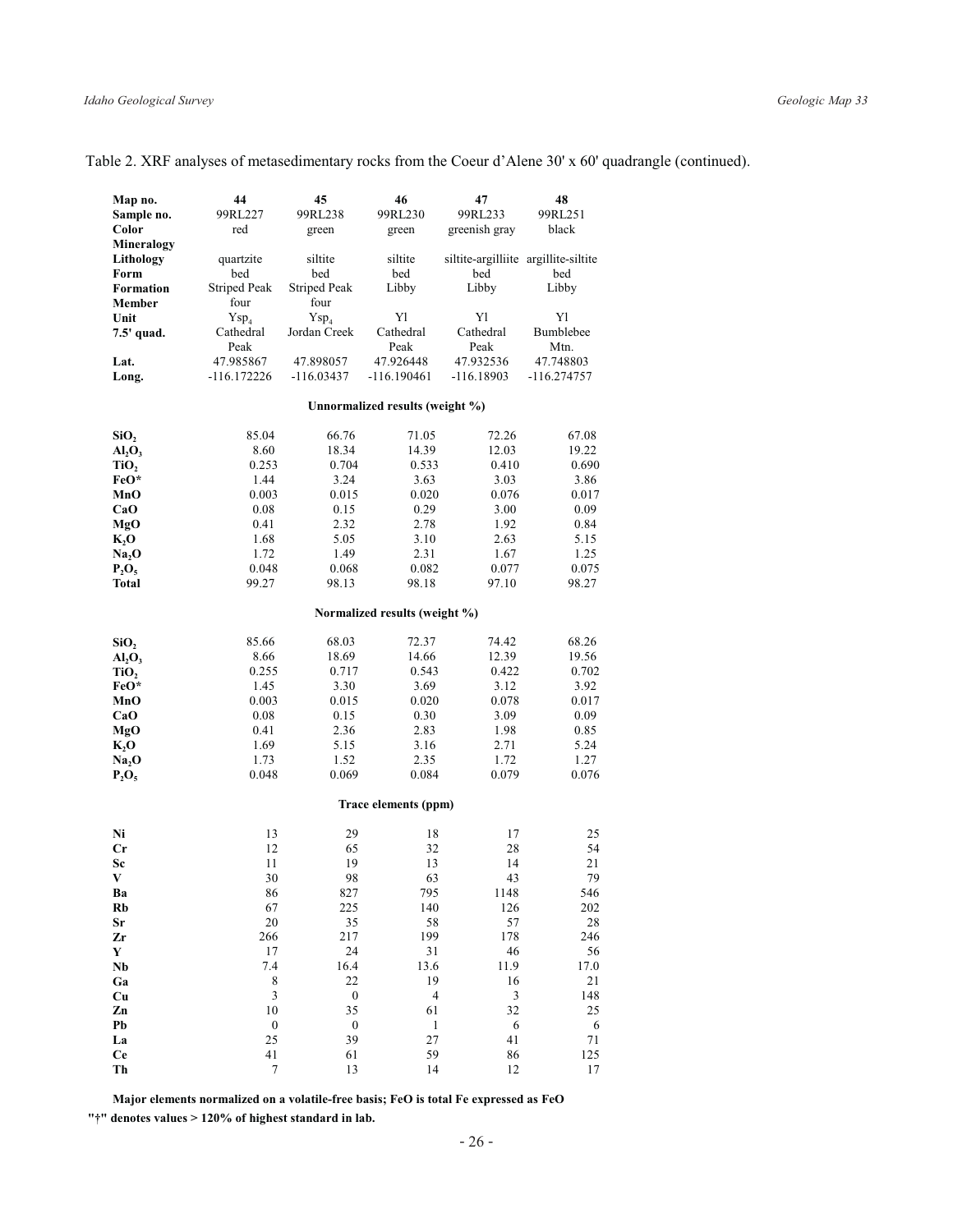| Map no.<br>Sample no.<br>Lithology<br>Form<br>Formation<br>Member<br>Unit<br>7.5' quad.<br>Lat.<br>Long.                                     | 49<br>97FC<br>basalt<br>dike<br>TKdd<br>Fernan Lake<br>47.698151<br>$-116.6864$                     | ${\bf 50}$<br>97SM<br>basalt<br>dike<br>TKdd<br>Fernan Lake<br>47.715555<br>$-116.6685$           | 51<br>98ALC<br>basalt<br>flow<br>Saddle Mtns<br>Mica Flats<br>Tmfb<br>Mica Bay<br>47.617075<br>$-116.8747$ | 52<br>98M<br>basalt<br>flow<br>Saddle Mtns<br>Mica Flats<br>Tmfb<br>Mica Bay<br>47.616917<br>$-116.8742$   | 53<br>98MP<br>basalt<br>flow<br>Saddle Mtns<br>Mica Flats<br>Tmfb<br>Mica Bay<br>47.622542<br>$-116.8605$ | 54<br>97CH<br>basalt<br>flow<br>Wanapum<br>Priest Rapids<br>Tpr<br>Athol<br>47.876111<br>$-116.7236$       | 55<br>00RL401<br>basalt<br>flow<br>Wanapum<br>Priest Rapids<br>Tpr<br>47.749016<br>$-116.7726$          | 56<br>00RL402<br>basalt<br>flow<br>Wanapum<br>Priest Rapids<br>Tpr<br>Coeur d'Alene Coeur d'Alene<br>47.749372<br>$-116.7586$ |
|----------------------------------------------------------------------------------------------------------------------------------------------|-----------------------------------------------------------------------------------------------------|---------------------------------------------------------------------------------------------------|------------------------------------------------------------------------------------------------------------|------------------------------------------------------------------------------------------------------------|-----------------------------------------------------------------------------------------------------------|------------------------------------------------------------------------------------------------------------|---------------------------------------------------------------------------------------------------------|-------------------------------------------------------------------------------------------------------------------------------|
|                                                                                                                                              |                                                                                                     |                                                                                                   |                                                                                                            | Unnormalized results (weight %)                                                                            |                                                                                                           |                                                                                                            |                                                                                                         |                                                                                                                               |
| SiO <sub>2</sub><br>AI <sub>2</sub> O <sub>3</sub><br>TiO,<br>FeO*<br>MnO<br>CaO<br>MgO<br>$K_2$ O<br>Na <sub>2</sub> O<br>$P_2O_5$<br>Total | 49.92<br>14.35<br>1.363<br>7.70<br>0.130<br>7.33<br>6.27<br>4.28<br>2.54<br>0.831<br>94.71          | 53.98<br>15.18<br>1.076<br>7.23<br>0.107<br>6.71<br>8.30<br>1.75<br>2.54<br>0.284<br>97.16        | 50.87<br>12.94<br>2.954<br>14.15<br>0.204<br>8.06<br>3.90<br>1.76<br>2.64<br>0.282<br>97.76                | 52.98<br>13.35<br>3.016<br>12.24<br>0.188<br>8.29<br>3.56<br>1.70<br>2.71<br>0.297<br>98.33                | 50.93<br>12.96<br>2.938<br>14.20<br>0.192<br>8.03<br>3.99<br>1.68<br>2.74<br>0.297<br>97.96               | 49.37<br>12.59<br>3.677<br>14.90<br>0.234<br>8.18<br>4.40<br>1.25<br>2.85<br>0.782<br>98.23                | 49.61<br>12.71<br>3.600<br>14.57<br>0.238<br>8.44<br>4.30<br>1.43<br>2.72<br>0.785<br>98.40             | 49.19<br>12.57<br>3.640<br>15.11<br>0.245<br>8.44<br>4.39<br>1.44<br>2.65<br>0.796<br>98.47                                   |
|                                                                                                                                              |                                                                                                     |                                                                                                   |                                                                                                            | Normalized results (weight %)                                                                              |                                                                                                           |                                                                                                            |                                                                                                         |                                                                                                                               |
| SiO <sub>2</sub><br>AI <sub>2</sub> O <sub>3</sub><br>TiO <sub>2</sub><br>FeO*<br>MnO<br>CaO<br>MgO<br>K, O<br>Na, O<br>$P_2O_5$             | 52.71<br>15.15<br>1.439<br>8.13<br>0.137<br>7.74<br>6.62<br>4.52<br>2.68<br>$\dagger 0.88$          | 55.56<br>15.62<br>1.107<br>7.44<br>0.110<br>6.91<br>8.54<br>1.80<br>2.61<br>0.292                 | 52.03<br>13.24<br>†3.02<br>14.48<br>0.209<br>8.24<br>3.99<br>1.80<br>2.70<br>0.288                         | 53.88<br>13.58<br>†3.07<br>12.45<br>0.191<br>8.43<br>3.62<br>1.73<br>2.76<br>0.302<br>Trace elements (ppm) | 51.99<br>13.23<br>$\dagger 3.00$<br>14.50<br>0.196<br>8.20<br>4.07<br>1.72<br>2.80<br>0.303               | 50.26<br>12.82<br>†3.74<br>†15.17<br>0.238<br>8.33<br>4.48<br>1.27<br>2.90<br>$\dagger 0.80$               | 50.42<br>12.92<br>$\dagger 3.66$<br>†14.81<br>0.242<br>8.58<br>4.37<br>1.45<br>2.76<br>$\dagger 0.80$   | 49.95<br>12.76<br>$\dagger 3.70$<br>$\dagger$ 15.35<br>0.249<br>8.57<br>4.46<br>1.46<br>2.69<br>$\dagger 0.81$                |
| Ni<br>Cr<br><b>Sc</b><br>V<br>Ba<br>Rb<br>Sr<br>Zr<br>Y<br>$\mathbf{Nb}$<br>Ga<br>Cu<br>Zn<br>Pb<br>La                                       | 85<br>131<br>22<br>168<br>†2820<br>125<br>†1103<br>366<br>32<br>16.8<br>19<br>29<br>105<br>31<br>58 | 164<br>368<br>18<br>166<br>627<br>45<br>585<br>164<br>$20\,$<br>9.9<br>22<br>23<br>77<br>11<br>49 | 9<br>46<br>34<br>†530<br>497<br>49<br>257<br>182<br>37<br>22.3<br>27<br>14<br>134<br>$\,8\,$<br>36         | 15<br>38<br>29<br>†534<br>628<br>51<br>269<br>187<br>39<br>21.3<br>22<br>18<br>139<br>10<br>40             | 6<br>$40\,$<br>32<br>†512<br>441<br>47<br>255<br>183<br>$3\,8$<br>22.9<br>25<br>15<br>132<br>12<br>29     | $\boldsymbol{0}$<br>33<br>35<br>450<br>659<br>30<br>275<br>209<br>49<br>18.7<br>24<br>14<br>153<br>9<br>12 | 16<br>31<br>41<br>433<br>577<br>35<br>287<br>217<br>52<br>20.1<br>21<br>24<br>155<br>$\mathbf{1}$<br>32 | 17<br>31<br>45<br>439<br>554<br>33<br>284<br>217<br>51<br>17.7<br>23<br>23<br>154<br>6<br>24                                  |
| <b>Ce</b><br>Th                                                                                                                              | 97<br>10                                                                                            | 53<br>3                                                                                           | 53<br>9                                                                                                    | 68<br>8                                                                                                    | 80<br>8                                                                                                   | 54<br>8                                                                                                    | 59<br>5                                                                                                 | 66<br>5                                                                                                                       |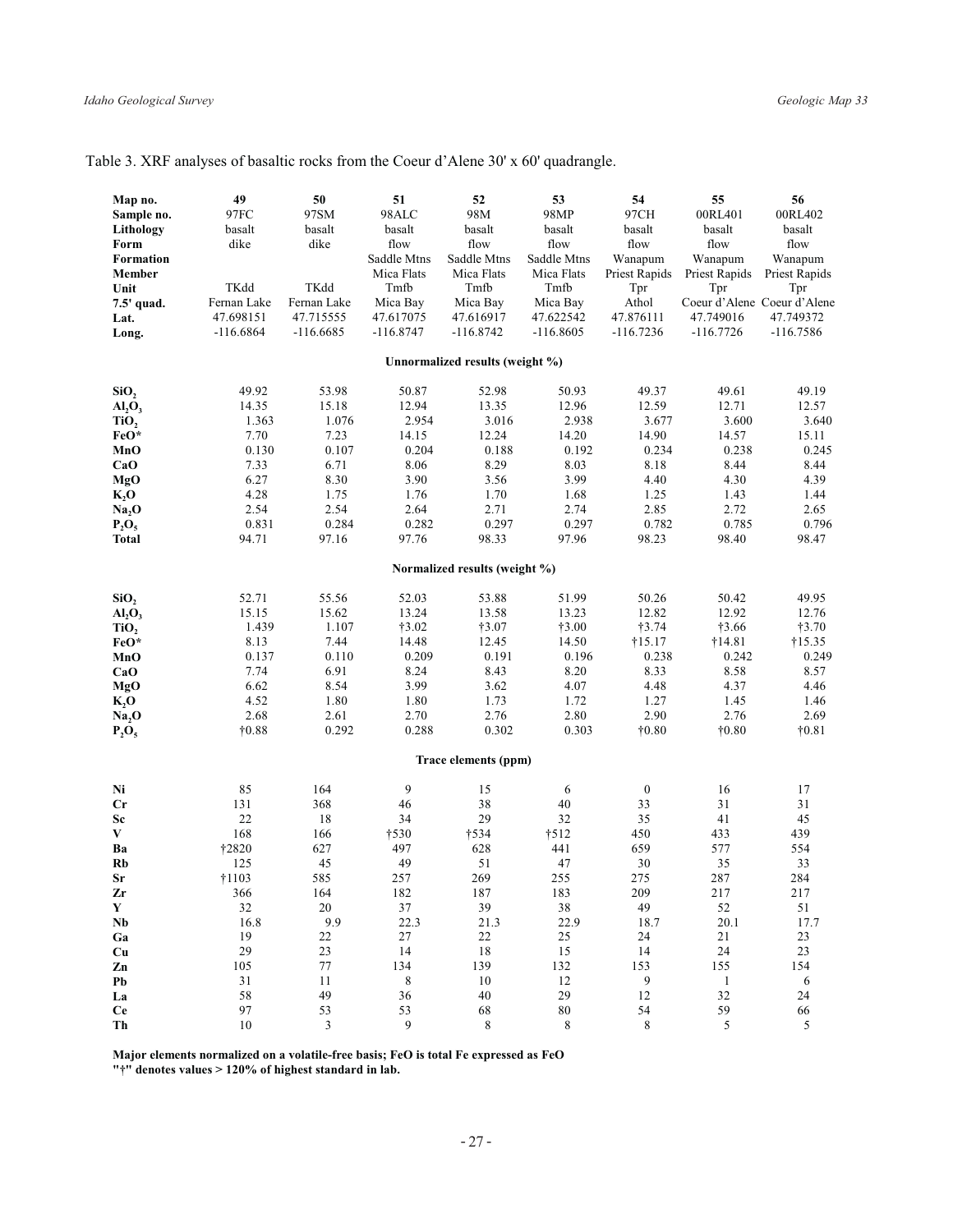| Map no.<br>Sample no.<br>Lithology<br>Form<br>Formation<br>Member<br>Unit<br>7.5' quad.<br>Lat.<br>Long. | 57<br>98K031603<br>basalt<br>flow<br>Wanapum<br>Priest Rapids<br>Tpr<br>47.627096<br>$-116.8271$ | 58<br>98BH<br>basalt<br>flow<br>Wanapum<br>Priest Rapids<br>Tpr<br>47.678495<br>$-116.8144$ | 59<br>98MR<br>basalt<br>flow<br>Wanapum<br>Priest Rapids<br>Tpr<br>Coeur d'Alene Coeur d'Alene Coeur d'Alene Fernan Lake<br>47.668137<br>$-116.8493$ | 60<br>98K031901<br>basalt<br>flow<br>Wanapum<br>Priest Rapids<br>Tpr<br>47.655826<br>$-116.7275$ | 61<br>97BR<br>basalt<br>flow<br>Wanapum<br>Priest Rapids<br>Tpr<br>Fernan Lake<br>47.637526<br>$-116.6789$ | 62<br>97RB<br>basalt<br>flow<br>Wanapum<br>Priest Rapids<br>Tpr<br>Hayden<br>47.786772<br>$-116.7747$ | 63<br>98K031605<br>basalt<br>flow<br>Wanapum<br>Priest Rapids<br>Tpr<br>Mica Bay<br>47.547454<br>$-116.8446$ | 64<br>98K031810<br>basalt<br>flow<br>Wanapum<br>Priest Rapids<br>Tpr<br>Mica Bay<br>47.523943<br>-116.7672 |
|----------------------------------------------------------------------------------------------------------|--------------------------------------------------------------------------------------------------|---------------------------------------------------------------------------------------------|------------------------------------------------------------------------------------------------------------------------------------------------------|--------------------------------------------------------------------------------------------------|------------------------------------------------------------------------------------------------------------|-------------------------------------------------------------------------------------------------------|--------------------------------------------------------------------------------------------------------------|------------------------------------------------------------------------------------------------------------|
|                                                                                                          |                                                                                                  |                                                                                             |                                                                                                                                                      | Unnormalized results (weight %)                                                                  |                                                                                                            |                                                                                                       |                                                                                                              |                                                                                                            |
|                                                                                                          | 49.81                                                                                            | 49.54                                                                                       | 48.62                                                                                                                                                | 50.00                                                                                            | 49.57                                                                                                      | 48.99                                                                                                 | 49.29                                                                                                        | 49.84                                                                                                      |
| SiO <sub>2</sub><br>AI <sub>2</sub> O <sub>3</sub>                                                       | 12.84                                                                                            | 12.68                                                                                       | 12.28                                                                                                                                                | 12.95                                                                                            | 12.62                                                                                                      | 12.61                                                                                                 | 12.53                                                                                                        | 12.56                                                                                                      |
| TiO,                                                                                                     | 3.676                                                                                            | 3.635                                                                                       | 3.561                                                                                                                                                | 3.701                                                                                            | 3.601                                                                                                      | 3.506                                                                                                 | 3.604                                                                                                        | 3.616                                                                                                      |
| FeO*                                                                                                     | 14.67                                                                                            | 14.22                                                                                       | 14.74                                                                                                                                                | 13.44                                                                                            | 14.67                                                                                                      | 14.63                                                                                                 | 14.22                                                                                                        | 14.77                                                                                                      |
| MnO                                                                                                      | 0.243                                                                                            | 0.240                                                                                       | 0.243                                                                                                                                                | 0.242                                                                                            | 0.238                                                                                                      | 0.245                                                                                                 | 0.243                                                                                                        | 0.236                                                                                                      |
| CaO                                                                                                      | 8.62                                                                                             | 8.54                                                                                        | 8.35                                                                                                                                                 | 9.20                                                                                             | 8.48                                                                                                       | 8.37                                                                                                  | 8.47                                                                                                         | 8.47                                                                                                       |
| MgO                                                                                                      | 4.33                                                                                             | 4.35                                                                                        | 4.41                                                                                                                                                 | 3.78                                                                                             | 4.49                                                                                                       | 4.42                                                                                                  | 4.34                                                                                                         | 4.26                                                                                                       |
| $K_2$ O                                                                                                  | 1.20                                                                                             | 1.41                                                                                        | 1.31                                                                                                                                                 | 1.28                                                                                             | 1.35                                                                                                       | 1.25                                                                                                  | 1.34                                                                                                         | 1.15                                                                                                       |
| Na, O                                                                                                    | 2.67                                                                                             | 2.58                                                                                        | 2.52                                                                                                                                                 | 2.70                                                                                             | 2.55                                                                                                       | 2.77                                                                                                  | 2.66                                                                                                         | 2.57                                                                                                       |
| $P_2O_5$                                                                                                 | 0.781                                                                                            | 0.793                                                                                       | 0.741                                                                                                                                                | 0.795                                                                                            | 0.760                                                                                                      | 0.764                                                                                                 | 0.754                                                                                                        | 0.761                                                                                                      |
| Total                                                                                                    | 98.84                                                                                            | 97.99                                                                                       | 96.78                                                                                                                                                | 98.09                                                                                            | 98.33                                                                                                      | 97.55                                                                                                 | 97.45                                                                                                        | 98.23                                                                                                      |
|                                                                                                          |                                                                                                  |                                                                                             |                                                                                                                                                      | Normalized results (weight %)                                                                    |                                                                                                            |                                                                                                       |                                                                                                              |                                                                                                            |
| SiO,                                                                                                     | 50.39                                                                                            | 50.56                                                                                       | 50.24                                                                                                                                                | 50.97                                                                                            | 50.41                                                                                                      | 50.22                                                                                                 | 50.58                                                                                                        | 50.74                                                                                                      |
| AI <sub>2</sub> O <sub>3</sub>                                                                           | 12.99                                                                                            | 12.94                                                                                       | 12.69                                                                                                                                                | 13.20                                                                                            | 12.83                                                                                                      | 12.93                                                                                                 | 12.86                                                                                                        | 12.79                                                                                                      |
| TiO,                                                                                                     | †3.72                                                                                            | †3.71                                                                                       | †3.68                                                                                                                                                | †3.77                                                                                            | †3.66                                                                                                      | †3.59                                                                                                 | †3.70                                                                                                        | $\dagger 3.68$                                                                                             |
| FeO*                                                                                                     | †14.84                                                                                           | 14.51                                                                                       | $\dagger$ 15.23                                                                                                                                      | 13.70                                                                                            | †14.92                                                                                                     | †14.99                                                                                                | 14.59                                                                                                        | $\dagger$ 15.04                                                                                            |
| MnO                                                                                                      | 0.246                                                                                            | 0.245                                                                                       | 0.251                                                                                                                                                | 0.247                                                                                            | 0.242                                                                                                      | 0.251                                                                                                 | 0.249                                                                                                        | 0.240                                                                                                      |
| CaO                                                                                                      | 8.72                                                                                             | 8.72                                                                                        | 8.63                                                                                                                                                 | 9.38                                                                                             | 8.62                                                                                                       | 8.58                                                                                                  | 8.69                                                                                                         | 8.62                                                                                                       |
| MgO                                                                                                      | 4.38                                                                                             | 4.44                                                                                        | 4.56                                                                                                                                                 | 3.85                                                                                             | 4.57                                                                                                       | 4.53                                                                                                  | 4.45                                                                                                         | 4.34                                                                                                       |
| K, O                                                                                                     | 1.21<br>2.70                                                                                     | 1.44<br>2.63                                                                                | 1.35<br>2.60                                                                                                                                         | 1.30<br>2.75                                                                                     | 1.37<br>2.59                                                                                               | 1.28<br>2.84                                                                                          | 1.38<br>2.73                                                                                                 | 1.17<br>2.62                                                                                               |
| Na, O<br>$P_2O_5$                                                                                        | $\dagger 0.79$                                                                                   | $\dagger 0.81$                                                                              | $\dagger$ 0.77                                                                                                                                       | $\dagger 0.81$                                                                                   | $\dagger 0.77$                                                                                             | $\dagger 0.78$                                                                                        | $\dagger 0.77$                                                                                               | $\dagger 0.77$                                                                                             |
|                                                                                                          |                                                                                                  |                                                                                             |                                                                                                                                                      |                                                                                                  |                                                                                                            |                                                                                                       |                                                                                                              |                                                                                                            |
|                                                                                                          |                                                                                                  |                                                                                             |                                                                                                                                                      | Trace elements (ppm)                                                                             |                                                                                                            |                                                                                                       |                                                                                                              |                                                                                                            |
| Ni                                                                                                       | $\mathfrak{Z}$                                                                                   | $\mathbf{1}$                                                                                | $\overline{c}$                                                                                                                                       | 4                                                                                                | 3                                                                                                          | $\mathbf{1}$                                                                                          | 4                                                                                                            | 3                                                                                                          |
| Cr                                                                                                       | 31                                                                                               | 32                                                                                          | 30                                                                                                                                                   | 29                                                                                               | 29                                                                                                         | 27                                                                                                    | 29                                                                                                           | 30                                                                                                         |
| Sc                                                                                                       | 34                                                                                               | 40                                                                                          | 35                                                                                                                                                   | 37                                                                                               | 33                                                                                                         | 34                                                                                                    | 29                                                                                                           | 37                                                                                                         |
| V                                                                                                        | †456                                                                                             | <b>†456</b>                                                                                 | 431                                                                                                                                                  | †457                                                                                             | 439                                                                                                        | 420                                                                                                   | 445                                                                                                          | 446                                                                                                        |
| Ba<br>Rb                                                                                                 | 539<br>28                                                                                        | 552<br>31                                                                                   | 533<br>32                                                                                                                                            | 525<br>29                                                                                        | 578<br>31                                                                                                  | 619<br>28                                                                                             | 522<br>27                                                                                                    | 496<br>26                                                                                                  |
| Sr                                                                                                       | 292                                                                                              | 287                                                                                         | 281                                                                                                                                                  | 299                                                                                              | 286                                                                                                        | 286                                                                                                   | 284                                                                                                          | 286                                                                                                        |
| Zr                                                                                                       | 210                                                                                              | 210                                                                                         | 207                                                                                                                                                  | 210                                                                                              | 209                                                                                                        | 203                                                                                                   | 204                                                                                                          | 207                                                                                                        |
| Y                                                                                                        | 50                                                                                               | 51                                                                                          | 49                                                                                                                                                   | 49                                                                                               | 49                                                                                                         | 49                                                                                                    | 49                                                                                                           | 47                                                                                                         |
| $\mathbf{Nb}$                                                                                            | 18.4                                                                                             | 19.0                                                                                        | 18.2                                                                                                                                                 | 19.2                                                                                             | 18.7                                                                                                       | 17.5                                                                                                  | 17.9                                                                                                         | 18.6                                                                                                       |
| Ga                                                                                                       | 23                                                                                               | 23                                                                                          | 23                                                                                                                                                   | 24                                                                                               | 26                                                                                                         | 26                                                                                                    | 24                                                                                                           | 22                                                                                                         |
| Cu                                                                                                       | 15                                                                                               | 10                                                                                          | 13                                                                                                                                                   | 16                                                                                               | 13                                                                                                         | $10\,$                                                                                                | 16                                                                                                           | 15                                                                                                         |
| Zn                                                                                                       | 154                                                                                              | 154                                                                                         | 147                                                                                                                                                  | 153                                                                                              | 152                                                                                                        | 152                                                                                                   | 148                                                                                                          | 153                                                                                                        |
| Pb                                                                                                       | $\boldsymbol{7}$                                                                                 | $\overline{4}$                                                                              | $\boldsymbol{7}$                                                                                                                                     | 6                                                                                                | $\sqrt{2}$                                                                                                 | $\sqrt{6}$                                                                                            | 7                                                                                                            | $\boldsymbol{7}$                                                                                           |
| La                                                                                                       | 21                                                                                               | 26                                                                                          | 42                                                                                                                                                   | 15                                                                                               | 36                                                                                                         | 31                                                                                                    | 20                                                                                                           | 25                                                                                                         |
| Ce                                                                                                       | 50                                                                                               | 63                                                                                          | 67                                                                                                                                                   | 86                                                                                               | $87\,$                                                                                                     | 51                                                                                                    | 72                                                                                                           | $75\,$                                                                                                     |
| Th                                                                                                       | $\overline{4}$                                                                                   | 8                                                                                           | 6                                                                                                                                                    | 5                                                                                                | $\tau$                                                                                                     | 5                                                                                                     | $\overline{4}$                                                                                               | 6                                                                                                          |

Major elements normalized on a volatile-free basis; FeO is total Fe expressed as FeO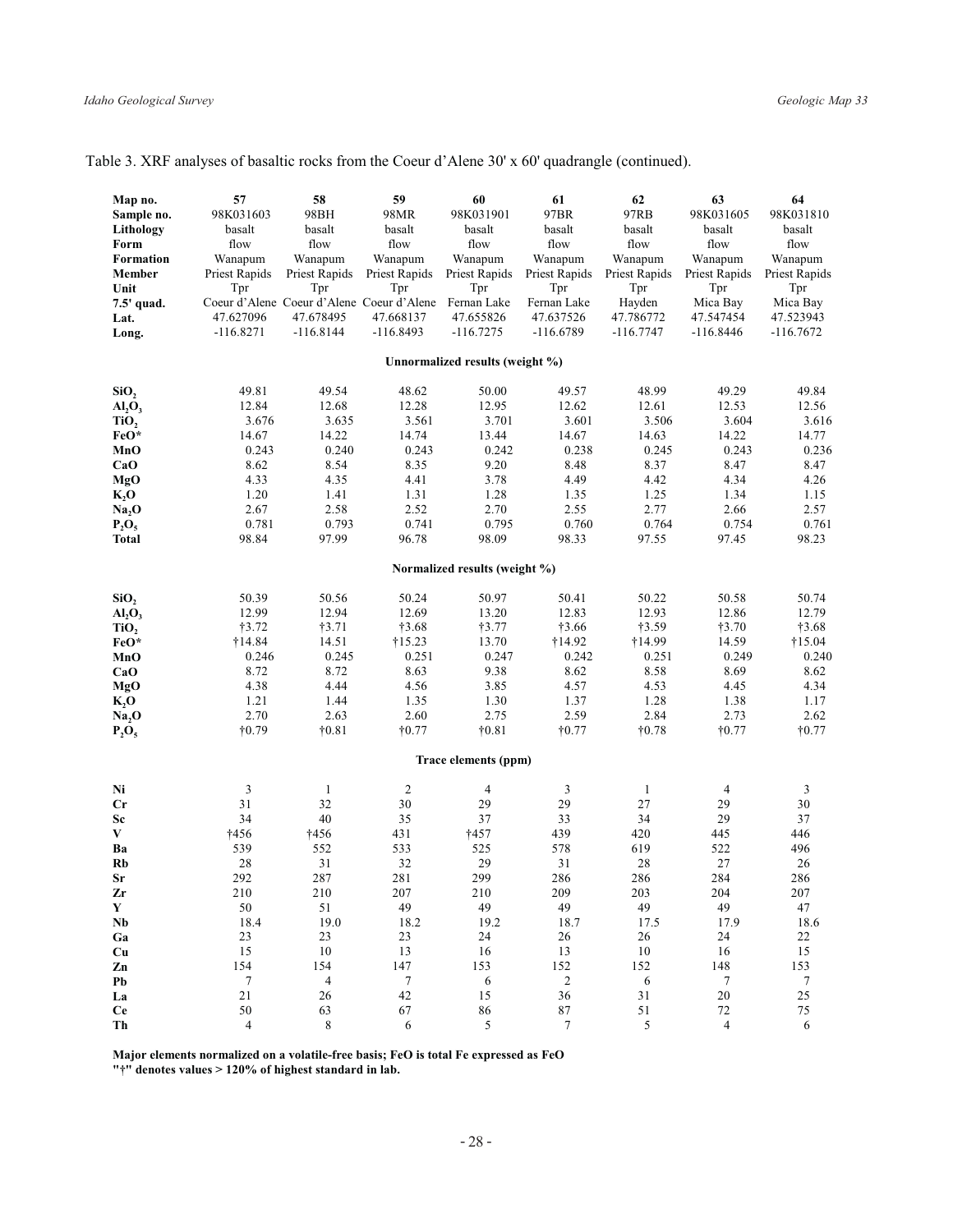| Map no.                        | 65             | 66             | 67             | 68                              | 69             | 70                          | 71                                        | 72             |
|--------------------------------|----------------|----------------|----------------|---------------------------------|----------------|-----------------------------|-------------------------------------------|----------------|
|                                |                |                |                | 98GRTOP                         | 98ML           | 98K031704                   |                                           |                |
| Sample no.                     | 98K031811      | 97MH           | 98GR           |                                 |                |                             | 98K031803                                 | 98K031804      |
| Lithology                      | basalt         | basalt         | basalt         | basalt                          | basalt         | basalt                      | basalt                                    | basalt         |
| Form                           | flow           | flow           | flow           | flow                            | flow           | flow                        | flow                                      | flow           |
| Formation                      | Wanapum        | Wanapum        | Wanapum        | Wanapum                         | Wanapum        | Wanapum                     | Wanapum                                   | Wanapum        |
| <b>Member</b>                  | Priest Rapids  | Priest Rapids  | Priest Rapids  | Priest Rapids                   |                | Priest Rapids Priest Rapids | Priest Rapids                             | Priest Rapids  |
| Unit                           | Tpr            | Tpr            | Tpr            | Tpr                             | Tpr            | Tpr                         | Tpr                                       | Tpr            |
| 7.5' quad.                     | Mica Bay       | Mica Bay       | Mica Bay       | Mica Bay                        | Mica Bay       | Mount                       | Mount                                     | Mount          |
|                                |                |                |                |                                 |                |                             | Coeur d'Alene Coeur d'Alene Coeur d'Alene |                |
|                                |                |                |                |                                 |                |                             |                                           |                |
| Lat.                           | 47.512173      | 47.609437      | 47.616412      | 47.599277                       | 47.607866      | 47.54392                    | 47.620682                                 | 47.622282      |
| Long.                          | $-116.7925$    | $-116.8707$    | $-116.7627$    | $-116.7516$                     | $-116.8724$    | $-116.7369$                 | $-116.7255$                               | $-116.7312$    |
|                                |                |                |                | Unnormalized results (weight %) |                |                             |                                           |                |
|                                |                |                |                |                                 |                |                             |                                           |                |
| SiO <sub>2</sub>               | 49.74          | 49.04          | 49.88          | 49.49                           | 49.61          | 50.05                       | 49.84                                     | 49.75          |
| AI <sub>2</sub> O <sub>3</sub> | 12.61          | 12.79          | 12.82          | 12.77                           | 12.90          | 12.48                       | 12.70                                     | 12.51          |
| TiO,                           | 3.611          | 3.729          | 3.666          | 3.626                           | 3.708          | 3.640                       | 3.650                                     | 3.585          |
| FeO*                           | 14.52          | 14.74          | 13.61          | 14.17                           | 13.83          | 14.17                       | 14.37                                     | 14.77          |
|                                | 0.244          | 0.249          | 0.233          | 0.245                           | 0.236          | 0.236                       | 0.237                                     | 0.248          |
| MnO                            |                |                |                |                                 |                |                             |                                           |                |
| CaO                            | 8.50           | 8.61           | 8.62           | 8.61                            | 8.66           | 8.50                        | 8.61                                      | 8.51           |
| MgO                            | 4.43           | 4.47           | 4.32           | 4.29                            | 4.18           | 4.27                        | 4.20                                      | 3.68           |
| $K_2O$                         | 1.22           | 1.30           | 1.30           | 1.31                            | 1.28           | 1.33                        | 1.29                                      | 1.20           |
| Na, O                          | 2.68           | 2.65           | 2.55           | 2.47                            | 2.72           | 2.68                        | 2.57                                      | 2.69           |
| $P_2O_5$                       | 0.761          | 0.787          | 0.778          | 0.759                           | 0.786          | 0.772                       | 0.782                                     | 0.762          |
| <b>Total</b>                   | 98.32          | 98.36          | 97.78          | 97.74                           | 97.91          | 98.13                       | 98.25                                     | 97.71          |
|                                |                |                |                | Normalized results (weight %)   |                |                             |                                           |                |
| SiO <sub>2</sub>               | 50.59          | 49.86          | 51.01          | 50.63                           | 50.67          | 51.00                       | 50.73                                     | 50.92          |
| AI <sub>2</sub> O <sub>3</sub> | 12.83          | 13.00          | 13.11          | 13.07                           | 13.17          | 12.72                       | 12.93                                     | 12.80          |
|                                |                |                |                |                                 |                |                             |                                           |                |
| TiO <sub>2</sub>               | †3.67          | †3.79          | †3.75          | †3.71                           | †3.79          | †3.71                       | †3.72                                     | †3.67          |
| FeO*                           | †14.77         | †14.98         | 13.92          | 14.50                           | 14.13          | 14.44                       | 14.63                                     | †15.12         |
| MnO                            | 0.248          | 0.253          | 0.238          | 0.251                           | 0.241          | 0.241                       | 0.241                                     | 0.254          |
| CaO                            | 8.65           | 8.75           | 8.82           | 8.81                            | 8.84           | 8.66                        | 8.76                                      | 8.71           |
| MgO                            | 4.51           | 4.54           | 4.42           | 4.39                            | 4.27           | 4.35                        | 4.27                                      | 3.77           |
| $K_2O$                         | 1.24           | 1.32           | 1.33           | 1.34                            | 1.31           | 1.36                        | 1.31                                      | 1.23           |
| Na <sub>2</sub> O              | 2.73           | 2.69           | 2.61           | 2.53                            | 2.78           | 2.73                        | 2.62                                      | 2.75           |
| $P_2O_5$                       | $\dagger 0.77$ | $\dagger 0.80$ | $\dagger 0.80$ | $\dagger 0.78$                  | $\dagger 0.80$ | $\dagger 0.79$              | $\dagger 0.80$                            | $\dagger 0.78$ |
|                                |                |                |                | Trace elements (ppm)            |                |                             |                                           |                |
|                                |                |                |                |                                 |                |                             |                                           |                |
| Ni                             | $\overline{c}$ | $\overline{4}$ | 3              | 1                               | 6              | $\mathfrak{S}$              | $\overline{2}$                            | 1              |
| $_{\rm Cr}$                    | 29             | 29             | 30             | 36                              | 32             | 32                          | 32                                        | 31             |
| Sc                             | 30             | 32             | 34             | 32                              | 33             | 39                          | 31                                        | 29             |
| V                              | †455           | 452            | †471           | †463                            | 442            | 451                         | 448                                       | 436            |
| Ba                             | 517            | 616            | 548            | 541                             | 488            | 554                         | 555                                       | 518            |
| Rb                             | 29             | 29             | 29             | 25                              | 28             | 31                          | 29                                        | 26             |
| <b>Sr</b>                      | 286            | 285            | 288            | 291                             | 291            | 287                         | 293                                       | 283            |
|                                | 204            |                |                |                                 |                |                             | 209                                       | 207            |
| Zr                             |                | 211            | 210            | 208                             | 208            | 208                         |                                           |                |
| Y                              | 48             | 50             | 50             | 50                              | 50             | 50                          | 50                                        | 49             |
| Nb                             | 18.3           | 18.5           | 18.4           | 18.0                            | 19.6           | 18.7                        | 18.2                                      | 17.2           |
| Ga                             | 21             | 24             | 23             | 21                              | 23             | 22                          | 23                                        | 25             |
| Cu                             | 12             | 14             | 15             | 14                              | 14             | 16                          | 17                                        | 15             |
| Zn                             | 150            | 158            | 155            | 154                             | 160            | 158                         | 151                                       | 156            |
| Pb                             | 8              | 6              | 6              | $\ensuremath{\mathfrak{Z}}$     | 6              | 5                           | 7                                         | 5              |
| La                             | 19             | 38             | 24             | 30                              | 21             | $\tau$                      | 12                                        | $30\,$         |
| <b>Ce</b>                      | 52             | 59             | 53             | 68                              | $70\,$         | 91                          | 73                                        | 67             |
| Th                             | 6              | 6              | $\overline{7}$ | $\overline{\mathcal{L}}$        | $\overline{7}$ | $\overline{7}$              | $\overline{7}$                            | $\overline{7}$ |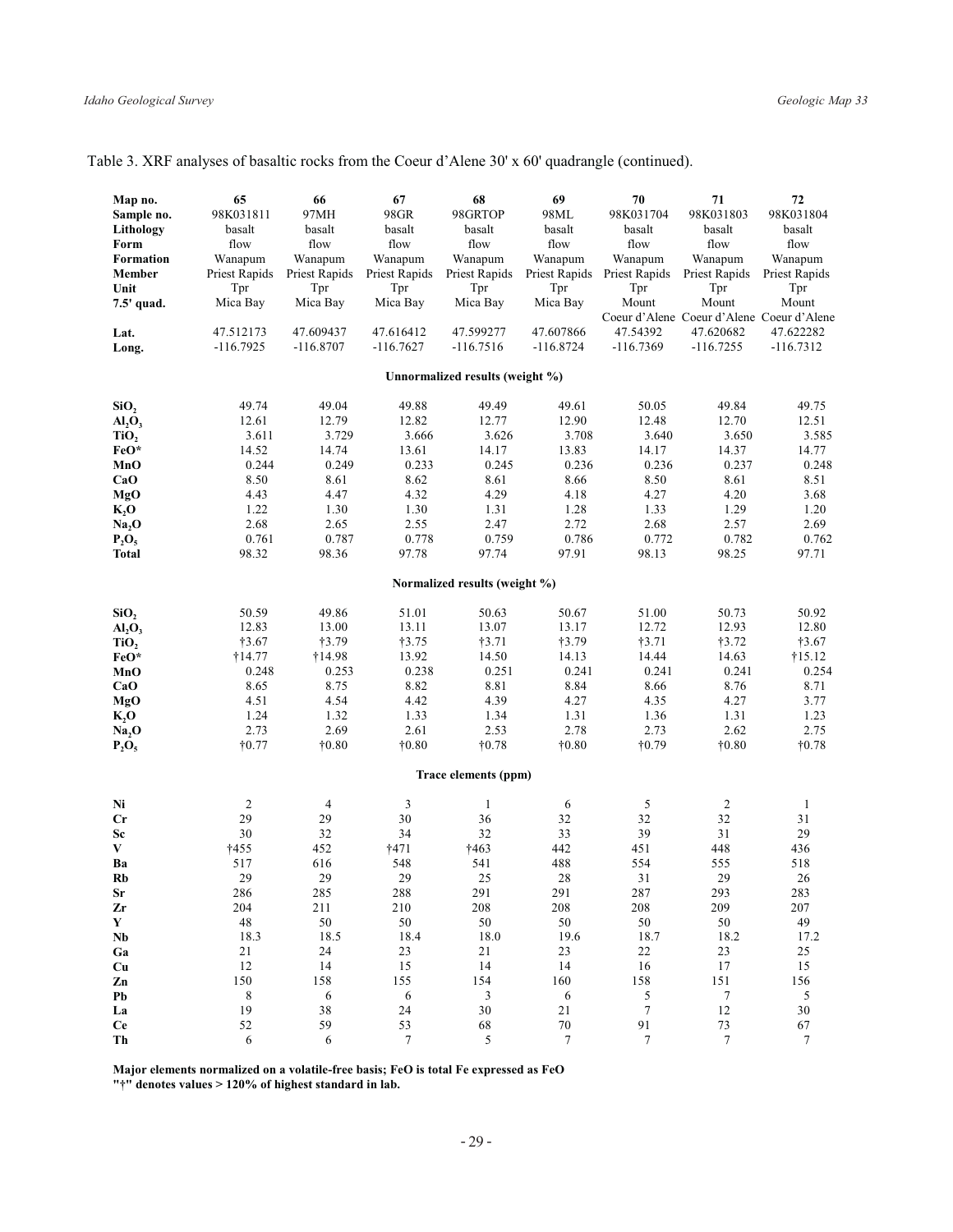| Map no.<br>Sample no.<br>Lithology<br>Form<br><b>Formation</b><br><b>Member</b><br>Unit | 73<br>00GJT<br>basalt<br>flow<br>Wanapum<br>Priest Rapids<br>Tpr | 74<br>98K031912<br>basalt<br>flow<br>Tgn <sub>2</sub> | 75<br>97HI<br>basalt<br>flow<br>Tgn <sub>2</sub> | 76<br>97RD<br>basalt<br>flow<br>Tgn <sub>2</sub> | 77<br>98CB<br>basalt<br>flow<br>Tgn <sub>2</sub> | 78<br>98RR<br>basalt<br>flow<br>Grande Ronde Grande Ronde Grande Ronde Grande Ronde Grande Ronde Grande Ronde Grande Ronde<br>Tgn <sub>2</sub> | 79<br>00WLQ<br>basalt<br>flow<br>Tgn <sub>2</sub> | 80<br>98K031908<br>basalt<br>flow<br>Tgn <sub>2</sub> |
|-----------------------------------------------------------------------------------------|------------------------------------------------------------------|-------------------------------------------------------|--------------------------------------------------|--------------------------------------------------|--------------------------------------------------|------------------------------------------------------------------------------------------------------------------------------------------------|---------------------------------------------------|-------------------------------------------------------|
| 7.5' quad.                                                                              | Mount<br>Coeur d'Alene                                           |                                                       |                                                  |                                                  |                                                  | Coeur d'Alene Coeur d'Alene Coeur d'Alene Coeur d'Alene Coeur d'Alene                                                                          | Fernan Lake                                       | Fernan Lake                                           |
| Lat.<br>Long.                                                                           | 47.598429<br>$-116.7432$                                         | 47.681389<br>$-116.8065$                              | 47.693498<br>$-116.8706$                         | 47.676619<br>$-116.8106$                         | 47.668859<br>$-116.8294$                         | 47.626358<br>$-116.7683$                                                                                                                       | 47.638798<br>$-116.6263$                          | 47.632357<br>$-116.6987$                              |
|                                                                                         |                                                                  |                                                       |                                                  | Unnormalized results (weight %)                  |                                                  |                                                                                                                                                |                                                   |                                                       |
| SiO <sub>2</sub>                                                                        | 50.28                                                            | 55.18                                                 | 53.69                                            | 53.86                                            | 53.92                                            | 52.78                                                                                                                                          | 53.58                                             | 53.82                                                 |
| AI <sub>2</sub> O <sub>3</sub>                                                          | 13.51                                                            | 14.73                                                 | 13.95                                            | 13.97                                            | 14.08                                            | 13.53                                                                                                                                          | 13.90                                             | 14.20                                                 |
| TiO,                                                                                    | 3.816                                                            | 1.985                                                 | 1.880                                            | 1.894                                            | 1.922                                            | 1.872                                                                                                                                          | 1.888                                             | 1.945                                                 |
| FeO*                                                                                    | 13.62                                                            | 9.04                                                  | 11.05                                            | 10.91                                            | 9.95                                             | 11.00                                                                                                                                          | 11.86                                             | 9.55                                                  |
| MnO                                                                                     | 0.217                                                            | 0.177                                                 | 0.214                                            | 0.202                                            | 0.235                                            | 0.209                                                                                                                                          | 0.210                                             | 0.205                                                 |
| CaO                                                                                     | 9.05                                                             | 8.54                                                  | 8.48                                             | 8.49                                             | 8.66                                             | 8.38                                                                                                                                           | 8.46                                              | 8.77                                                  |
| MgO                                                                                     | 3.18                                                             | 3.70                                                  | 4.62                                             | 4.47                                             | 4.11                                             | 4.55                                                                                                                                           | 4.52                                              | 4.43                                                  |
| $K_2O$                                                                                  | 1.13                                                             | 1.44                                                  | 1.39                                             | 1.45                                             | 1.40                                             | 1.31                                                                                                                                           | 1.31                                              | 1.24                                                  |
| Na, O                                                                                   | 2.73                                                             | 2.93                                                  | 2.92                                             | 2.92                                             | 2.86                                             | 2.85                                                                                                                                           | 2.91                                              | 2.75                                                  |
| $P_2O_5$                                                                                | 0.823<br>98.36                                                   | 0.387<br>98.11                                        | 0.375<br>98.57                                   | 0.389                                            | 0.429<br>97.57                                   | 0.372<br>96.85                                                                                                                                 | 0.394<br>99.03                                    | 0.392<br>97.30                                        |
| <b>Total</b>                                                                            |                                                                  |                                                       |                                                  | 98.56                                            |                                                  |                                                                                                                                                |                                                   |                                                       |
|                                                                                         |                                                                  |                                                       |                                                  | Normalized results (weight %)                    |                                                  |                                                                                                                                                |                                                   |                                                       |
| SiO,                                                                                    | 51.12                                                            | 56.24                                                 | 54.47                                            | 54.65                                            | 55.27                                            | 54.49                                                                                                                                          | 54.11                                             | 55.31                                                 |
| AI <sub>2</sub> O <sub>3</sub>                                                          | 13.74                                                            | 15.01                                                 | 14.15                                            | 14.17                                            | 14.43                                            | 13.97                                                                                                                                          | 14.04                                             | 14.59                                                 |
| TiO,                                                                                    | †3.88                                                            | 2.023                                                 | 1.907                                            | 1.922                                            | 1.970                                            | 1.933                                                                                                                                          | 1.907                                             | 1.999                                                 |
| FeO*                                                                                    | 13.85                                                            | 9.21                                                  | 11.21                                            | 11.07                                            | 10.20                                            | 11.36                                                                                                                                          | 11.97                                             | 9.81                                                  |
| MnO                                                                                     | 0.221                                                            | 0.180                                                 | 0.217                                            | 0.205                                            | 0.241                                            | 0.216                                                                                                                                          | 0.212                                             | 0.211                                                 |
| CaO                                                                                     | 9.20                                                             | 8.70                                                  | 8.60                                             | 8.61                                             | 8.88                                             | 8.65                                                                                                                                           | 8.54                                              | 9.01                                                  |
| MgO                                                                                     | 3.23                                                             | 3.77                                                  | 4.69                                             | 4.54                                             | 4.21                                             | 4.70                                                                                                                                           | 4.56                                              | 4.55                                                  |
| $K_2O$                                                                                  | 1.15                                                             | 1.47                                                  | 1.41                                             | 1.47                                             | 1.43                                             | 1.35                                                                                                                                           | 1.32                                              | 1.27                                                  |
| Na <sub>2</sub> O                                                                       | 2.78                                                             | 2.99                                                  | 2.96                                             | 2.96                                             | 2.93                                             | 2.94                                                                                                                                           | 2.94                                              | 2.83                                                  |
| $P_2O_5$                                                                                | $\dagger 0.84$                                                   | 0.394                                                 | 0.380                                            | 0.395                                            | 0.440                                            | 0.384                                                                                                                                          | 0.398                                             | 0.403                                                 |
|                                                                                         |                                                                  |                                                       |                                                  | Trace elements (ppm)                             |                                                  |                                                                                                                                                |                                                   |                                                       |
| Ni                                                                                      | 13                                                               | 4                                                     | 1                                                | 5                                                | $\boldsymbol{7}$                                 | $\overline{4}$                                                                                                                                 | $\overline{9}$                                    | 8                                                     |
| Cr                                                                                      | 34                                                               | 46                                                    | 46                                               | 51                                               | 41                                               | 48                                                                                                                                             | 44                                                | 48                                                    |
| Sc                                                                                      | 48                                                               | 31                                                    | 32                                               | 30                                               | 33                                               | 37                                                                                                                                             | 33                                                | 36                                                    |
| $\mathbf{V}$                                                                            | 447                                                              | 289                                                   | 291                                              | 284                                              | 289                                              | 291                                                                                                                                            | 280                                               | 301                                                   |
| Ba                                                                                      | 1411                                                             | 731                                                   | 554                                              | 562                                              | 808                                              | 497                                                                                                                                            | 511                                               | 518                                                   |
| Rb                                                                                      | 26                                                               | 32                                                    | 30                                               | 31                                               | 31                                               | 31                                                                                                                                             | 33                                                | 26                                                    |
| Sr                                                                                      | 317                                                              | 335                                                   | 306                                              | 309                                              | 328                                              | 306                                                                                                                                            | 306                                               | 327                                                   |
| Zr                                                                                      | 226                                                              | 167                                                   | 159                                              | 161                                              | 165                                              | 159                                                                                                                                            | 164                                               | 164                                                   |
| Y                                                                                       | 58                                                               | $3\,8$                                                | 35                                               | 35                                               | 36                                               | 36                                                                                                                                             | 37                                                | 38                                                    |
| N <sub>b</sub>                                                                          | 20.4                                                             | 12.1                                                  | 11.2                                             | 12.2                                             | 12.6                                             | 11.8                                                                                                                                           | 12.0                                              | 12.4                                                  |
| Ga                                                                                      | 23                                                               | 22                                                    | 22                                               | $20\,$                                           | 24                                               | 25                                                                                                                                             | $22\,$                                            | $2\sqrt{1}$                                           |
| Cu                                                                                      | 26                                                               | $25\,$                                                | 19                                               | $20\,$                                           | 22                                               | $20\,$                                                                                                                                         | 31                                                | 21                                                    |
| Zn                                                                                      | 168                                                              | 125                                                   | 114                                              | 112                                              | 118                                              | 118                                                                                                                                            | 119                                               | 128                                                   |
| Pb                                                                                      | 3                                                                | $\sqrt{5}$                                            | 5                                                | 6                                                | 6                                                | $\sqrt{5}$                                                                                                                                     | $\sqrt{5}$                                        | $\boldsymbol{7}$                                      |
| La                                                                                      | 20                                                               | 30                                                    | 18                                               | 34                                               | 24<br>40                                         | 32<br>31                                                                                                                                       | 31<br>40                                          | 18<br>35                                              |
| Ce<br>Th                                                                                | 53<br>$\mathfrak{D}$                                             | 38<br>$\overline{5}$                                  | 48<br>$\overline{\phantom{0}}$                   | 35<br>6                                          | $\varsigma$                                      | 6                                                                                                                                              | $\mathbf{3}$                                      | $\overline{4}$                                        |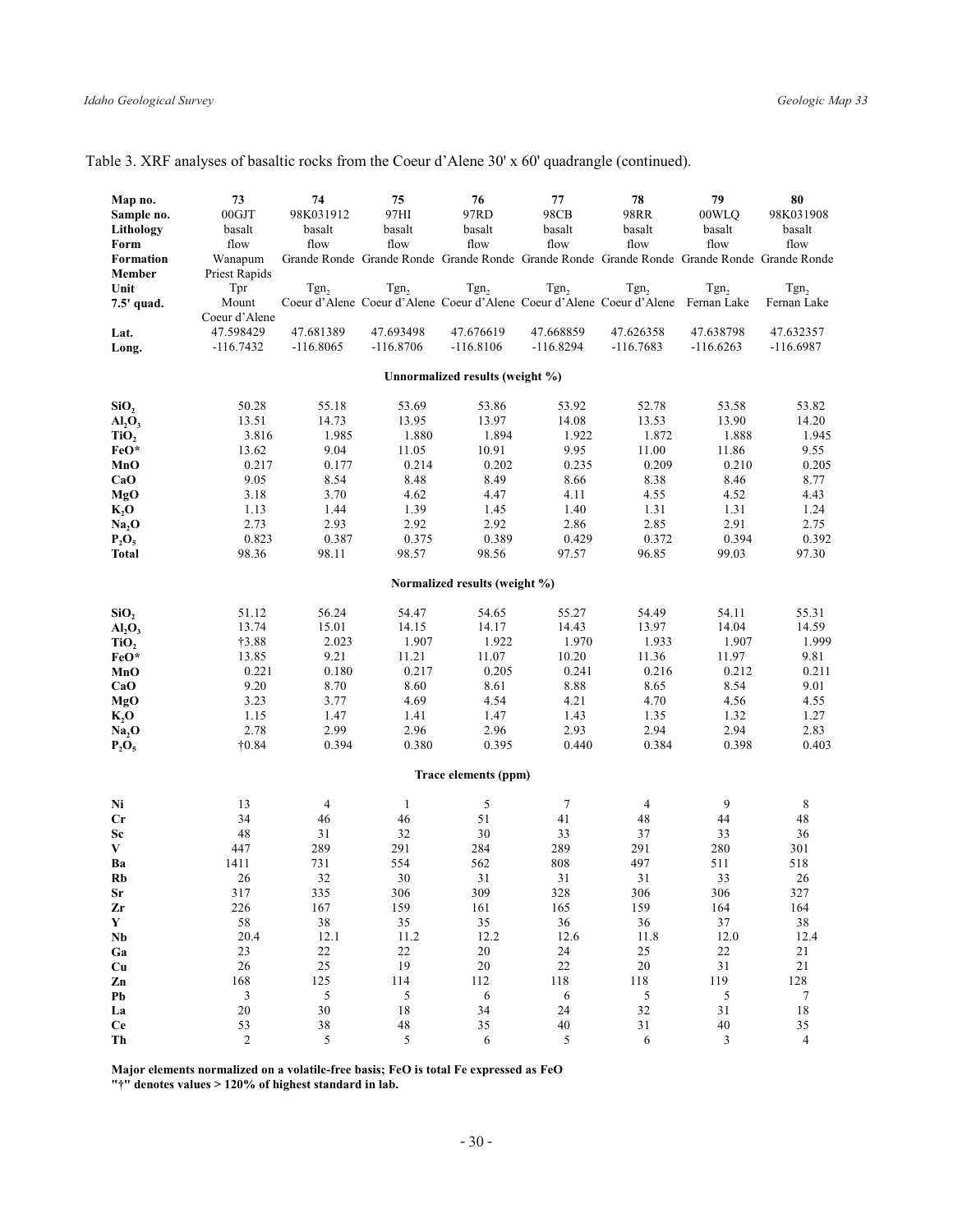|  |  |  |  |  | Table 3. XRF analyses of basaltic rocks from the Coeur d'Alene 30' x 60' quadrangle (continued). |  |
|--|--|--|--|--|--------------------------------------------------------------------------------------------------|--|
|  |  |  |  |  |                                                                                                  |  |

| Map no.<br>Sample no.<br>Lithology<br>Form<br>Formation<br>Member<br>Unit | 81<br>97HA<br>basalt<br>flow<br>Tgn <sub>2</sub> | 82<br>97YT<br>basalt<br>flow<br>Tgn <sub>2</sub> | 83<br>970M<br>basalt<br>flow<br>Tgn <sub>2</sub> | 84<br>98K031602<br>basalt<br>flow<br>Tgn <sub>2</sub> | 85<br>98K031604<br>basalt<br>flow<br>Grande Ronde Grande Ronde Grande Ronde Grande Ronde Grande Ronde Grande Ronde Grande Ronde Grande Ronde<br>Tgn <sub>2</sub> | 86<br>98K031703<br>basalt<br>flow<br>Tgn <sub>2</sub> | 87<br>98K031708<br>basalt<br>flow<br>Tgn <sub>2</sub> | 88<br>98K031709<br>basalt<br>flow<br>Tgn <sub>2</sub> |
|---------------------------------------------------------------------------|--------------------------------------------------|--------------------------------------------------|--------------------------------------------------|-------------------------------------------------------|------------------------------------------------------------------------------------------------------------------------------------------------------------------|-------------------------------------------------------|-------------------------------------------------------|-------------------------------------------------------|
| 7.5' quad.<br>Lat.                                                        | Fernan Lake<br>47.687241                         | Fernan Lake<br>47.63275                          | Hayden<br>47.845833                              | Mica Bay<br>47.610067                                 | Mica Bay<br>47.56322                                                                                                                                             | Mica Bay<br>47.537472                                 | Mica Bay<br>47.588946                                 | Mica Bay<br>47.599593                                 |
| Long.                                                                     | $-116.7373$                                      | $-116.7029$                                      | $-116.7864$                                      | $-116.8101$                                           | $-116.8244$                                                                                                                                                      | $-116.7511$                                           | $-116.7932$                                           | $-116.7768$                                           |
|                                                                           |                                                  |                                                  |                                                  | Unnormalized results (weight %)                       |                                                                                                                                                                  |                                                       |                                                       |                                                       |
| SiO <sub>2</sub>                                                          | 53.63                                            | 53.97                                            | 53.42                                            | 53.97                                                 | 54.33                                                                                                                                                            | 54.81                                                 | 53.93                                                 | 54.23                                                 |
| AI <sub>2</sub> O <sub>3</sub>                                            | 13.82                                            | 14.04                                            | 13.71                                            | 14.13                                                 | 13.94                                                                                                                                                            | 14.21                                                 | 13.80                                                 | 14.09                                                 |
| TiO,                                                                      | 1.876                                            | 1.865                                            | 1.878                                            | 1.927                                                 | 1.901                                                                                                                                                            | 1.936                                                 | 1.876                                                 | 1.931                                                 |
| FeO*                                                                      | 11.22                                            | 11.44                                            | 11.72                                            | 10.20                                                 | 10.59                                                                                                                                                            | 9.89                                                  | 10.95                                                 | 10.24                                                 |
| MnO                                                                       | 0.207                                            | 0.203                                            | 0.203                                            | 0.201                                                 | 0.206                                                                                                                                                            | 0.197                                                 | 0.206                                                 | 0.196                                                 |
| CaO                                                                       | 8.49                                             | 8.48                                             | 8.44                                             | 8.63                                                  | 8.51                                                                                                                                                             | 8.70                                                  | 8.52                                                  | 8.67                                                  |
| MgO                                                                       | 4.73                                             | 4.63                                             | 4.69                                             | 4.03                                                  | 4.47                                                                                                                                                             | 4.19                                                  | 4.41                                                  | 4.10                                                  |
| $K_2$ O                                                                   | 1.32                                             | 1.42                                             | 1.33                                             | 1.33                                                  | 1.46                                                                                                                                                             | 1.37                                                  | 1.30                                                  | 1.32                                                  |
| Na <sub>2</sub> O                                                         | 3.01                                             | 2.81                                             | 2.69                                             | 2.98                                                  | 2.81                                                                                                                                                             | 3.00                                                  | 2.89                                                  | 2.90                                                  |
| $P_2O_5$                                                                  | 0.374                                            | 0.380<br>99.24                                   | 0.386<br>98.47                                   | 0.387<br>97.79                                        | 0.376<br>98.59                                                                                                                                                   | 0.389<br>98.69                                        | 0.369<br>98.25                                        | 0.396<br>98.07                                        |
| <b>Total</b>                                                              | 98.68                                            |                                                  |                                                  |                                                       |                                                                                                                                                                  |                                                       |                                                       |                                                       |
|                                                                           |                                                  |                                                  |                                                  | Normalized results (weight %)                         |                                                                                                                                                                  |                                                       |                                                       |                                                       |
| SiO <sub>2</sub>                                                          | 54.35                                            | 54.38                                            | 54.25                                            | 55.19                                                 | 55.11                                                                                                                                                            | 55.54                                                 | 54.89                                                 | 55.30                                                 |
| $Al_2O_3$                                                                 | 14.01                                            | 14.15                                            | 13.92                                            | 14.45                                                 | 14.14                                                                                                                                                            | 14.40                                                 | 14.05                                                 | 14.37                                                 |
| TiO <sub>2</sub>                                                          | 1.901                                            | 1.879                                            | 1.907                                            | 1.971                                                 | 1.928                                                                                                                                                            | 1.962                                                 | 1.909                                                 | 1.969                                                 |
| FeO*                                                                      | 11.37                                            | 11.53                                            | 11.90                                            | 10.43                                                 | 10.74                                                                                                                                                            | 10.02                                                 | 11.14                                                 | 10.44                                                 |
| MnO                                                                       | 0.210                                            | 0.205                                            | 0.206                                            | 0.206                                                 | 0.209                                                                                                                                                            | 0.200                                                 | 0.210                                                 | 0.200                                                 |
| CaO<br>MgO                                                                | 8.60<br>4.79                                     | 8.55<br>4.67                                     | 8.57<br>4.76                                     | 8.83<br>4.12                                          | 8.63<br>4.53                                                                                                                                                     | 8.82<br>4.25                                          | 8.67<br>4.49                                          | 8.84<br>4.18                                          |
| $K_2O$                                                                    | 1.34                                             | 1.43                                             | 1.35                                             | 1.36                                                  | 1.48                                                                                                                                                             | 1.39                                                  | 1.32                                                  | 1.35                                                  |
| Na <sub>2</sub> O                                                         | 3.05                                             | 2.83                                             | 2.73                                             | 3.05                                                  | 2.85                                                                                                                                                             | 3.04                                                  | 2.94                                                  | 2.96                                                  |
| $P_2O_5$                                                                  | 0.379                                            | 0.383                                            | 0.392                                            | 0.396                                                 | 0.381                                                                                                                                                            | 0.394                                                 | 0.376                                                 | 0.404                                                 |
|                                                                           |                                                  |                                                  |                                                  | Trace elements (ppm)                                  |                                                                                                                                                                  |                                                       |                                                       |                                                       |
| Ni                                                                        | $\ensuremath{\mathfrak{Z}}$                      | $\overline{4}$                                   | 6                                                | $\overline{7}$                                        | $\mathbf{1}$                                                                                                                                                     | 3                                                     | $\overline{4}$                                        | $\overline{4}$                                        |
| $_{\rm Cr}$                                                               | 45                                               | 45                                               | 46                                               | 44                                                    | 44                                                                                                                                                               | 45                                                    | 44                                                    | 51                                                    |
| Sc                                                                        | 33                                               | 31                                               | 30                                               | 34                                                    | 36                                                                                                                                                               | 32                                                    | 33                                                    | 34                                                    |
| V                                                                         | 295                                              | 286                                              | 295                                              | 304                                                   | 299                                                                                                                                                              | 303                                                   | 302                                                   | 281                                                   |
| Ba                                                                        | 542                                              | 523                                              | 603                                              | 531                                                   | 478                                                                                                                                                              | 545                                                   | 495                                                   | 565                                                   |
| <b>Rb</b>                                                                 | 30                                               | 28                                               | 28                                               | 30                                                    | 29                                                                                                                                                               | 30                                                    | 31                                                    | 30                                                    |
| Sr                                                                        | 301                                              | 307                                              | 312                                              | 319                                                   | 308                                                                                                                                                              | 325                                                   | 310                                                   | 321                                                   |
| Zr                                                                        | 156                                              | 162                                              | 163                                              | 163                                                   | 158                                                                                                                                                              | 164                                                   | 159                                                   | 165                                                   |
| Y<br>$\mathbf{Nb}$                                                        | 35<br>11.9                                       | 35<br>11.7                                       | 36<br>11.5                                       | 37<br>13.4                                            | 34<br>13.2                                                                                                                                                       | 40<br>12.6                                            | 35<br>11.6                                            | 37<br>13.0                                            |
| Ga                                                                        | 21                                               | 22                                               | 23                                               | 23                                                    | 23                                                                                                                                                               | 22                                                    | 22                                                    | 24                                                    |
| Cu                                                                        | 20                                               | 23                                               | 29                                               | $23\,$                                                | 25                                                                                                                                                               | $22\,$                                                | 23                                                    | 21                                                    |
| Zn                                                                        | 117                                              | 117                                              | 119                                              | 180                                                   | 116                                                                                                                                                              | 126                                                   | 118                                                   | 118                                                   |
| Pb                                                                        | $\boldsymbol{0}$                                 | $\,$ 8 $\,$                                      | 5                                                | 9                                                     | 4                                                                                                                                                                | $\overline{\mathcal{A}}$                              | 3                                                     | 5                                                     |
| La                                                                        | 16                                               | $27\,$                                           | 50                                               | 29                                                    | 9                                                                                                                                                                | 18                                                    | 15                                                    | $\sqrt{2}$                                            |
| <b>Ce</b>                                                                 | 36                                               | 19                                               | 50                                               | 53                                                    | 37                                                                                                                                                               | 55                                                    | 69                                                    | 45                                                    |
| Th                                                                        | 6                                                | 5                                                | 5                                                | 6                                                     | $\mathbf{1}$                                                                                                                                                     | 6                                                     | 6                                                     | 6                                                     |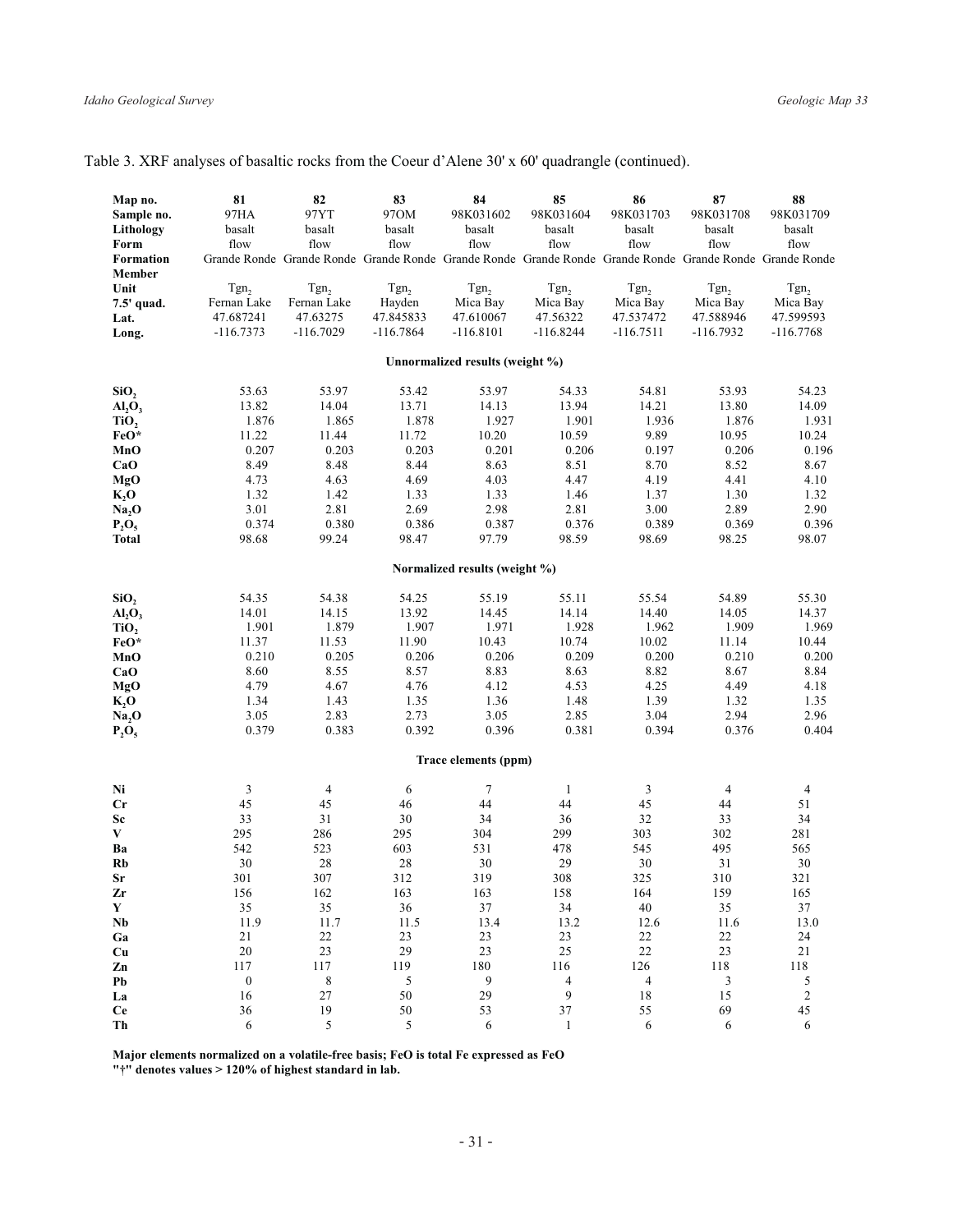| Map no.<br>Sample no.<br>Lithology<br>Form<br><b>Formation</b> | 89<br>98K031808<br>basalt<br>flow | 90<br>97MB<br>basalt<br>flow | 91<br>97MC<br>basalt<br>flow<br>Grande Ronde Grande Ronde Grande Ronde Grande Ronde Grande Ronde Grande Ronde Grande Ronde Grande Ronde | 92<br>98UP<br>basalt<br>flow    | 93<br>98VP<br>basalt<br>flow | 94<br>98K031801<br>basalt<br>flow | 95<br>98K031805<br>basalt<br>flow                                      | 96<br>98K031806<br>basalt<br>flow |
|----------------------------------------------------------------|-----------------------------------|------------------------------|-----------------------------------------------------------------------------------------------------------------------------------------|---------------------------------|------------------------------|-----------------------------------|------------------------------------------------------------------------|-----------------------------------|
| Member<br>Unit<br>7.5' quad.                                   | Tgn,<br>Mica Bay                  | Tgn <sub>2</sub><br>Mica Bay | Tgn <sub>2</sub><br>Mica Bay                                                                                                            | Tgn <sub>2</sub><br>Mica Bay    | Tgn <sub>2</sub><br>Mica Bay | Tgn <sub>2</sub><br>Mount         | Tgn <sub>2</sub><br>Mount<br>Coeur d'Alene Coeur d'Alene Coeur d'Alene | Tgn <sub>2</sub><br>Mount         |
| Lat.                                                           | 47.60696                          | 47.600067                    | 47.604243                                                                                                                               | 47.50596                        | 47.60811                     | 47.615104                         | 47.623695                                                              | 47.621353                         |
| Long.                                                          | $-116.7655$                       | $-116.8602$                  | $-116.8712$                                                                                                                             | $-116.8741$                     | $-116.81$                    | $-116.6944$                       | $-116.7375$                                                            | $-116.7382$                       |
|                                                                |                                   |                              |                                                                                                                                         | Unnormalized results (weight %) |                              |                                   |                                                                        |                                   |
| SiO <sub>2</sub>                                               | 54.37                             | 54.35                        | 53.67                                                                                                                                   | 53.63                           | 53.48                        | 53.88                             | 54.25                                                                  | 54.58                             |
| AI <sub>2</sub> O <sub>3</sub>                                 | 14.27                             | 14.39                        | 14.38                                                                                                                                   | 13.97                           | 13.87                        | 13.90                             | 14.16                                                                  | 14.06                             |
| TiO,                                                           | 1.894                             | 1.918                        | 1.954                                                                                                                                   | 1.905                           | 1.875                        | 1.901                             | 1.924                                                                  | 1.889                             |
| FeO*                                                           | 10.27                             | 10.79                        | 10.49                                                                                                                                   | 11.04                           | 11.27                        | 10.86                             | 10.51                                                                  | 11.00                             |
| MnO                                                            | 0.200                             | 0.201                        | 0.200                                                                                                                                   | 0.204                           | 0.206                        | 0.210                             | 0.206                                                                  | 0.200                             |
| CaO                                                            | 8.67                              | 8.71                         | 8.74                                                                                                                                    | 8.47                            | 8.46                         | 8.57                              | 8.59                                                                   | 8.50                              |
| MgO                                                            | 4.45                              | 4.60                         | 4.48                                                                                                                                    | 4.35                            | 4.57                         | 4.44                              | 4.22                                                                   | 4.04                              |
| $K_2O$                                                         | 1.26                              | 1.21                         | 1.20                                                                                                                                    | 1.30                            | 1.26                         | 1.35                              | 1.37                                                                   | 1.38                              |
| Na <sub>2</sub> O                                              | 2.90                              | 3.03                         | 3.01                                                                                                                                    | 2.91                            | 3.01                         | 2.85                              | 2.92                                                                   | 2.90                              |
| $P_2O_5$                                                       | 0.369                             | 0.394                        | 0.398                                                                                                                                   | 0.396                           | 0.378                        | 0.405                             | 0.384                                                                  | 0.381                             |
| <b>Total</b>                                                   | 98.65                             | 99.59                        | 98.52                                                                                                                                   | 98.18                           | 98.38                        | 98.37                             | 98.53                                                                  | 98.93                             |
|                                                                |                                   |                              |                                                                                                                                         | Normalized results (weight %)   |                              |                                   |                                                                        |                                   |
| SiO <sub>2</sub>                                               | 55.11                             | 54.57                        | 54.48                                                                                                                                   | 54.63                           | 54.36                        | 54.78                             | 55.06                                                                  | 55.17                             |
| AI <sub>2</sub> O <sub>3</sub>                                 | 14.46                             | 14.45                        | 14.60                                                                                                                                   | 14.23                           | 14.10                        | 14.13                             | 14.37                                                                  | 14.21                             |
| TiO,                                                           | 1.920                             | 1.926                        | 1.983                                                                                                                                   | 1.940                           | 1.906                        | 1.933                             | 1.953                                                                  | 1.909                             |
| FeO*                                                           | 10.41                             | 10.83                        | 10.65                                                                                                                                   | 11.25                           | 11.46                        | 11.04                             | 10.67                                                                  | 11.12                             |
| MnO                                                            | 0.203                             | 0.202                        | 0.203                                                                                                                                   | 0.208                           | 0.209                        | 0.213                             | 0.209                                                                  | 0.202                             |
| CaO                                                            | 8.79                              | 8.75                         | 8.87                                                                                                                                    | 8.63                            | 8.60                         | 8.71                              | 8.72                                                                   | 8.59                              |
| MgO                                                            | 4.51                              | 4.62                         | 4.55                                                                                                                                    | 4.43                            | 4.65                         | 4.51                              | 4.28                                                                   | 4.08                              |
| $K_2O$                                                         | 1.28                              | 1.21                         | 1.22                                                                                                                                    | 1.32                            | 1.28                         | 1.37                              | 1.39                                                                   | 1.39                              |
| Na <sub>2</sub> O                                              | 2.94                              | 3.04                         | 3.06                                                                                                                                    | 2.96                            | 3.06                         | 2.90                              | 2.96                                                                   | 2.93                              |
| $P_2O_5$                                                       | 0.374                             | 0.396                        | 0.404                                                                                                                                   | 0.403                           | 0.384                        | 0.412                             | 0.390                                                                  | 0.385                             |
|                                                                |                                   |                              |                                                                                                                                         | Trace elements (ppm)            |                              |                                   |                                                                        |                                   |
| Ni                                                             | $\overline{4}$                    | $\tau$                       | 8                                                                                                                                       | $\mathfrak{Z}$                  | 5                            | $\overline{c}$                    | $\overline{4}$                                                         | 3                                 |
| Cr                                                             | 44                                | 45                           | 48                                                                                                                                      | 51                              | 49                           | 45                                | 49                                                                     | 44                                |
| Sc                                                             | 31                                | 33                           | 33                                                                                                                                      | 36                              | 30                           | 31                                | 29                                                                     | 33                                |
| $\mathbf{V}$                                                   | 302                               | 292                          | 295                                                                                                                                     | 282                             | 292                          | 280                               | 283                                                                    | 297                               |
| Ba                                                             | 513                               | 569                          | 607                                                                                                                                     | 565                             | 491                          | 523                               | 527                                                                    | 594                               |
| Rb                                                             | 26                                | 25                           | 26                                                                                                                                      | 28                              | 30                           | 28                                | 29                                                                     | 31                                |
| Sr                                                             | 317                               | 320                          | 324                                                                                                                                     | 310                             | 307                          | 313                               | 318                                                                    | 323                               |
| Zr                                                             | 157                               | 168                          | 165                                                                                                                                     | 160                             | 159                          | 160                               | 162                                                                    | 162                               |
| Y                                                              | 36                                | 39                           | 40                                                                                                                                      | 36                              | 36                           | 34                                | 41                                                                     | 35                                |
| N <sub>b</sub>                                                 | 11.4                              | 13.1                         | 12.7                                                                                                                                    | 12.2                            | 14.2                         | 12.0                              | 11.1                                                                   | 13.3                              |
| Ga                                                             | 22                                | 22                           | 19                                                                                                                                      | 22                              | $2\sqrt{1}$                  | $25\,$                            | 24                                                                     | $21\,$                            |
| Cu                                                             | $22\,$                            | $18\,$                       | 19                                                                                                                                      | 21                              | $27\,$                       | $28\,$                            | $27\,$                                                                 | 23                                |
| Zn                                                             | 119                               | 119                          | 123                                                                                                                                     | 120                             | 121                          | 118                               | 121                                                                    | $120\,$                           |
| Pb                                                             | $\sqrt{6}$                        | $\boldsymbol{7}$             | $\mathbf{1}$                                                                                                                            | $\,$ 8 $\,$                     | $\sqrt{3}$                   | 6                                 | 6                                                                      | $\sqrt{5}$                        |
| La                                                             | 19                                | 19                           | $10\,$                                                                                                                                  | 24                              | 26                           | $\sqrt{2}$                        | 12                                                                     | 13                                |
| <b>Ce</b>                                                      | 52                                | 46                           | 53                                                                                                                                      | 31                              | 41                           | 50                                | 49                                                                     | 52                                |
| Th                                                             | $\overline{\mathcal{E}}$          | 6                            | $\overline{7}$                                                                                                                          | 6                               | $\mathfrak{D}$               | $\overline{4}$                    | $\overline{4}$                                                         | $\overline{4}$                    |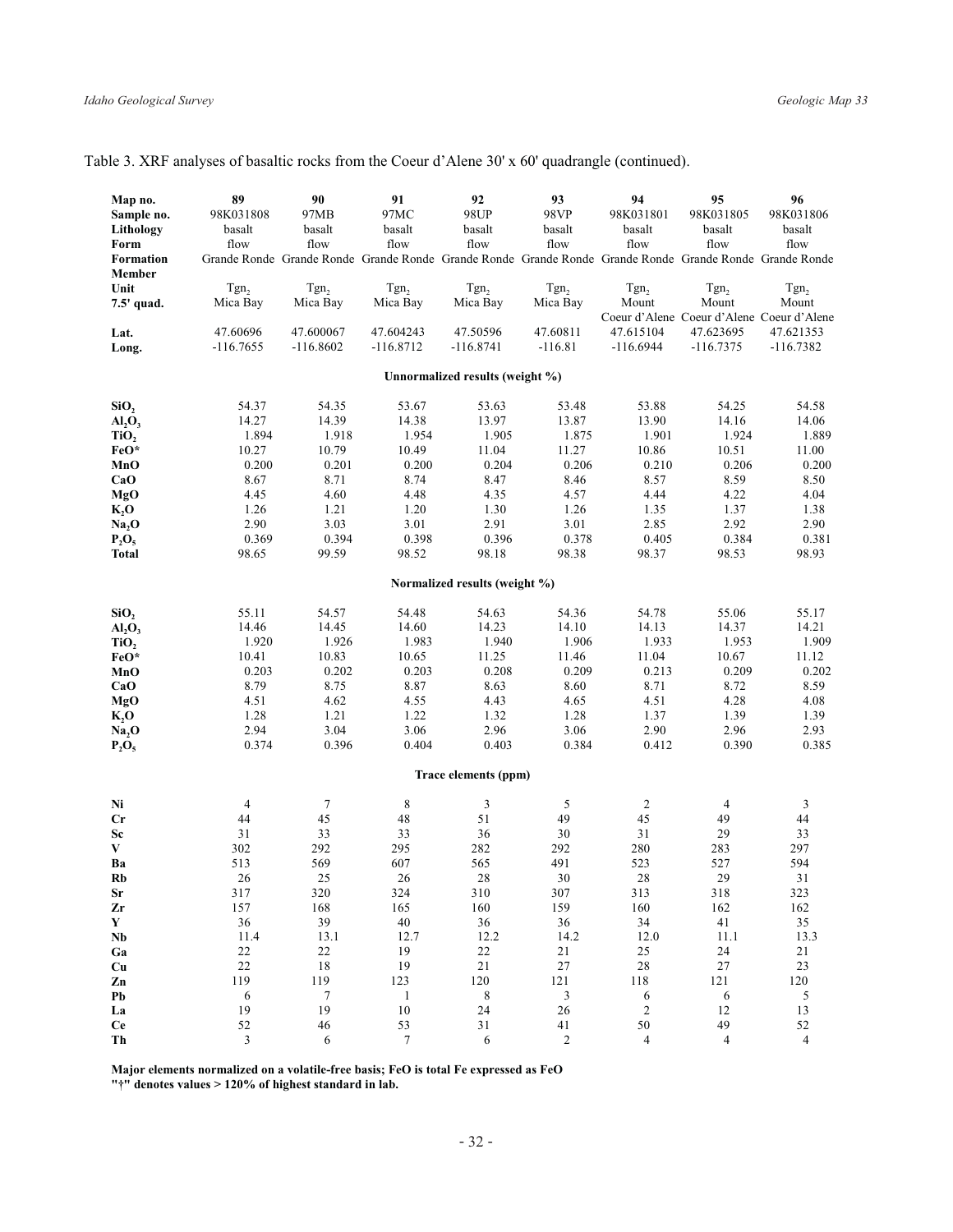|  |  |  |  |  | Table 3. XRF analyses of basaltic rocks from the Coeur d'Alene 30' x 60' quadrangle (continued). |  |
|--|--|--|--|--|--------------------------------------------------------------------------------------------------|--|
|  |  |  |  |  |                                                                                                  |  |

| Map no.<br>Sample no.<br>Lithology<br>Form<br><b>Formation</b><br>Member | 97<br>98AP<br>basalt<br>flow                                  | 98<br>98K031905<br>basalt<br>flow                           | 99<br>98K031909<br>basalt<br>flow                           | 100<br>97SB<br>basalt<br>flow<br>Grande Ronde Grande Ronde Grande Ronde Grande Ronde Grande Ronde Grande Ronde Grande Ronde Grande Ronde | 101<br>98K031702<br>basalt<br>flow                       | 102<br>98K031706<br>basalt<br>flow                      | 103<br>98K031813<br>basalt<br>flow                       | 104<br>98BR<br>basalt<br>flow                            |
|--------------------------------------------------------------------------|---------------------------------------------------------------|-------------------------------------------------------------|-------------------------------------------------------------|------------------------------------------------------------------------------------------------------------------------------------------|----------------------------------------------------------|---------------------------------------------------------|----------------------------------------------------------|----------------------------------------------------------|
| Unit<br>7.5' quad.<br>Lat.<br>Long.                                      | Tgr <sub>2</sub><br>Coeur d'Alene<br>47.629588<br>$-116.7684$ | Tgr <sub>2</sub><br>Fernan Lake<br>47.631761<br>$-116.7092$ | Tgr <sub>2</sub><br>Fernan Lake<br>47.637079<br>$-116.6723$ | Tgr <sub>2</sub><br>Fernan Lake<br>47.646247<br>$-116.7305$                                                                              | Tgr <sub>2</sub><br>Mica Bay<br>47.540829<br>$-116.7684$ | Tgr <sub>2</sub><br>Mica Bay<br>47.574464<br>$-116.771$ | Tgr <sub>2</sub><br>Mica Bay<br>47.512593<br>$-116.8117$ | Tgr <sub>2</sub><br>Mica Bay<br>47.518721<br>$-116.8473$ |
|                                                                          |                                                               |                                                             |                                                             | Unnormalized results (weight %)                                                                                                          |                                                          |                                                         |                                                          |                                                          |
|                                                                          |                                                               |                                                             |                                                             |                                                                                                                                          |                                                          |                                                         |                                                          |                                                          |
| SiO <sub>2</sub>                                                         | 53.46<br>13.27                                                | 54.06<br>13.58                                              | 53.55<br>13.51                                              | 53.95<br>13.52                                                                                                                           | 53.80<br>13.56                                           | 53.96<br>13.50                                          | 54.24<br>13.86                                           | 53.36<br>13.57                                           |
| $Al_2O_3$<br>TiO,                                                        | 2.138                                                         | 2.173                                                       | 2.165                                                       | 2.122                                                                                                                                    | 2.181                                                    | 2.175                                                   | 2.208                                                    | 2.173                                                    |
| FeO*                                                                     | 11.72                                                         | 11.69                                                       | 12.40                                                       | 12.38                                                                                                                                    | 11.89                                                    | 12.26                                                   | 11.09                                                    | 12.06                                                    |
| MnO                                                                      | 0.199                                                         | 0.193                                                       | 0.199                                                       | 0.198                                                                                                                                    | 0.194                                                    | 0.200                                                   | 0.201                                                    | 0.182                                                    |
| CaO                                                                      | 7.54                                                          | 7.75                                                        | 7.65                                                        | 7.58                                                                                                                                     | 7.67                                                     | 7.63                                                    | 7.70                                                     | 7.53                                                     |
| MgO                                                                      | 3.77                                                          | 3.55                                                        | 3.78                                                        | 3.82                                                                                                                                     | 3.71                                                     | 3.74                                                    | 3.47                                                     | 3.22                                                     |
| $K_2O$                                                                   | 1.68                                                          | 1.61                                                        | 1.64                                                        | 1.62                                                                                                                                     | 1.56                                                     | 1.64                                                    | 1.88                                                     | 1.27                                                     |
| Na <sub>2</sub> O                                                        | 2.89                                                          | 3.06                                                        | 2.94                                                        | 2.97                                                                                                                                     | 3.12                                                     | 2.95                                                    | 2.91                                                     | 2.85                                                     |
| $P_2O_5$                                                                 | 0.372                                                         | 0.416                                                       | 0.381                                                       | 0.383                                                                                                                                    | 0.376                                                    | 0.375                                                   | 0.381                                                    | 0.380                                                    |
| <b>Total</b>                                                             | 97.04                                                         | 98.08                                                       | 98.22                                                       | 98.54                                                                                                                                    | 98.06                                                    | 98.43                                                   | 97.94                                                    | 96.59                                                    |
|                                                                          |                                                               |                                                             |                                                             | Normalized results (weight %)                                                                                                            |                                                          |                                                         |                                                          |                                                          |
| SiO <sub>2</sub>                                                         | 55.09                                                         | 55.12                                                       | 54.52                                                       | 54.75                                                                                                                                    | 54.86                                                    | 54.82                                                   | 55.38                                                    | 55.24                                                    |
| $Al_2O_3$                                                                | 13.67                                                         | 13.85                                                       | 13.76                                                       | 13.72                                                                                                                                    | 13.83                                                    | 13.72                                                   | 14.15                                                    | 14.05                                                    |
| TiO <sub>2</sub>                                                         | 2.203                                                         | 2.215                                                       | 2.204                                                       | 2.153                                                                                                                                    | 2.224                                                    | 2.210                                                   | 2.254                                                    | 2.250                                                    |
| FeO*                                                                     | 12.08                                                         | 11.92                                                       | 12.63                                                       | 12.56                                                                                                                                    | 12.13                                                    | 12.46                                                   | 11.32                                                    | 12.48                                                    |
| MnO                                                                      | 0.205                                                         | 0.197                                                       | 0.203                                                       | 0.201                                                                                                                                    | 0.198                                                    | 0.203                                                   | 0.205                                                    | 0.188                                                    |
| CaO                                                                      | 7.77                                                          | 7.90                                                        | 7.79                                                        | 7.69                                                                                                                                     | 7.82                                                     | 7.75                                                    | 7.86                                                     | 7.80                                                     |
| MgO                                                                      | 3.89                                                          | 3.62                                                        | 3.85                                                        | 3.88                                                                                                                                     | 3.78                                                     | 3.80                                                    | 3.54                                                     | 3.33                                                     |
| $K_2$ O                                                                  | 1.73<br>2.98                                                  | 1.64<br>3.12                                                | 1.67<br>2.99                                                | 1.64<br>3.01                                                                                                                             | 1.59<br>3.18                                             | 1.67<br>3.00                                            | 1.92<br>2.97                                             | 1.31<br>2.95                                             |
| Na, O<br>$P_2O_5$                                                        | 0.383                                                         | 0.424                                                       | 0.388                                                       | 0.389                                                                                                                                    | 0.383                                                    | 0.381                                                   | 0.389                                                    | 0.393                                                    |
|                                                                          |                                                               |                                                             |                                                             |                                                                                                                                          |                                                          |                                                         |                                                          |                                                          |
|                                                                          |                                                               |                                                             |                                                             | Trace elements (ppm)                                                                                                                     |                                                          |                                                         |                                                          |                                                          |
| Ni                                                                       | 10                                                            | 11                                                          | 9                                                           | 10                                                                                                                                       | 12                                                       | 12                                                      | 14                                                       | $\boldsymbol{7}$                                         |
| Cr                                                                       | 29                                                            | 29                                                          | 26                                                          | 26                                                                                                                                       | 31                                                       | 33                                                      | 33                                                       | 37                                                       |
| Sc                                                                       | 34                                                            | 28                                                          | 27                                                          | 28                                                                                                                                       | 27                                                       | 33                                                      | 32                                                       | 33                                                       |
| V<br>Ba                                                                  | 412<br>627                                                    | 416<br>632                                                  | 423<br>624                                                  | 402<br>651                                                                                                                               | 426<br>628                                               | 416<br>631                                              | 411<br>659                                               | 408<br>615                                               |
| <b>Rb</b>                                                                | 39                                                            | 41                                                          | 39                                                          | 41                                                                                                                                       | 36                                                       | 39                                                      | 40                                                       | 30                                                       |
| Sr                                                                       | 320                                                           | 331                                                         | 324                                                         | 327                                                                                                                                      | 327                                                      | 326                                                     | 331                                                      | 341                                                      |
| Zr                                                                       | 165                                                           | 167                                                         | 167                                                         | 169                                                                                                                                      | 168                                                      | 167                                                     | 169                                                      | 171                                                      |
| $\mathbf Y$                                                              | 35                                                            | 34                                                          | 34                                                          | 35                                                                                                                                       | 35                                                       | 35                                                      | 35                                                       | 36                                                       |
| N <sub>b</sub>                                                           | 12.5                                                          | 12.3                                                        | 12.7                                                        | 12.3                                                                                                                                     | 12.8                                                     | 12.5                                                    | 12.2                                                     | 13.7                                                     |
| Ga                                                                       | 21                                                            | 22                                                          | $20\,$                                                      | 24                                                                                                                                       | 24                                                       | 23                                                      | $2\sqrt{1}$                                              | 24                                                       |
| Cu                                                                       | 31                                                            | 33                                                          | 29                                                          | 34                                                                                                                                       | $3\sqrt{1}$                                              | 39                                                      | $32\,$                                                   | 34                                                       |
| Zn                                                                       | 129                                                           | 122                                                         | 120                                                         | 120                                                                                                                                      | 125                                                      | 125                                                     | 122                                                      | 144                                                      |
| Pb                                                                       | 6                                                             | 9                                                           | 7                                                           | 6                                                                                                                                        | 8                                                        | 8                                                       | 5                                                        | 10                                                       |
| La<br><b>Ce</b>                                                          | 40<br>29                                                      | $28\,$<br>63                                                | $22\,$<br>48                                                | 60<br>47                                                                                                                                 | $\boldsymbol{0}$<br>54                                   | $\boldsymbol{7}$<br>$40\,$                              | $10\,$<br>45                                             | 39<br>59                                                 |
| Th                                                                       | 6                                                             | 6                                                           | $\overline{4}$                                              | $\overline{4}$                                                                                                                           | $\overline{4}$                                           | 5                                                       | 5                                                        | $\tau$                                                   |
|                                                                          |                                                               |                                                             |                                                             |                                                                                                                                          |                                                          |                                                         |                                                          |                                                          |